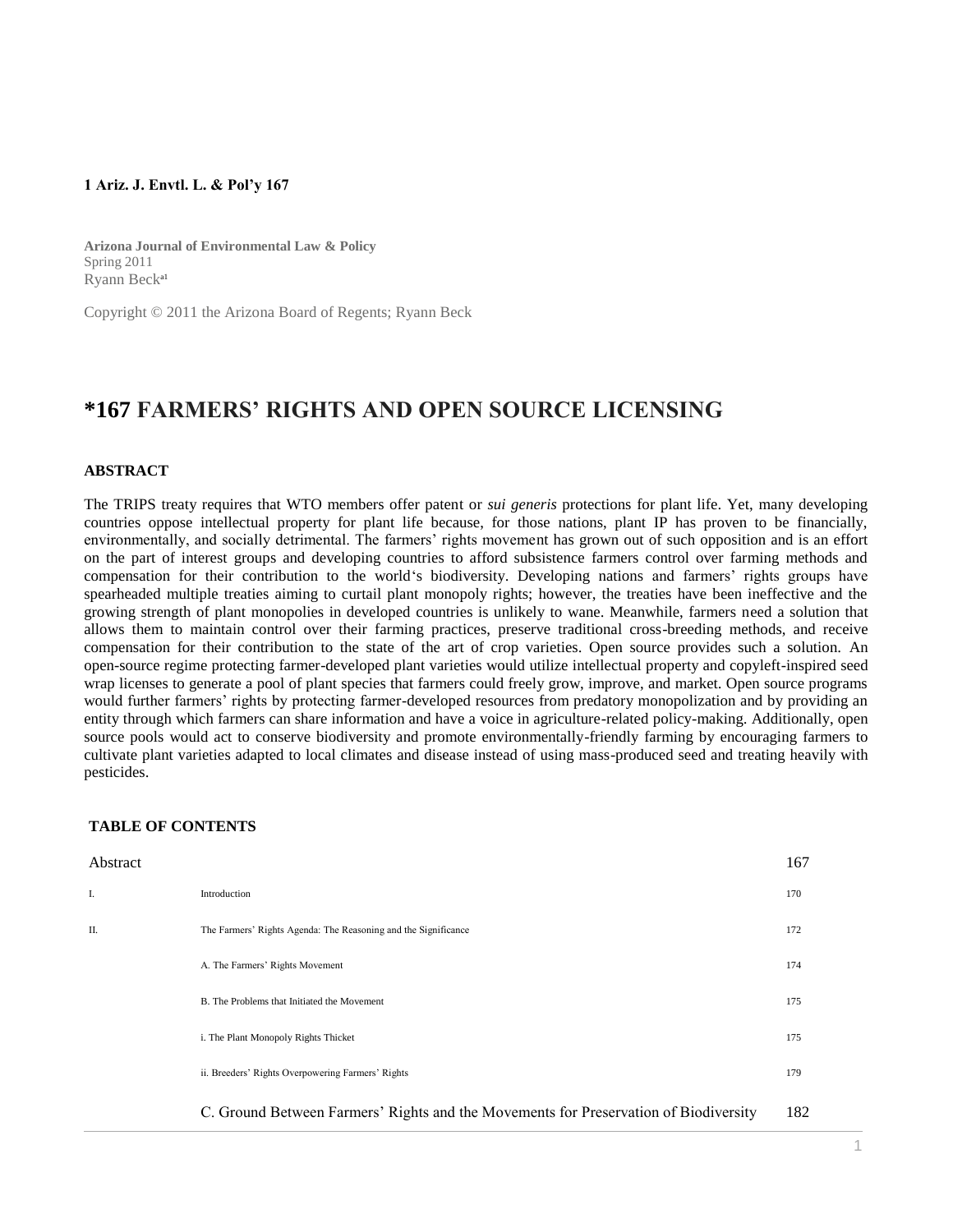|      | i. Biodiversity                                                                                        | 182 |
|------|--------------------------------------------------------------------------------------------------------|-----|
|      | ii. Traditional Knowledge                                                                              | 183 |
|      | iii. Biopiracy                                                                                         | 183 |
| III. | Current International Agreements Governing Plant Monopoly and Farmers' Rights                          | 183 |
|      | A. The Convention on Biological Diversity (CBD)                                                        | 184 |
|      | B. The Agreement on Trade-Related Aspects of Intellectual Property Rights (TRIPS)                      | 188 |
|      | C. International Treaty on Plant Genetic Resources for Food and Agriculture (ITPGRFA)                  | 189 |
|      | D. Conclusions                                                                                         | 195 |
| IV.  | The Demand for Open Access to Plant Resources and an Exploration of Solutions                          | 195 |
|      | A. Classifying Solutions and Examining the Pros and Cons                                               | 196 |
|      | i. Public Domain Solutions: Establishing Farmer-Developed Resources as Prior Art                       | 196 |
|      | ii. Solutions that Utilize Monopoly Rights: Using What is Available vs. Developing Anew                | 198 |
|      | a. Creating a Monopoly System to Protect Farmers' Rights                                               | 198 |
|      | b. Using Available Monopoly Systems to Protect Farmers' Rights                                         | 199 |
|      | B. Open Source Licensing: The Most Viable Solution for Farmers' Rights                                 | 199 |
|      | i. Open Source Licenses Generally                                                                      | 200 |
|      | ii. Current Implementations of Open Source Licensing for Plant Resources                               | 201 |
|      | iii. Open Source Groups Have Yet to Include the Farmer                                                 | 203 |
|      | iv. The Current Discussion Regarding Open Source for Farmers                                           | 204 |
| V.   | A Detailed Look at the Challenges and Benefits of Developing an Open Source System for Plant Resources | 205 |
|      | A. The Challenges and Proposed Solutions                                                               | 205 |
|      | i. Obtaining Intellectual Property Rights for Farmer-Developed Resources                               | 205 |
|      | ii. Creating an Effective Seed Wrap License                                                            | 206 |
|      | a. The Optimal Seed Wrap                                                                               | 207 |
|      | b. The Optimal Implementation of the Seed Wrap                                                         | 209 |
|      | iii. If the Seed Wrap Fails                                                                            | 209 |
|      | iv. Structuring the Steward                                                                            | 210 |

and Traditional Knowledge, and Against Biopiracy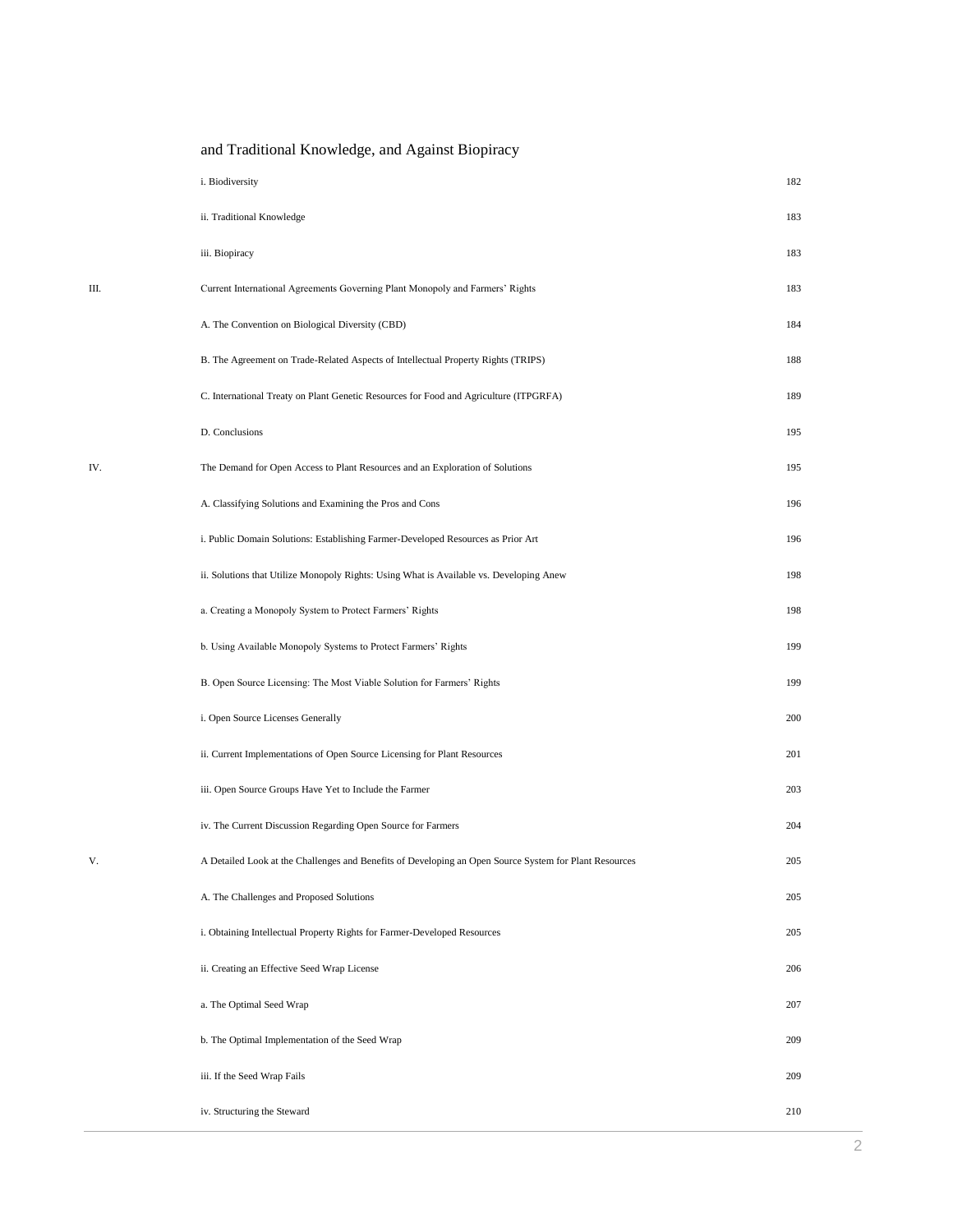|     | v. Financing an Open Source Stewardship                              | 211 |
|-----|----------------------------------------------------------------------|-----|
|     | B. An Example: Applying the Proposal to the Mexican Yellow Bean Case | 211 |
|     | C. The Benefits of an Open Source Solution: Everybody Wins           | 212 |
|     | i. Accomplishing the Goals of Farmers' Rights                        | 213 |
|     | ii. Open Source Solutions Coexist with Current Monopoly Rights       | 214 |
|     | iii. Exploring the Benefits of Open Source Plant Pools               | 214 |
| VI. | Conclusion                                                           | 215 |
|     |                                                                      |     |

Appendix A 217

# **\*170 I. INTRODUCTION**

In 1994, Larry Proctor purchased a bag of mixed dry beans from a market in Sonora, Mexico.<sup>1</sup> He took the bag of beans home with him to Montrose County, Colorado, where he picked out the yellow colored beans, planted them, and allowed them to fruit. For a few seasons, Proctor harvested the beans from the best plants and replanted them. Then, in 1996 Proctor declared his beans an "invention," named them "enola" (after his wife) and applied for U.S. intellectual property rights on the plant<sup>2</sup>--a plant variety certificate<sup>3</sup> and a U.S. utility patent.<sup>4</sup> In 1999, with his plant variety certificate and his utility patent in hand, Proctor's agro company, Pod-Ners LLC, immediately started enforcement actions.<sup>5</sup> The company sent out cease and desist letters to importers of Mexican beans and U.S. farmers growing Mexican yellow beans, notifying them of its intellectual property and warning them of the need to pay royalties for importation or farming of the bean. Pod-Ners soon took action, preventing Mexican farmers from exporting the bean to the United States unless royalties were paid<sup>6</sup> and filing infringement actions against U.S. farmers selling the bean domestically.<sup>7</sup>

Ultimately, thousands of Mexican farmers who had been cultivating variations of the bean for generations and depended on export revenue were economically affected.<sup>8</sup> The \*171 patent was eventually challenged successfully in a decade-long legal battle initiated by several third party groups, including the International Center for Tropical Agriculture (CIAT).<sup>9</sup> In July of 2009, after nearly ten years of economic damage to farmers, the Federal Circuit ruled that Pod-Ners' patent was invalid as obvious.<sup>10</sup> However, despite the invalidity determination regarding the patent, farmers continue to feel the effects of the enola bean saga because Pod-Ners still owns a Plant Variety Protection Certificate for the bean, and is still engaged in legal battles asserting its relevant intellectual property rights.<sup>11</sup>

To be clear, Pod-Ners did not engage in any legally questionable activity by obtaining and defending the patent. Proctor and Pod-Ners fully disclosed the origin of the bean and the process by which the bean was cultivated.<sup>12</sup> Further, the patent office was not negligent in allowing the enola bean patent, as the legal issues surrounding the patentability were complicated, with valid legal arguments going both ways.<sup>13</sup> Moreover, Pod-Ners did not act unreasonably or abnormally in asserting its intellectual property as business tools. Finally, the enola bean incident is not an isolated one. For decades, entities have been systematically monopolizing plant resources that have been developed by farmers, many of whom are located in developing countries, thereby interfering with farmers' profits and their rights to continue developing their own resources.<sup>14</sup> "It is no exaggeration to say that the **\*172** plant genetic resources received as free goods from the Third World have been worth untold *billions* of dollars to advanced capitalist nations." 15

Western countries, and especially the United States, have sweeping intellectual property regimes that do not sufficiently account for farmer-developed prior art. Thus, farmers who wish to protect their plant genetic resources (PGRs) from becoming the intellectual property of agro-companies should not rely on the outcome of *Pod-Ners* to prevent the usurpation of their resources. Instead, a solution needs to be devised to proactively safeguard farmers' plant developments. This article argues that the best way to achieve this is to utilize open source licensing to create pools of intellectual property rights that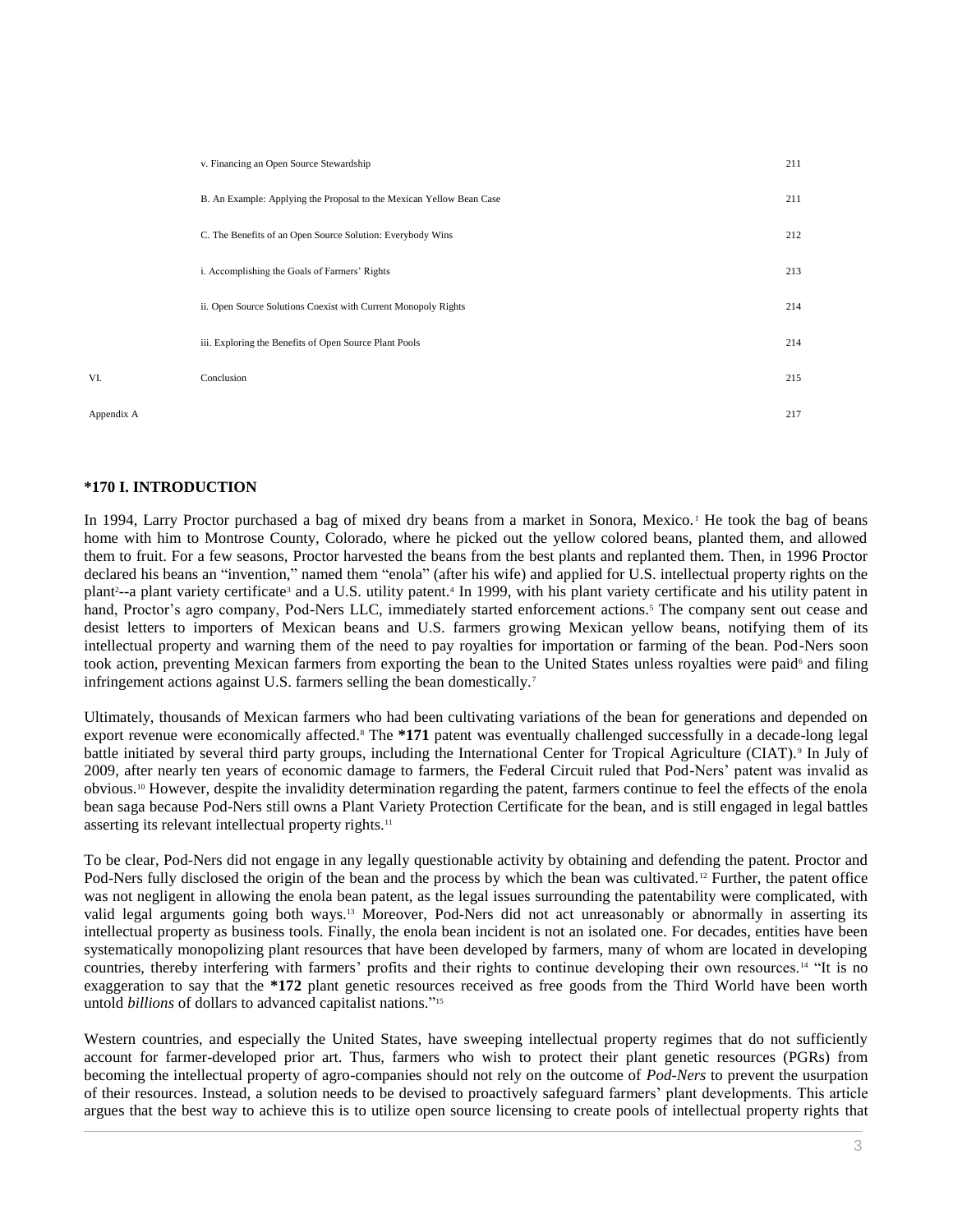protect farmer resources.

This article proceeds as follows. Part I discusses the issues and goals of the farmers' rights movement and presents the rising controversy between advocates of breeders' rights and advocates of farmers' rights. Part II addresses the three most current and controversial treaties relating to farmers' and breeders' rights--the Convention on Biological Diversity (CBD), the Agreement on Trade Related Aspects of Intellectual Property Rights (TRIPS), and the International Treaty on Plant Genetic Resources for Food and Agriculture (ITPGRFA)--and why international agreements are unlikely to supply a remedy for farmers' rights issues. Part III begins by surveying, classifying, and analyzing the existing proposals for advancing the goals of farmers' rights and discusses why the open source solution is the most viable. This part then describes how open source is being implemented in the field of plant resources and how those existing efforts, while ground-breaking and valuable, fall short of protecting farmers' innovations. Finally, the third part of this paper concludes by outlining the current nascent discussion of open source as it applies to farmers' rights. Part IV builds on that current discussion by offering a detailed analysis of how an open source regime might be implemented to protect farmers' innovations and allow farmers greater leeway to practice traditional plant-breeding methods and develop useful plant breeds. Appendix A provides a model license.

# **II. THE FARMERS' RIGHTS AGENDA: THE REASONING AND THE SIGNIFICANCE**

A divergence of interests regarding plant monopoly rights, and intellectual property rights in general, exists between the developed nations of the northern hemisphere and the developing and least developed nations in the equatorial and southern regions.<sup>16</sup> Developed **\*173** nations, such as the United States, the European countries, and Japan, have vested interests in promoting strong plant monopoly rights because they are a large source of revenue and their companies invest heavily in plant research and innovation.<sup>17</sup> Less-developed nations, despite often having more plant genetic diversity at their disposal, typically favor keeping plant resources in the public domain--preferring protection for traditional knowledge and farmers' rights over monopoly rights for private interests.<sup>18</sup>

The common distaste for plant monopoly rights in less-developed nations stems from both heritage and experience. Nations that oppose plant monopoly rights typically have a strong common heritage culture, where knowledge of farming and cultivation techniques and plant varieties have been shared by communities and passed down through generations; individual monopolization of that knowledge and tradition is thus seen as wrong.<sup>19</sup> Further, plant monopoly rights interfere with traditional farming practices because they prevent farmers from freely collecting, saving, exchanging, and replanting seeds. Finally, as most of the world's biodiversity is located in developing nations in the equatorial region,<sup>20</sup> developed nations have been exploiting and monopolizing the resources of less-developed nations for decades,<sup>21</sup> often at the expense of the less-developed nation.<sup>22</sup>

## **\*174** *A. The Farmers' Rights Movement*

Farmers' rights is both an ideal and a movement that began to take hold in the 1980s. It grew out of the dissatisfaction of a number of groups regarding the waning power of farmers to control farming methods and the lack of compensation for their contributions to plant genetic diversity.<sup>23</sup> The main focus of the movement is to recognize and restore autonomy to rural and subsistence farmers, many of whom are located in developing nations.<sup>24</sup> To that end, the movement seeks recognition that most of the world's crop germplasm<sup>25</sup> has resulted from thousands of years of selective breeding by farmers,<sup>26</sup> and a revolution of law that allows farmers to continue making a valuable contribution.<sup>27</sup> According to The Farmers' Rights Project, "realizing Farmers' Rights means enabling farmers to maintain and develop crop genetic resources as they have done since the dawn of **\*175** agriculture, and recognizing and rewarding them for this indispensable contribution to the global pool of genetic resources." 28

The major issues of farmers' rights have been summarized as

(i) the right to grow, improve, and market local plant varieties and their products; (ii) the right to access improved plant varieties and plant or exchange farm-saved seeds of commercial varieties for planting and exchange; (iii) the right to be compensated for the use of local plant varieties in the development of new commercial products by third parties; and (iv) the right to participate in decision-making processes related to acquiring, improving, and using PGRs.29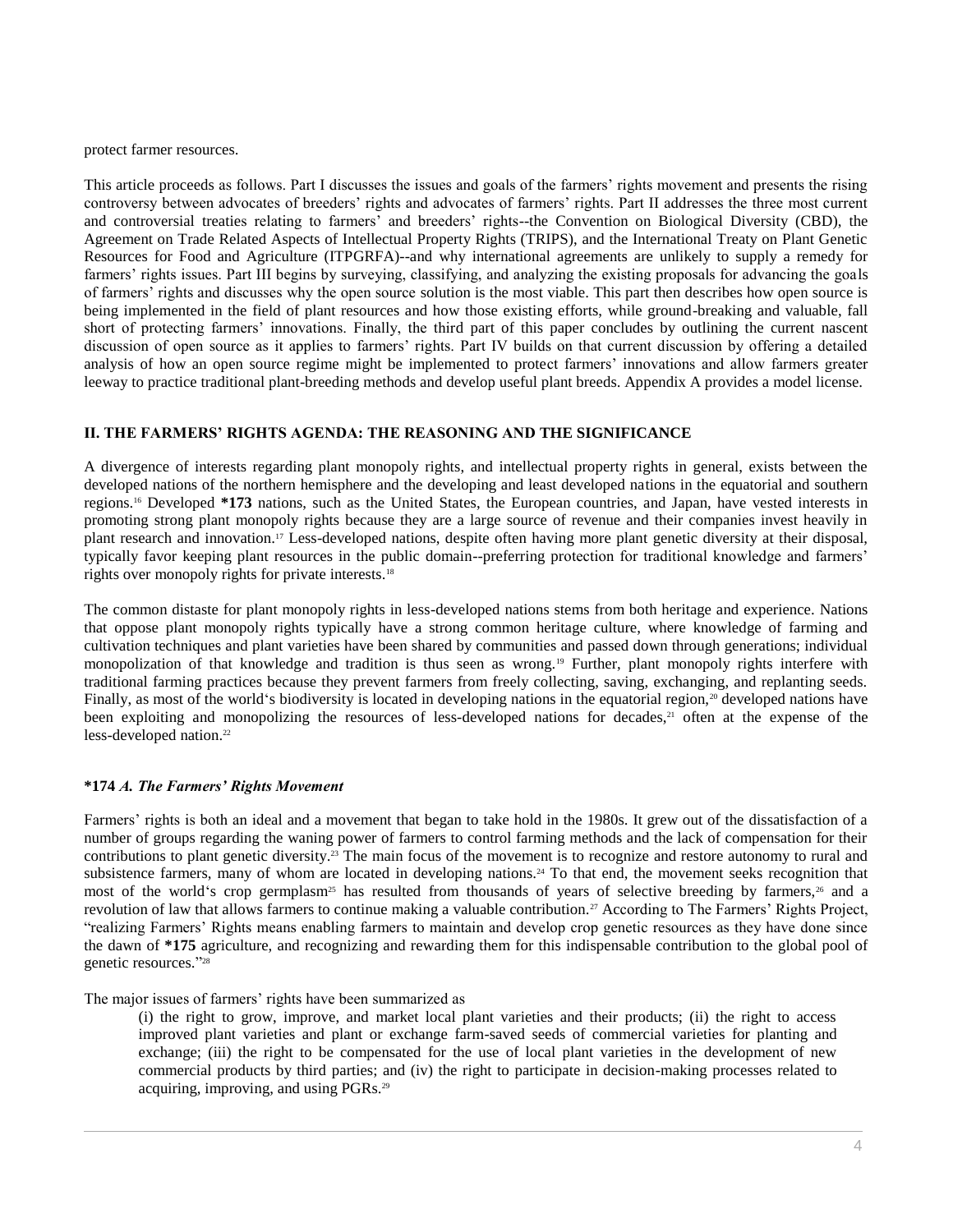## *B. The Problems that Initiated the Movement*

## *i. The Plant Monopoly Rights Thicket*

Monopoly rights for plant life is an issue with a tumultuous history.<sup>30</sup> As such, reward for ingenuity in the realm of plant life developed differently than reward for mechanical or chemical ingenuity.<sup>31</sup> Consequently, the phrase "intellectual property" is not necessarily appropriate for describing the gamut of monopoly regimes governing plant and plant-related inventions.<sup>32</sup> While traditional intellectual property rights are granted by some countries to cover plant resources,<sup>33</sup> different regimes have been developed to reward plant innovation.

**\*176** Plant resource protection is a tangled web of overlapping legal mechanisms emanating from different international and national governing bodies.<sup>34</sup> Numerous treaties set different minimum standards and have disparate goals for domestic plant monopoly rights.<sup>35</sup> Though WTO member states do not have the option of keeping plant resources in the public domain,<sup>36</sup> state protection regimes are as varied as treaty agreements permit. Some nations disfavor monopoly rights for plant resources and skate the line of minimum protections, while other nations implement strong monopoly protections and give minimal credence to treaties requiring restraint for environmental or social reasons.<sup>37</sup> In general, developed nations typically have aggressive plant monopoly systems granting expansive rights. Meanwhile, developing nations tend to have less aggressive or functionally nonexistent plant monopoly regimes.

The United States may have the most expansive protection scheme for agricultural biotechnology in the world, offering both patent and *sui generis* protection mechanisms.<sup>38</sup> Thus, it serves as a good example for examining the extent to which resources can be monopolized. Between Plant Patents,<sup>39</sup> Plant Variety Protection Certificates,<sup>40</sup> Utility Patents \*177 for plants,<sup>41</sup> and various state trade secret and contract provisions,<sup>42</sup> the United States offers a plethora of protection methods. The various means of federal and state protection for **\*178** plant resources can be used simultaneously, to the extent that they are available for any particular invention.<sup>43</sup> Further, monopoly rights covering valuable resources are sought in multiple jurisdictions around the world. Thus, dense thickets of United States and foreign monopoly rights have developed around many of the most useful, and therefore valuable, plant resources.<sup>44</sup>

While monopoly rights may generally encourage innovation, when an area becomes heavily monopolized, innovation becomes stifled.<sup>45</sup> Plant monopoly rights gridlock farmer innovation, and PGR development in general, in two ways. First, plant monopoly rights prevent numerous innovators from entering heavily monopolized areas because developers cannot afford to pay the licensing fees necessary to enter into a densely monopolized area.<sup>46</sup> The "golden rice" battle is a well-known example of that. Golden rice is vitamin a-enhanced rice developed by the Swiss Federal Institute of Technology to confront the vitamin A deficiency that was plaguing populations in developing countries, causing infant mortality **\*179** and childhood blindness.<sup>47</sup> Distribution of the crops to needy populations was nearly blocked because the university had trouble negotiating licenses needed to market the invention. The vitamin A rice infringed on roughly seventy patents and proprietary rights held by thirty-two different entities.<sup>48</sup> Fortuitous circumstances and social pressures pushed the large agro-companies to donate intellectual property licenses and other resources to the project so that the life-saving crop could enter the market, but not all PGR developments benefit from such generosity.<sup>49</sup>

Second, plant monopolies stifle innovation by decreasing available plant biodiversity and plant variety development, which is typically done via farmer cross-breeding.<sup>50</sup> The various federal and state monopolization methods have effectively prohibited farmers who plant commercial plant varieties from saving seed or further developing the varieties.<sup>51</sup> Further, some sustenance crops like corn, wheat, and rice, have been so heavily monopolized that it has become difficult for farmers to avoid planting commercial crop varieties.<sup>52</sup>

#### *ii. Breeders' Rights Overpowering Farmers' Rights*

Breeders' rights refer to the body of rights conferred by intellectual property and *sui generis* protections for plant materials--breeders' rights refer to plant monopoly rights. In the international political arena, breeders' rights are primarily espoused by developed nations who have strong financial interests in agribusiness.<sup>53</sup> Agribusiness is a multi-billion dollar, **\*180** worldwide industry that relies heavily on plant monopoly rights.<sup>54</sup> Proponents of breeders' rights argue that the negative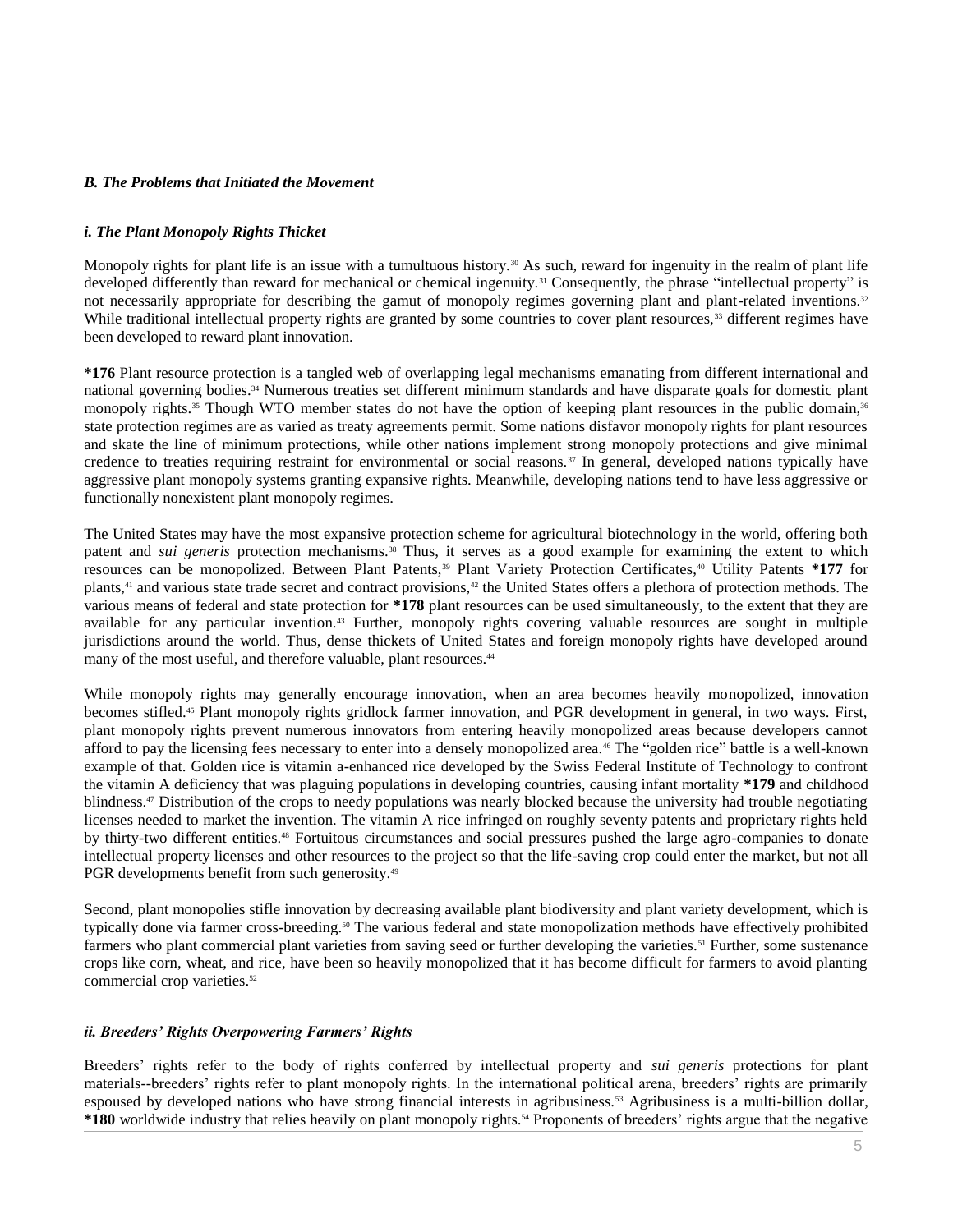effects of plant monopolies borne by particular communities are far outweighed by the beneficial effect of innovation-driving monopoly rights.<sup>55</sup>

Balancing the rights of farmers and those of breeders is difficult, as both agendas have compelling support. Breeders' advocates rightfully point out that the financial motivation of monopoly rights has led innovative plant breeders to devise breeds that meet the demands of the global community, increasing the availability, efficiency, and nutritional value of food and medicinal products.<sup>56</sup> Large agricultural companies and research institutions, through both for-profit and nonprofit endeavors, have been instrumental in solving problems faced by farmers in developing countries.<sup>57</sup> Additionally, plant patent and *sui generis* plant regimes benefit the public fund of knowledge by incentivizing the divulgence of inventions by enabling disclosures, instead of keeping them as trade secrets.

Breeders' rights advocates argue that monopoly rights are the most effective way to drive development.<sup>58</sup> When the U.S. Congress was considering whether to develop patent protection for plants, Thomas Edison famously stood before Congress and pled that **\*181** "nothing that Congress could do to help farming would be of greater value and permanence than to give the plant breeder the same status as the mechanical and chemical inventors now have through the patent law."<sup>59</sup>

Since 1930, plant monopoly rights have, for the most part, gained protection equal to mechanical and chemical inventions,  $\omega$ but the prophecy of Edison's statement has proved debatable. On the one hand, it cannot be denied that breeders' rights have fostered agribusiness<sup>61</sup> and encouraged development of beneficial products.<sup>62</sup> On the other hand, the economic and agricultural progress has disproportionately benefitted developed nations and been detrimental to less-developed ones.<sup>63</sup> Further, persuasive arguments link plant monopoly rights to environmental damage and degradation of plant diversity.<sup>64</sup> Thus, there has been a considerable backlash against plant monopolies by a number of groups, including advocates of farmers' rights.<sup>65</sup>

Farmers' rights advocates rightly argue that breeders' rights constructs are a source of inequity, systematically appropriating plant resources and potential revenue away from developing countries and restricting the rights of farmers to continue their invaluable craft. However, the thrust of farmers' rights advocacy is not to eliminate the intellectual propertization of plant resources.<sup>66</sup> Instead, the movement seeks to grant farmers' what they deserve--compensation for their creation and conservation of plant resources and the freedom to continue their craft without hindrance. "Farmers' rights thus act as a counterweight to plant breeders' rights, compensating the upstream input providers who make downstream innovations possible." 67

**\*182** The concept of farmers' rights has been formally recognized in international law since 1989, when it was acknowledged in an Agreed Interpretation of the International Undertaking on Plant Genetic Resources.<sup>68</sup> Although the concept of farmers' rights enjoys vocal support from the developing world and several subsequent treaty endeavors, breeders' rights maintain dominance in the international political arena and continue to encroach on farmers' rights.<sup>69</sup> A fitting example of the dominance of breeders' rights is the "enola bean" situation. Despite the fact that Mexican farmers have been cultivating the yellow bean for centuries and that it is a staple in the Mexican diet, two U.S. administrative agencies knowingly granted intellectual-property rights on the bean that could be used to block imports of the bean from Mexico.<sup>70</sup>

## *C. Common Ground Between Farmers' Rights and the Movements for Preservation of Biodiversity and Traditional Knowledge, and Against Biopiracy*

The goals of the farmers' rights movements are intimately tied with those of larger, well-known movements, such as the movements for the preservation of biodiversity and traditional knowledge, and the movement against biopiracy. Progress towards the goals of the farmers' rights movement corresponds with advancement towards the goals of the other movements.

# *i. Biodiversity*

Issues of biodiversity, the variability of life forms,<sup>71</sup> are closely linked to those of farmers' rights. In fact, it is said that "Farmers' Rights are a precondition for the maintenance of crop genetic diversity." <sup>72</sup> Landraces, or traditionally developed crops, are an essential part of maintaining biodiversity because they promote development of natural cross-breeding and local variety adaptation.<sup>73</sup> For example, natural cross-breeding between wild plants and cultivated crops leads to the discovery and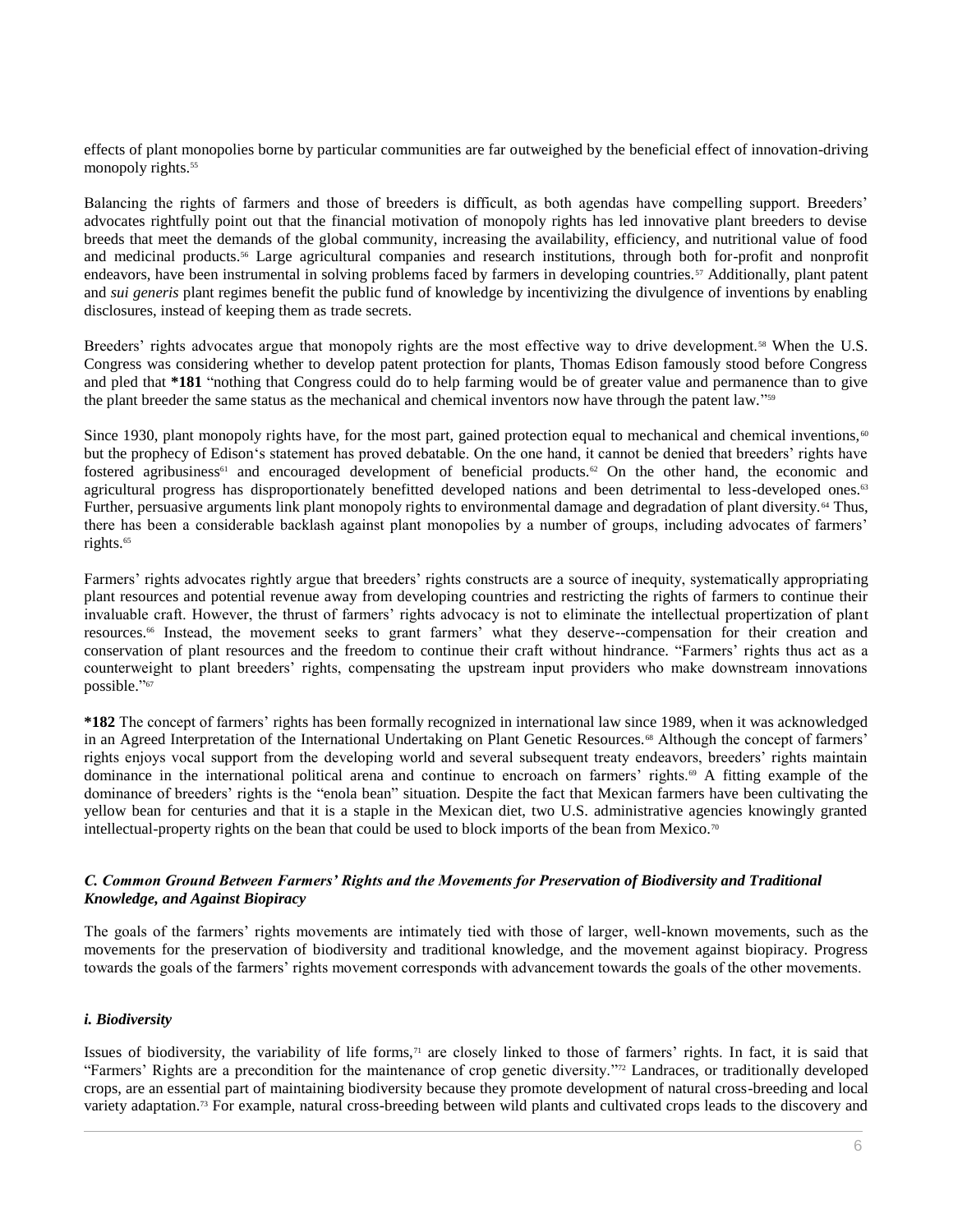maintenance of robust species.<sup>74</sup>

## **\*183** *ii. Traditional Knowledge*

Farmers' knowledge is essentially a sub-set of traditional knowledge. Farmers' rights advocates seek to protect traditional farming practices of indigenous and local communities, such as seed-saving techniques, and to recognize and defend the heritage that created modern crop varieties.<sup>75</sup>

# *iii. Biopiracy*

Biopiracy refers to the practice by developed countries of extracting biological resources from developing countries. Scholars have commented that the term biopiracy is inappropriately suggestive of systematic wrongdoing.<sup>76</sup> Whether or not this assertion is true, the term has acquired a useful meaning that is not shared by a more benign term. While certainly not all appropriations of natural resources from equatorial regions have created injustice, systematic appropriations of natural resources from equatorial countries to developed countries define historical relations and, as the rhetoric indicates, misappropriation continues to occur.<sup>77</sup> "Nearly every crop of significant economic importance ... originated in what is now called the Third World," yet the populations in those regions have never benefitted from those developments as Western corporations have.<sup>78</sup>

A major aspect of biopiracy, or biological resource extraction, has been crop-related. "Agricultural productivity in the capitalist core remains fundamentally dependent on constant infusions of plant materials from the Third World." 79 Specifically, advancement in crop production in the "gene-poor" developed nations requires utilization of crop species developed by farmers in the "gene-rich" developing countries.<sup>80</sup> The farmers' rights movement developed to respond to misappropriation of farmer-developed resources, and to deal with the consequences that arise, such as the usurpation of the farmers' ability to continue developing the resources.

## **III. CURRENT INTERNATIONAL AGREEMENTS GOVERNING PLANT MONOPOLY AND FARMERS' RIGHTS**

Most nations are party to one or more significant treaties establishing standards for both plant monopoly regimes and recognition of farmers' rights. The most pertinent modern international agreements are the Convention on Biological Diversity (CBD), The Agreement **\*184** on Trade Related Aspects of Intellectual Property Rights (TRIPS), and the International Treaty on Plant Genetic Resources for Food and Agriculture (ITPGRFA).<sup>81</sup>

#### *A. The Convention on Biological Diversity (CBD)*

The CBD was adopted in 1992 at the U.N. Conference on Environment and Development in Brazil.<sup>82</sup> Spawned by a desire to find common ground between the agendas of developing and developed nations,<sup>83</sup> and heavily influenced by progressive environmental agendas,<sup>84</sup> the CBD was the first binding international agreement to address concerns about the conservation and equitable utilization of biological resources.<sup>85</sup> The objectives of the CBD, a binding agreement between 193 states, $86$  are:

[1] the conservation of biological diversity, [2] the sustainable use of its components and [3] the fair and equitable sharing of the benefits arising out of the utilization of genetic resources, including by appropriate access to genetic resources and by appropriate transfer of relevant technologies, taking into account all rights over those resources and to technologies, and by appropriate funding.<sup>87</sup>

The CBD approaches plant biological materials as sovereign property and espouses the view that the best approach to world biological preservation is to encourage countries to develop their own programs and measures to preserve the resources within their borders.<sup>88</sup>

**\*185** While the CBD recognizes states' sovereign rights to govern and exploit the biological resources within its own borders, the treaty charges signatories with "the responsibility to ensure that activities within their jurisdiction or control do not cause damage to the environment of other States or of areas beyond the limits of national jurisdiction."<sup>89</sup> Since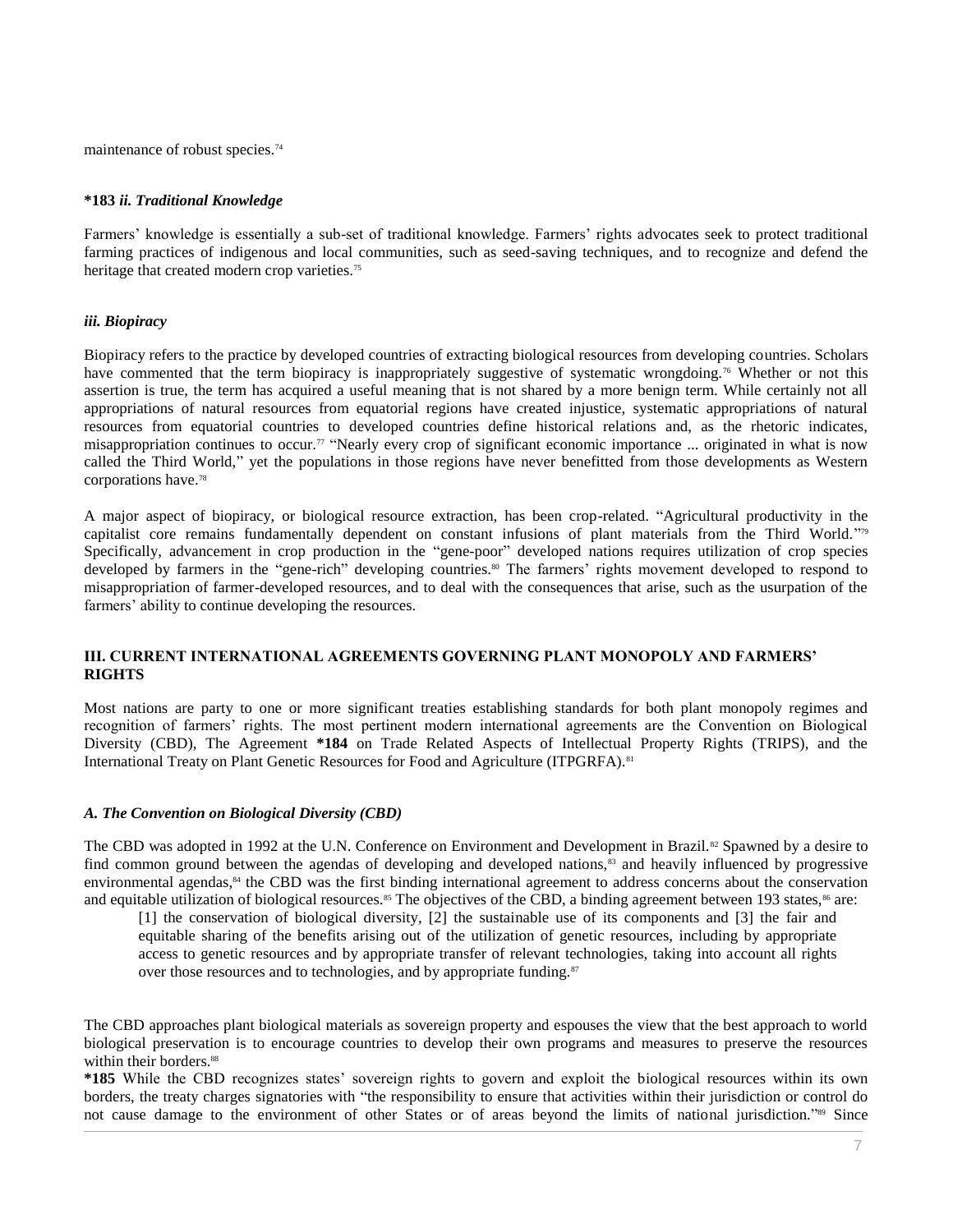ecosystems are interdependent and interjurisdictional, the treaty obligates nations to make efforts to conserve and sustain natural resources within their borders.<sup>90</sup>

Inevitably, the duties and burdens of preservation fall disproportionately on the biologically rich nations, which are also predominantly developing nations lacking in financial and institutional resources. Thus, to assist the developing, diversity-rich states in meeting their obligations of conservation and sustainability, the CBD mandates that developed member nations provide financial support and share benefits with developing member states, especially the states from which the developed nations extract resources.<sup>91</sup> The treaty encourages private bilateral contracts between member nations, where corporate or government entities exploiting biological resources contract with the states or locals from which the resource is extracted.<sup>92</sup> Thereby, the exploiting party should provide compensation for the resource and a promise to share the benefits that arise from developing the material.<sup>93</sup>

The CBD does not explicitly address farmers' rights; however, its third objective--equitable sharing of biological resources by assuring appropriate access to appropriate parties--and many of its provisions, encompass ideals and goals of the farmers' rights movement. Specifically, Article 15, *Access to Genetic Resources*, and Article 16, *Access and Transfer* **\*186** *of*  Technology, address the goals of the farmers' rights movement<sup>94</sup> by providing guidelines for agreements specifying the terms of biological resource sharing.<sup>95</sup> Moreover, Article 8(j), *Traditional Knowledge, Innovations, and Practices*, further establishes support for the third and fourth elements of the farmers' rights agenda, the right to compensation and the right to participate in PGR policy. Article 8(j) requires that states

respect, preserve and maintain knowledge, innovations and practices of indigenous and local communities embodying traditional lifestyles relevant for the conservation and sustainable use of biological diversity and promote their wider application with the approval and involvement of the holders of such knowledge, innovations and practices and encourage the equitable sharing of the benefits arising from the utilization of such knowledge, innovations and practices.<sup>96</sup>

Thus, the agreement indirectly recognizes farmers' rights by recognizing that subnational groups, such as indigenous and local communities, have a right to profit from the local resources they utilize and develop.

The CBD has had limited success in preventing the uncompensated appropriation of plant genetic resources by corporations and developed nations from developing nations.<sup>97</sup> Multiple reasons have been put forward for the treaty's failure in that respect. Undoubtedly, the CBD's requirements of benefit sharing have been vastly overshadowed by the intellectual property mandates of TRIPS. The convention does not address how domestic intellectual property rights are to be treated or integrated into the framework, other than to demand that **\*187** member nations individually resolve any potential conflicts.<sup>98</sup> Further, critics point out that the treaty has given too much control to the states and has failed to sufficiently recognize the ownership rights of the individual communities who have utilized and developed resources for generations.<sup>99</sup> Such critics argue that Article 8(j) does not effectively vest any property rights in subnational groups because the entire treaty is framed through the lens of state sovereignty, thereby only recognizing the property rights of the state.

Finally, the United States has refused to become a member of the CBD, and thus has refused to cooperate in its mission.<sup>100</sup> Although the United States signed the agreement shortly after President Clinton took office in 1993, Congress never ratified it. From the time of the treaty's negotiation, the United States voiced its discomfort with the potentially limitless amount of funding and technology that the CBD could obligate the United States to divert to developing countries.<sup>101</sup> The United States had concerns about the open-ended financial commitments mandated by the treaty, primarily that of Article 20 requiring developed members to "provide new and additional financial resources to enable developing country Parties to meet the agreed full incremental costs to them of implementing measures which fulfill the obligations of this Convention." Also of great concern to the United States is the impact of Article 16, *Access and Transfer of Technology*, on its interest in maintaining the intellectual property rights to biotechnologies that U.S. constituents develop from extracted foreign resources.<sup>102</sup> That Article instructs developed nations to provide favorable terms for developing nations in bilateral PGR-sharing agreements.<sup>103</sup> It also instructs that "both access **\*188** to and transfer of technology among Contracting Parties are essential elements for the attainment of the objectives of this Convention."

*B. The Agreement on Trade-Related Aspects of Intellectual Property Rights (TRIPS)*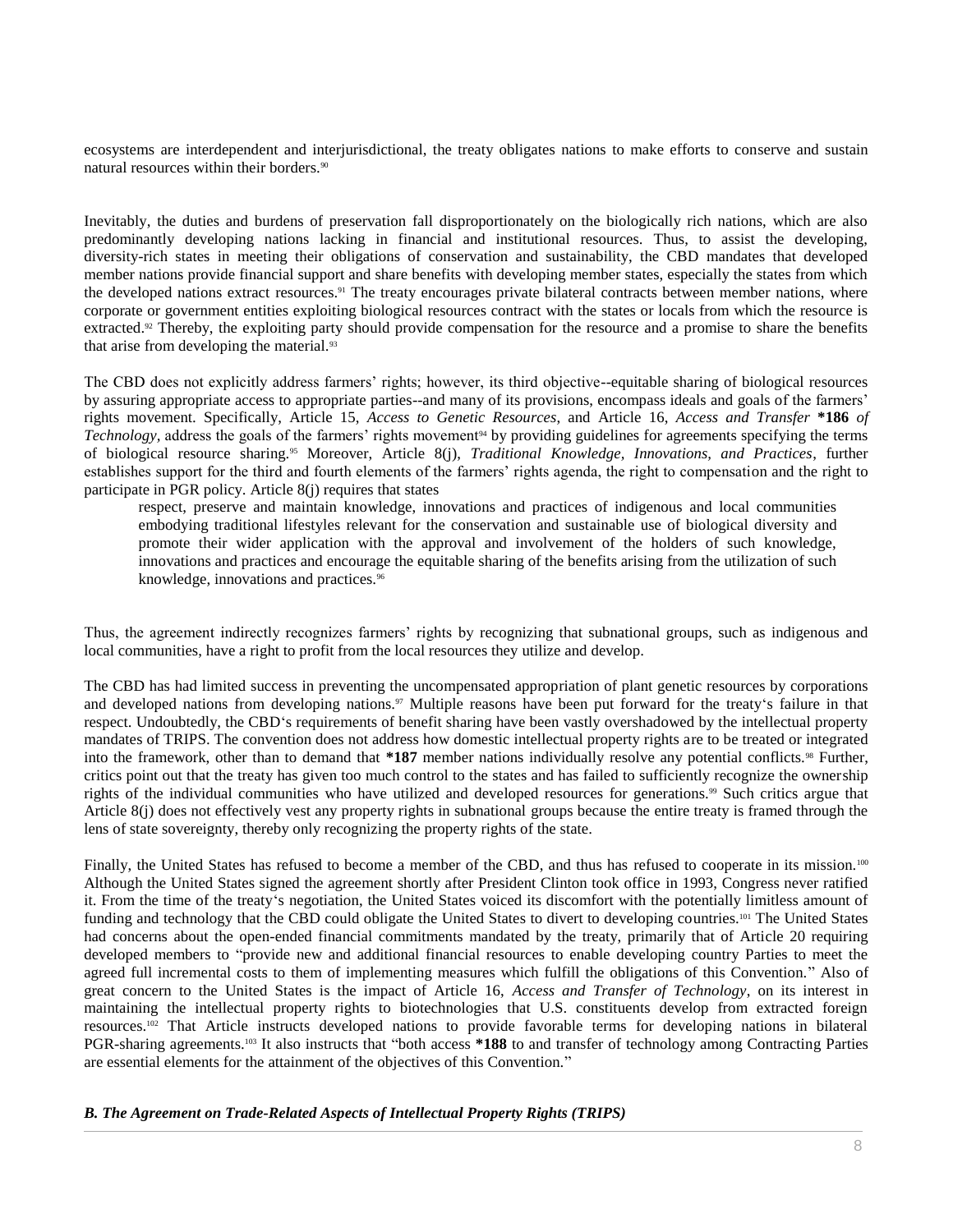The TRIPS agreement, administered by the WTO and signed by 125 states in 1994, establishes a minimum standard for state intellectual property regulations.<sup>104</sup> In contrast to the CBD, TRIPS was largely driven by the interests of developed nations in being able to secure their technologies worldwide.<sup>105</sup> TRIPS requires that states offer either patent or *sui generis* rights for plant resources.<sup>106</sup> Article 27, Section 2 allows member states to exclude from patentability that which is "necessary to protect *ordre public* or morality, including to protect human, animal or plant life or health or to avoid serious prejudice to the environment."<sup>107</sup> However, Section 3 of the same Article clarifies that "[m]embers shall provide for the protection of plant varieties either by patents or by an effective *sui generis* system or by any combination thereof." Accordingly, states which deny patentability to plant life under Section 2 must offer an equivalent *sui generis* protection.<sup>108</sup> Therefore, while states have leeway in the method of implementing intellectual protection for plant resources, WTO member states are not permitted to refrain from offering plant monopoly rights.

TRIPS arguably reversed much of the progress made by the CBD towards the goals of farmers' rights.<sup>109</sup> First, TRIPS detracts from the "sovereign rights" approach taken by the CBD because TRIPS requires that states offer plant monopoly rights. Thus, member states are not free to govern and exploit their PGRs in furtherance of their own policies, as Article 3 of the CBD requires, if the state's policies support open access to PGRs. To the contrary, TRIPS Article 27 forces WTO members, including developing countries, to provide monopoly protection over its own PGRs to foreign entities.<sup>110</sup> The treaty ignores the fact that plant monopoly rights do not materially benefit some states and that the populations of some states view plant-life as common heritage.<sup>111</sup> Second, TRIPS shifts focus away from the equitable benefit sharing required by CBD and towards aggressive protection of monopoly rights. TRIPS specifies enforcement requirements, thereby forcing **\*189** member nations to offer domestic procedures through which foreign entities can pursue infringement actions to thwart unauthorized use of their intellectual property.<sup>112</sup>

Unlike the other international agreements addressing plant monopoly rights, TRIPS is supported by the coercive mechanisms of the WTO.<sup>113</sup> Article 64 adopts the Dispute Settlement Understanding (DSU) bodies and procedures of the WTO, which exercises enforcement through trade sanctions. Thus, if a member state fails to fully comply with the requirements of TRIPS, other member states may bring an action against it, forcing the non-compliant nation to become TRIPS compliant or suffer sanctions.<sup>114</sup> Developed nations are able to, and do, utilize the WTO dispute resolution procedure to force developing nations to comply with TRIPS.<sup>115</sup>

# *C. International Treaty on Plant Genetic Resources for Food and Agriculture (ITPGRFA)*

The ITPGRFA is in harmony with, and in furtherance of, the mission of the CBD.<sup>116</sup> The ITPGRFA, administered by the United Nations Food and Agriculture Organization (FAO), is a binding agreement, which took effect in June 2004.<sup>117</sup> It seeks to ensure food security by promoting sustainable agriculture and the sovereign rights of states over the plant resources within their borders.<sup>118</sup> Its objectives are linked to those of the CBD;<sup>119</sup> however, the ITPGRFA focuses on preservation and sustainable development as it relates to the narrower topic of "plant genetic resources for food and agriculture."<sup>120</sup> The purpose of establishing the treaty to supplement the CBD was twofold. First, ITPGRFA memorializes international commitment to farmers' rights, which was not specifically **\*190** mentioned in the CBD or any prior treaty.<sup>121</sup> Second, the treaty creates a "Multilateral System" to open up access to sixty-four staple crops for research, breeding, and crop development.<sup>122</sup> Though the issues addressed in the ITPGRFA are timely and its intentions genuine, the treaty has largely been unsuccessful thus far at furthering the goals of farmers' rights.<sup>123</sup> The open-access system attempted by the treaty ultimately fails to establish a useful pool of open PGRs because the treaty lacks the strong mandatory language and the aggressive provisions necessary to stand up against the demanding provisions of TRIPS and the market forces created by plant monopoly rights.

ITPGRFA specifically regards farmers' rights by recognizing that member nations have a "responsibility for realizing Farmers' Rights."<sup>124</sup> Article 9, which is exclusively dedicated to farmers' rights, provides that states:

should ... take measures to protect and promote Farmers' Rights, including:

(a) protection of traditional knowledge relevant to plant genetic resources for food and agriculture;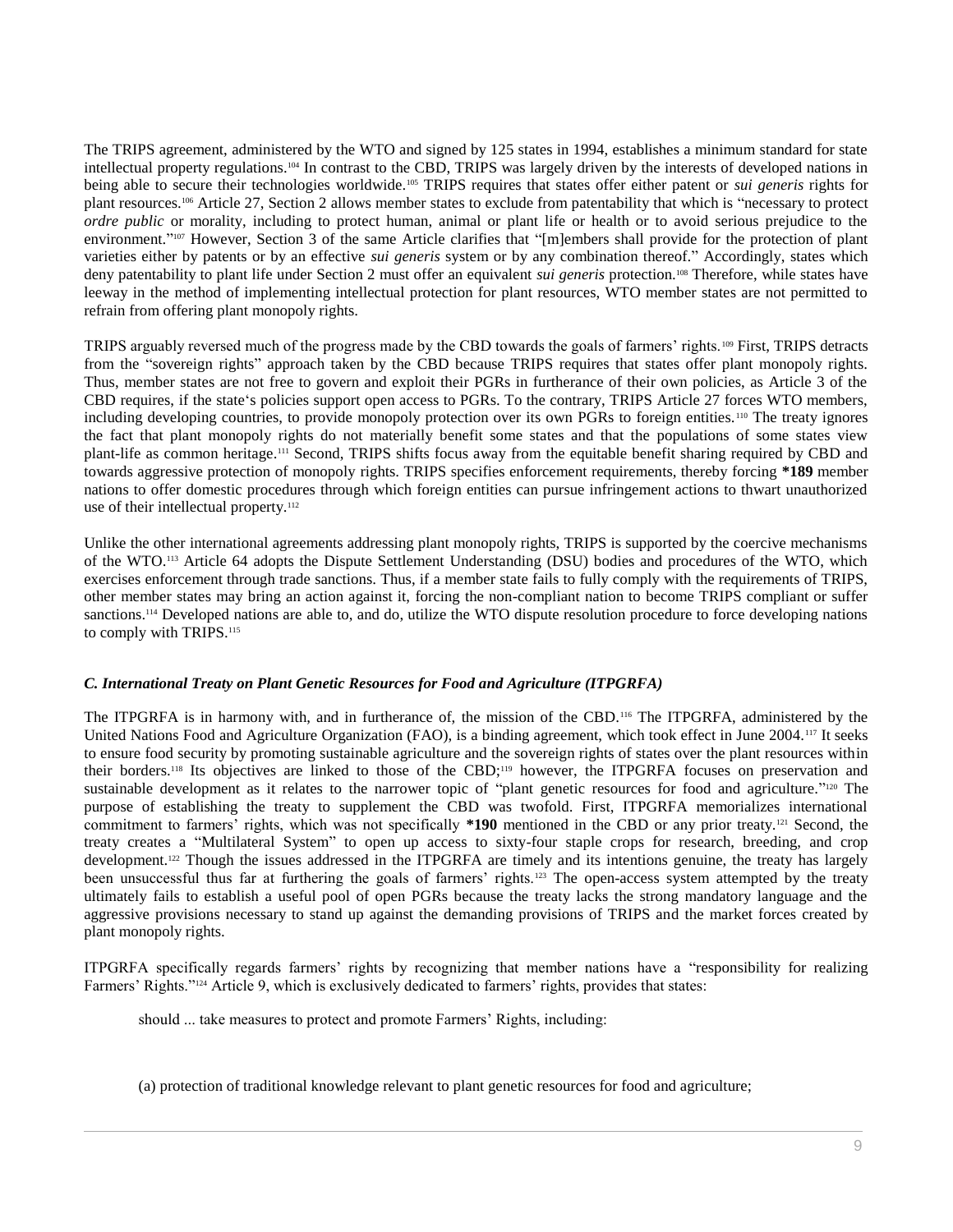(b) the right to equitably participate in sharing benefits arising from the utilization of plant genetic resources for food and agriculture; and

(c) the right to participate in making decisions, at the national level, on matters related to the conservation and sustainable use of plant genetic resources for food and agriculture.

Among a number of other provisions aimed at improving farmers' rights, Article 5.1 requires states to "[p]romote or support, as appropriate, farmers and local communities' efforts to manage and conserve on-farm their plant genetic resources for food and agriculture." Additionally, Article 6.2 states that measures "may" include "strengthening research which enhances and conserves biological diversity by maximizing intra- and inter-specific variation for the benefit of farmers, especially those who generate and use their own varieties and apply ecological principles in maintaining soil fertility and in combating diseases, weeds and pests."

For several reasons, ITPGRFA has failed to effectively advance farmers' rights issues. This is because the treaty does not provide a strong mandate in furtherance of the rights.<sup>125</sup> Each of the provisions regarding farmers' rights is either made optional, or is heavily qualified. Article 9, the Farmers' Rights provision, exemplifies the treaty's weakness because it does not establish any mandatory protections for farmers. Instead, it qualifies its requirements, stating that each member "*should*, *as appropriate, and subject to its national legislation*, **\*191** take measures to protect and promote Farmers' Rights." Thus, Article 9.2 is practically no more than three good recommendations for states who wish to provide for farmers' rights. Further, Article 9 wavers on the most contentious farmers' rights issue--"the right to access improved plant varieties and use farm-saved seed of commercial varieties for planting and exchange."<sup>126</sup> It states, "[n]othing in this Article shall be interpreted to limit any rights that farmers have to save, use, exchange, or sell farm-saved seed/propagating material, *subject to national law and as appropriate.*"<sup>127</sup> Thus, the treaty leaves member states with the option of protecting farmers' rights to save seed, and no nation has effectively developed such a safe haven.<sup>128</sup> Another major shortcoming of the treaty is that it fails to create a working definition of "farmers' rights", and therefore fails to establish beneficiaries of the rights or create an explicit means for furthering their rights.<sup>129</sup> Finally, like its predecessor, the CBD, ITPGRFA overemphasizes state sovereign control over PGRs and fails to establish rights at a subnational level--for example at local farming communities.<sup>130</sup> Article 9, discussing farmers' rights, states "the responsibility for realizing Farmers' Rights, as they relate to plant genetic resources for food and agriculture, rests with national governments."<sup>131</sup> Thus far, no states have adopted measures that holistically further the farmers' rights objectives.<sup>132</sup>

A second purpose of ITPGRFA was the establishment of the Multilateral System for "facilitat[ing] access to plant genetic resources for food and agriculture, and [sharing], in a fair and equitable way, the benefits arising from the utilization of these resources, on a complementary and mutually reinforcing basis." <sup>133</sup> The system aims to further farmers' rights and thwart erosion of crop genetic diversity by creating "a pool of genetic resources that are available to everyone" <sup>134</sup> as resources for PGR development. Annex I enumerates sixty-four **\*192** crops and forages, which together account for 80 percent of all human consumption,<sup>135</sup> that are incorporated into the benefit sharing program, the germplasm for which is held in government and international seed banks around the globe.<sup>136</sup> The incorporated plants are to be shared between government entities and with private parties using the Standard Material Transfer Agreement (SMTA) devised in furtherance of the treaty.<sup>137</sup> Article 6.2 of the SMTA, which repeats Article 12.3(d) of the treaty, aims to prevent monopoly rights encumbrances on the Annex I list by prohibiting recipients of the germplasm from "claim[ing] any intellectual property or other rights that limit the facilitated access to the Material ... or its genetic parts or components, in the form received from the Multilateral System."<sup>138</sup>

Just like the farmers' rights provisions of ITPGRFA, the Multilateral System falls short of making a significant contribution to farmers' rights. The Multilateral System provisions suffer from the same problems as the farmers' rights provisions--lack of mandatory strength and lack of precision. For example, Article 12, establishing the facilitated benefit aspect of the Multilateral System, wavers on the critical issue of intellectual property rights. The ban on intellectual property rights established in Article 12.3(d) is weak for a number of reasons. First, it limits itself to the material "in the form received from the Multilateral System." This leaves open the option of obtaining intellectual property over any modified version of the Annex I material.<sup>139</sup> Thus, the SMTA does not provide the strong \*193 viral<sup>140</sup> license necessary to effectively keep the Annex I crops and forages open and available for innovation.<sup>141</sup> Second, neither the treaty nor the SMTA define "genetic rights or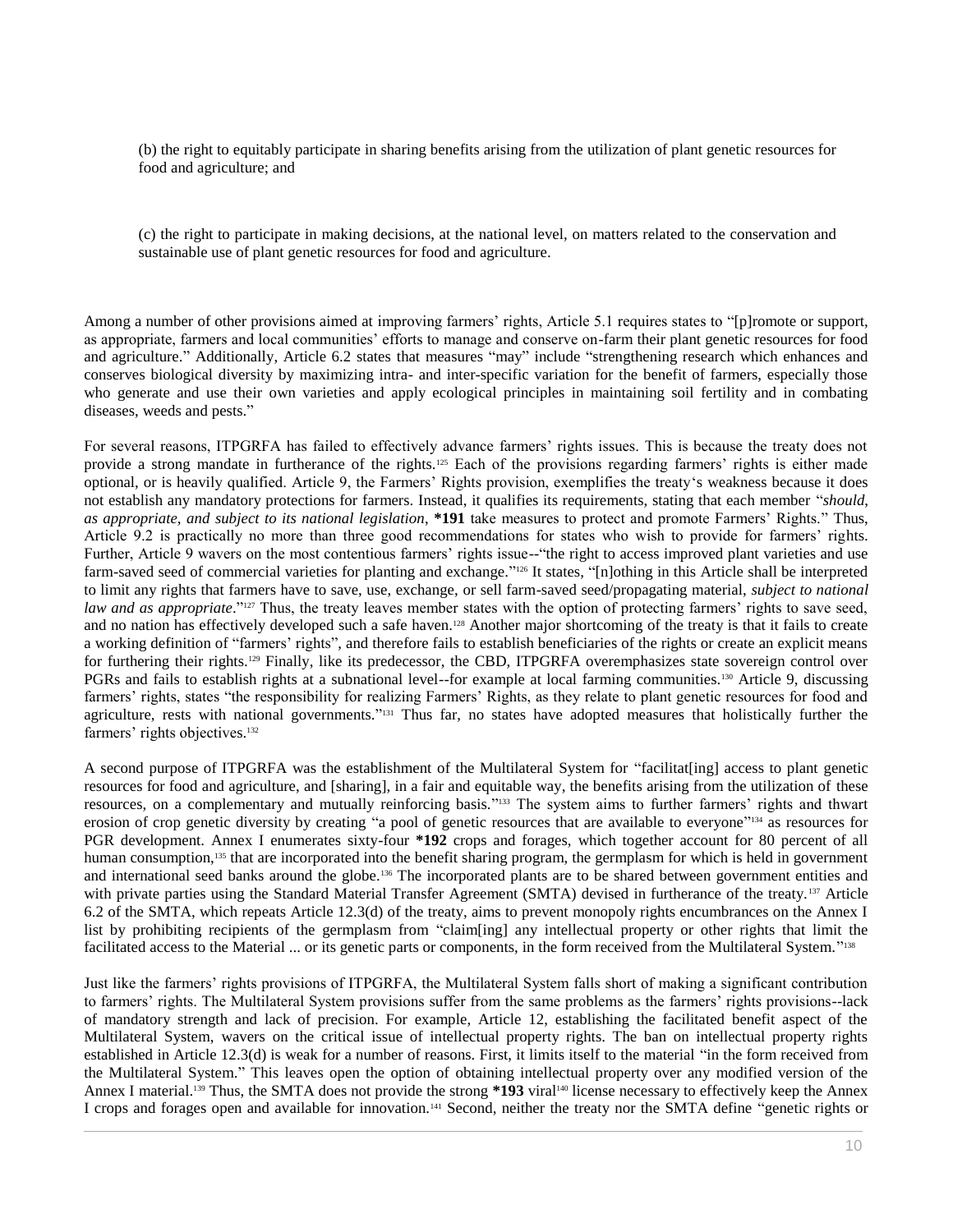components," leaving the clause open to narrow interpretation or disregard.<sup>142</sup> Finally, the treaty ultimately fails to maintain open access because its requirements are all qualified by the intellectual property requirements of TRIPS and relevant national laws.<sup>143</sup> Thus, in countries granting strong monopoly rights, and where patent thickets threaten innovation, the Multilateral System has the least force.

The benefit-sharing program established by the treaty and the SMTA attempts to compensate for the lax ban on monopoly rights over the Annex 1 materials. Nevertheless, while the treaty and the SMTA discuss benefit sharing through technology, information, and monetary means,<sup>144</sup> they fail to articulate sufficient details about how the benefits should "flow" to the farmers in order to make the system effective. Article 13.3 of ITPGRFA attempts to ensure that benefits from the resources in the Multilateral System "flow primarily, directly and indirectly, to farmers in all countries, especially in developing countries, and countries with economies in transition, who conserve and sustainably utilize plant genetic resources for food and agriculture." Where parties monopolize a product derived from Annex I material, the SMTA requires that the recipient pay 1.1%<sup>145</sup> of the sales **\*194** of the commercialized product into the trust account established by the Governing Body of the ITPGRFA.<sup>146</sup> However, the benefit-sharing program has a number of flaws and is unlikely to succeed as a compensation method for farmers.<sup>147</sup> First of all, "identifying the contribution of a specific resource within the complex pedigree of an improved crop variety poses a major obstacle in determining who, and how much, will share in the commercialized benefits." <sup>148</sup> Thus, determining who the deserving contributors are and valuing their contribution is a difficult and expensive process that detracts from the effectiveness of the fund.<sup>149</sup> Secondly, the fund is likely to go bankrupt because the required contribution amount is so low and the costs to properly administrate the fund are quite high.<sup>150</sup> A rough estimate by the Berne Declaration, a Swiss NGO, calculates that the contributions to the fund do not even cover its administrative costs.<sup>151</sup>

Finally, it needs to be mentioned that the United States has failed to ratify the ITPGRFA, and thus is not one of the 123 nations that are currently bound by the treaty's **\*195** provisions.<sup>152</sup> The failure of the United States to effectuate its signature is unsurprising, especially in light of the United States' nonparticipation in the CBD. However weakly the ITPGRFA asserts the rights of farmers against those of breeders, the United States has thus far been unwilling to participate in this international effort. The United States' uncompromising support for expansive monopoly rights poses yet another challenge to the treaty's successful advocacy for farmers.

# *D. Conclusions*

As this section establishes, international agreements have here-to-date failed to effectively promote farmers' rights. Neither the bilateral sharing system established by the CBD, nor the multilateral sharing system created by ITPGRFA, has succeeded in promoting the rights of farmers against the ever-increasing body of breeders' rights. Additionally, further agreements on the matter have been stalled by the polarized debates over intellectual property between developed countries, especially the United States.<sup>153</sup> Given the shortcomings of the agreements thus far, it is clear that international mandates cannot make progress on pressing farmers' rights issues.

# **IV. THE DEMAND FOR OPEN ACCESS TO PLANT RESOURCES AND AN EXPLORATION OF SOLUTIONS**

The issues espoused by advocates of open access to plant resources--including farmers' rights advocates, environmental groups, and NGOs and lobby groups supporting agrarian and indigenous communities--are persuasive. The growing number of people disadvantaged by, and dissatisfied with, the current legal regime of plant monopoly rights cannot be ignored.<sup>154</sup> Problems caused or exacerbated by plant monopoly rights--impingement on the rights of farmers, biopiracy, degradation of biodiversity, and other environmental concerns--are in some instances severe and in desperate need of a remedy.<sup>155</sup> However, as the analysis of Part II shows, plant monopoly rights have become firmly entrenched in international law, and are unlikely to recede as a result of the lobbying efforts of public interest groups and less-developed nations. Further, plant monopoly rights provide benefits that would be lost were they to be significantly confined or eliminated.<sup>156</sup> Thus, a balance must be struck whereby certain plant resource developments can be monopolized for private gain, while others are shielded from monopolization and are kept freely available as sources of plant variety innovation.

**\*196** This section first examines a number of the solutions that have previously been proposed to remedy the conflict between farmers' rights and plant breeders' rights. Next, this section explains why solutions utilizing open source licensing methods are the most viable and likely to succeed. Finally, after explaining how and why open source monopoly pooling is a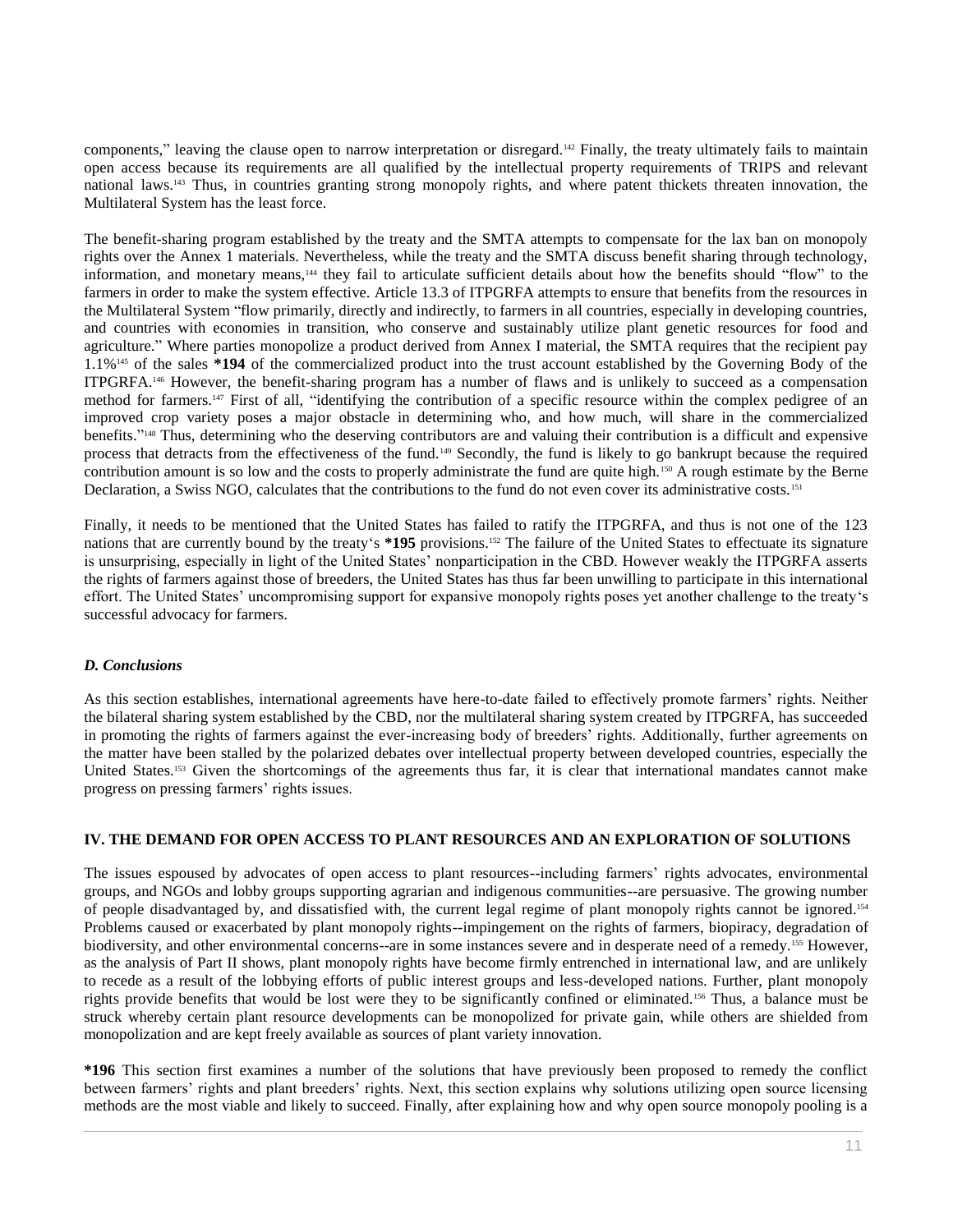promising method of providing much-needed progress towards farmers' rights, this section concludes by examining the current discussion regarding open source plant regimes and highlighting what remains to be examined.

## *A. Classifying Solutions and Examining the Pros and Cons*

Multifarious solutions have been proffered by political advocates, academics, and nonprofits for incorporating farmers' rights and environmental concerns into the fabric of plant monopoly rights.<sup>157</sup> Solutions generally support one of two ideas: (1) keeping farmer-developed plant resources in the public domain, or (2) utilizing intellectual property, *sui generis* rights, or some other private rights regime to protect farmer-developed resources.

#### *i. Public Domain Solutions: Establishing Farmer-Developed Resources as Prior Art*

The Multilateral System established by the ITPGRFA aims at maintaining the Annex I material housed in seed banks in the public domain. To the extent that the treaty and the SMTA prevent parties from "claiming" intellectual property rights over the material in participating seed banks, the System creates a pool of public domain resources. Other solutions that make efforts to enter farmer-developed resources permanently into the public domain involve tabulating and publishing farmers' plant varieties and methods, thereby making the farmers' resources unpatentable prior art.<sup>158</sup> Data collections and publications on farming practices and farmer-developed plant varieties could be used to challenge the novelty of patent applications or in patent invalidation proceedings. Public domain solutions are backed by the traditionally held view that plant development and farming practices are common heritage, and as such, should not be monopolized.

While dissenters to plant monopoly rights have valid concerns, public domain solutions will not effectively prevent the usurpation of farmers' rights for three reasons.<sup>159</sup> The first reason is that most plant monopoly regimes do not currently account for farmer- **\*197** developed prior art.<sup>160</sup> Success of a public domain system requires that national monopoly regimes recognize farmer-developed resources as important prior art and incorporate the aforementioned databases and publications into prior art searches.<sup>161</sup> Thus, an effective public domain system would require a widespread change in the way that developed nations perform prior art searches.<sup>162</sup>

The second reason for the failure of public domain solutions to protect farmers' rights is that they fail to protect improvements of farmer-created resources. Even if thorough and up-to-date publications tabulating farmer-developed resources are created, and domestic plant monopoly regimes incorporate the publications into prior art searches, farmers would still face equivalent problems. While a particular resource in the database of farmer developments would be protected in the public domain, improvements or derivatives of that resource would not. Entities that utilize plant monopoly rights could surround farmer inventions in monopoly rights by creating and patenting derivatives and variants of the farmers' inventions. Thus, the farmers or communities that create a valuable resource would likely find themselves paralyzed and unable to further develop their resource because improvements and useful derivatives of the resource have been completely monopolized. In fact, databases and publications of farmer knowledge might only exacerbate the problem because companies seeking to fill a certain need could simply search a database to locate a resource, instead of searching farming communities across the globe.

The third pitfall of public domain solutions is that they do not present any means of compensating farmers for their contributions to the state of the art. The notion of monetary compensation for contribution of ideas is somewhat antithetical to public domain solutions because it inhibits the free exchange of ideas.<sup>163</sup> However, ideas placed in the public domain **\*198** are not safe from the effects of monopolization and often become infertile resources for development. Thus, when farmers' resources are contributed to the public domain--left open to usurpation free of charge--farmers are potentially deprived of any form of compensation, intellectual or monetary.

# *ii. Solutions that Utilize Monopoly Rights: Using What is Available vs. Developing Anew*

Solutions that utilize monopoly rights to protect farmer-developed resources are more effective than public domain solutions at furthering the ideals of farmers' rights because the systems are not subject to the same problems. Monopoly-rights solutions generally fall into one of two categories. These solutions either (1) amend current domestic monopoly systems, essentially creating *sui generis* monopoly systems, to address farmer-derived resources or traditional knowledge in general,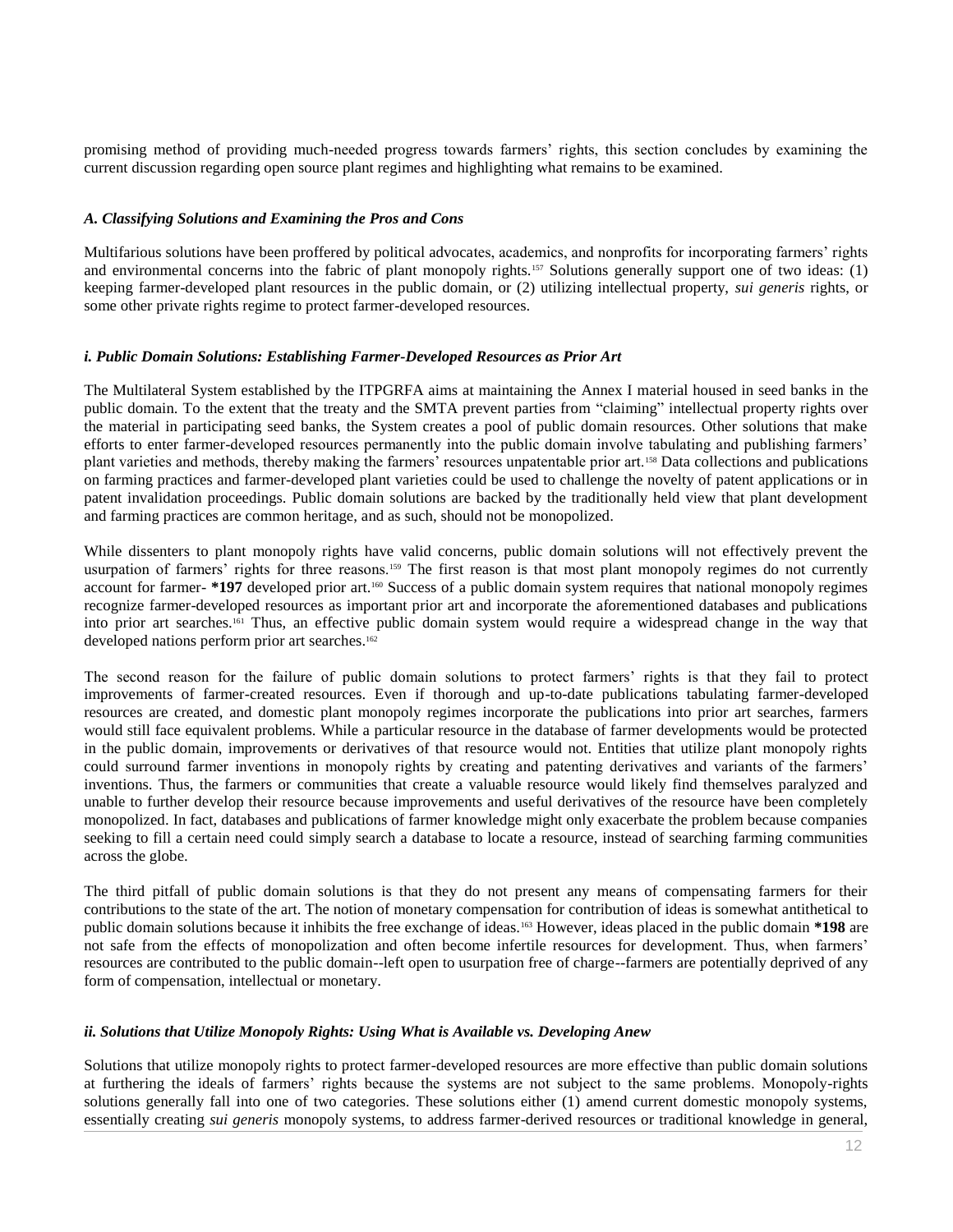or (2) utilize current domestic monopoly systems by creating ways to integrate farmer-developed resources into protectable form.

## **a. Creating a Monopoly System to Protect Farmers' Rights**

Proponents of solutions in the first category tend to believe that protection of farmers' rights requires "a completely new system"<sup>164</sup> or, at least, a reworking of the current system to include "informal knowledge."<sup>165</sup> This is an erroneous conclusion. While some forms of traditional knowledge might require a change in intellectual property rights, protection of farmer-developed resources is most effectively accomplished by utilizing current plant monopoly regimes. Solutions requiring amendment of current monopoly regimes or development of new regimes are impractical. Creating *sui generis* systems to handle traditional knowledge, including farmer-developed resources, would require extensive buy-in from developed and developing countries. Developed countries would have to be willing to forego some of their current plant monopoly rights for the benefit of traditional farming communities and developing countries.<sup>166</sup> However, the United States' abstention from CBD and ITPGRFA, as well as the overriding power and pro-monopoly-rights content of TRIPS, prove that developed nations have strong agendas with respect to plant monopoly rights and are not willing to sacrifice much to accommodate the needs of developing nations.<sup>167</sup> Thus, **\*199** solutions that require a change in monopoly regimes are unlikely to gain widespread adoption and commitment, especially from developed nations, and would be ineffective at promoting the goals of farmers' rights.

## **b. Using Available Monopoly Systems to Protect Farmers' Rights**

Developing private organizational mechanisms that utilize current law is a more tenable solution than encouraging and creating new law, especially on an international scale. Thus, the best option for accomplishing the goals of farmers' rights is to incorporate farmer-developed resources into the fabric of current plant monopoly rights. At first glance, the objectives of monopoly regimes seem antithetical to those of the farmers' rights movement. Specifically, monopoly rights are exclusionary, giving the holder of the monopoly the right to exclude others, while farmers' rights require open access to plant resources.<sup>168</sup> However, monopoly rights and farmers' rights are not incompatible. While the two make strange bedfellows, they are compatible if the holder of a monopoly right does not exercise his right to exclude and grants free access to the resource. As detailed in the next section, this can be accomplished through open source agreements.

# *B. Open Source Licensing: The Most Viable Solution for Farmers' Rights*

The ideals and devices of the open source software movement are well-suited for developing a solution to problems faced by farmers. Though open source licenses were originally devised to address problems for software developers created by copyrights, they can, and have been, adapted to address issues created by other monopoly rights. In recent years, academics have been studying and writing about the application of open source to biotechnology and plant development. In many ways, biotechnology development can be analogized to software development; thus, it lends well to the open source model.<sup>169</sup> As Janet Hope puts it, there is

an irresistible analogy between software and molecular biotechnology. Both technologies have enormous potential to help solve some of humanity's most pressing problems and enrich all of our lives .... Both industries are highly concentrated: the software industry is characterized by a near monopoly, while the pharmaceutical and agricultural industries, currently the main users of biotechnological innovations, are dominated by oligopolies.<sup>170</sup>

#### **\*200** *i. Open Source Licenses Generally*

The fundamental principle of the open source software movement, espoused by the Free Software Foundation<sup>171</sup> and Open Source Initiative  $(OSI)$ ,<sup>172</sup> is that the best way to promote technological evolution is by making state-of-the-art creations available to and modifiable by as many people as possible.<sup>173</sup> Thus, open source licenses must allow free distribution of source code and cannot prevent modifications or derivative works.<sup>174</sup> The open source regime is an effective way of making resources for innovation freely available to anyone.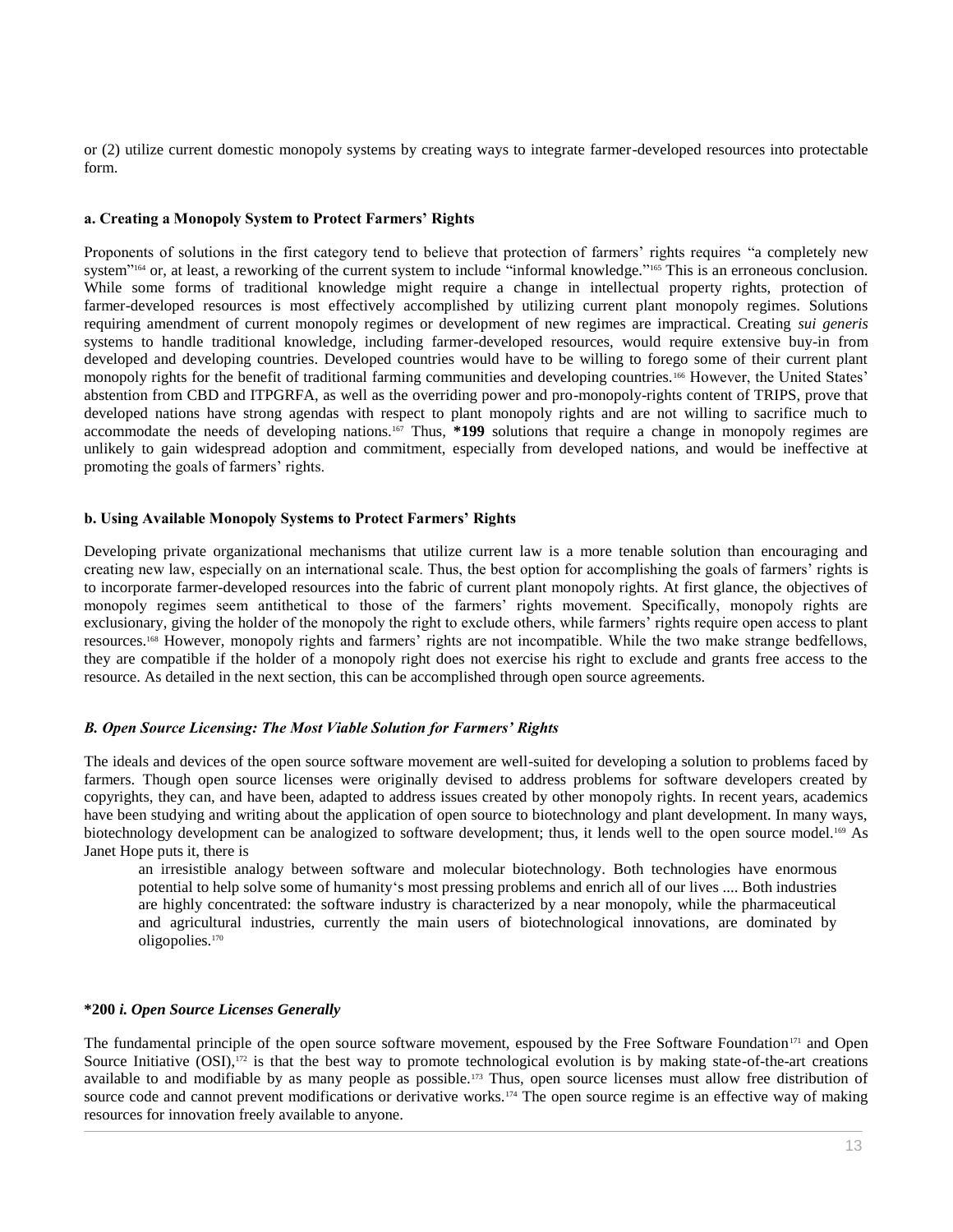Open source licenses grant permission to use, develop, and distribute an IP-protected work free of charge. In the software context, open source licenses make software and source code available for modification and redistribution with a promise that the author will not assert a copyright to the work. Some licenses, called copyleft licenses, go further by extending their terms to downstream users, requiring contributors to open source projects to forgo enforcement of intellectual property rights to their contribution.<sup>175</sup> Copyleft licenses require that all modifications and derivative works be made freely accessible and unencumbered by intellectual property or contract restrictions other than those created by the accompanying open source license.<sup>176</sup>

Open source licenses utilize the power of intellectual property laws to protect and maintain a body of open material. Open source licenses essentially invert the monopoly rights granted to the author/inventor of the intellectual property--making the creation **\*201** openly and freely available to the public, instead of privately controlled, while maintaining the legal restrictions that prevent others from seeking monopoly rights covering the creation. The latter is what differentiates open source material from material that is in the public domain: open source material cannot be monopolized for private gain.

## *ii. Current Implementations of Open Source Licensing for Plant Resources*

Open source biotechnology projects are harder to establish than the open source software projects because patents and *sui generis* monopoly rights are much more difficult to obtain than copyrights. Grounding the open source license in copyright does not hamper software projects because copyrights automatically attach to any "original works of authorship"; <sup>177</sup> thus, obtaining copyrights on the code in an open source project does not add any time or cost to the project. Open source projects concerning biological material, on the other hand, are not as easily grounded in intellectual property.<sup>178</sup> In addition to being harder to obtain, patents are harder to maintain. Thus, open source plant projects must invest a large amount into obtaining monopoly rights of contributors, or else the projects must be supported by contributors who have the funding to obtain monopoly rights for their contributions and then dedicate those monopoly rights to the open source project.

The development of open source regimes for plant resources has already begun. There are groups currently implementing open source licensing for plant development material, but they primarily serve the research community and have yet to develop a method for targeting and incorporating farmer-developed resources. One of the largest and most well-known open source biology operations is established and maintained by Cambia. Cambia is an Australia-based, multi-national, nonprofit institute focused on encouraging innovation in the area of life sciences by developing a system in which all of the group's research and the research of its partner organizations is freely available to anyone who wants to use it.<sup>179</sup> Cambia has three major projects in furtherance of its mission: Patent Lens, a free public resource for navigating the worldwide patent system;<sup>180</sup> Initiative for Open **\*202** Innovation (IOI), an international project to build on Patent Lens by creating a cyber-infrastructure to help navigate the intellectual property landscape in the areas of health, agriculture, environment, and energy;<sup>181</sup> and BiOS, an open source licensing program for agricultural-enabling technologies.<sup>182</sup> Through its BiOS initiative, Cambia has created some initial varying licenses tailored for the transfer of knowledge and/or materials for plant-related research and development.<sup>183</sup> The Cambia BiOS open source licenses for plant-related resources are copyleft licenses because they require that any downstream transfer of the open source-licensed materials and the improvements to those materials be accompanied by the same BiOS agreement that accompanied the original material.<sup>184</sup> Further, licensees are not permitted to assert IP rights to derivative or improved products against other open source licensees. The licenses are weak copyleft because, with some exceptions,<sup>185</sup> they allow the licensee to commercialize improvements or derivatives of open source materials without **\*203** contributing the developments back to the open source pool<sup>186</sup> as long as they do not assert monopoly rights in a way that prevents other licensees from innovation.<sup>187</sup> For-profit institutions that utilize Cambia-supported materials in their research or product development are required to pay a fee (ranging from US \$5000 to US \$150,000, depending on the size of the commercial entity).<sup>188</sup> In place of paying the fee, the for-profit entity can transfer intellectual property rights to the Cambia pool, and for-profit entities that cannot afford to pay the fee can pay with in-kind support that works to expand the Cambia pool.<sup>189</sup>

#### *iii. Open Source Groups Have Yet to Include the Farmer*

Professor Keith Aoki argues that "farmers' rights advocates have the potential to evolve into what the open source software movement has become." <sup>190</sup> But an open source regime does not exist, specifically one tailored to incorporating plant breeds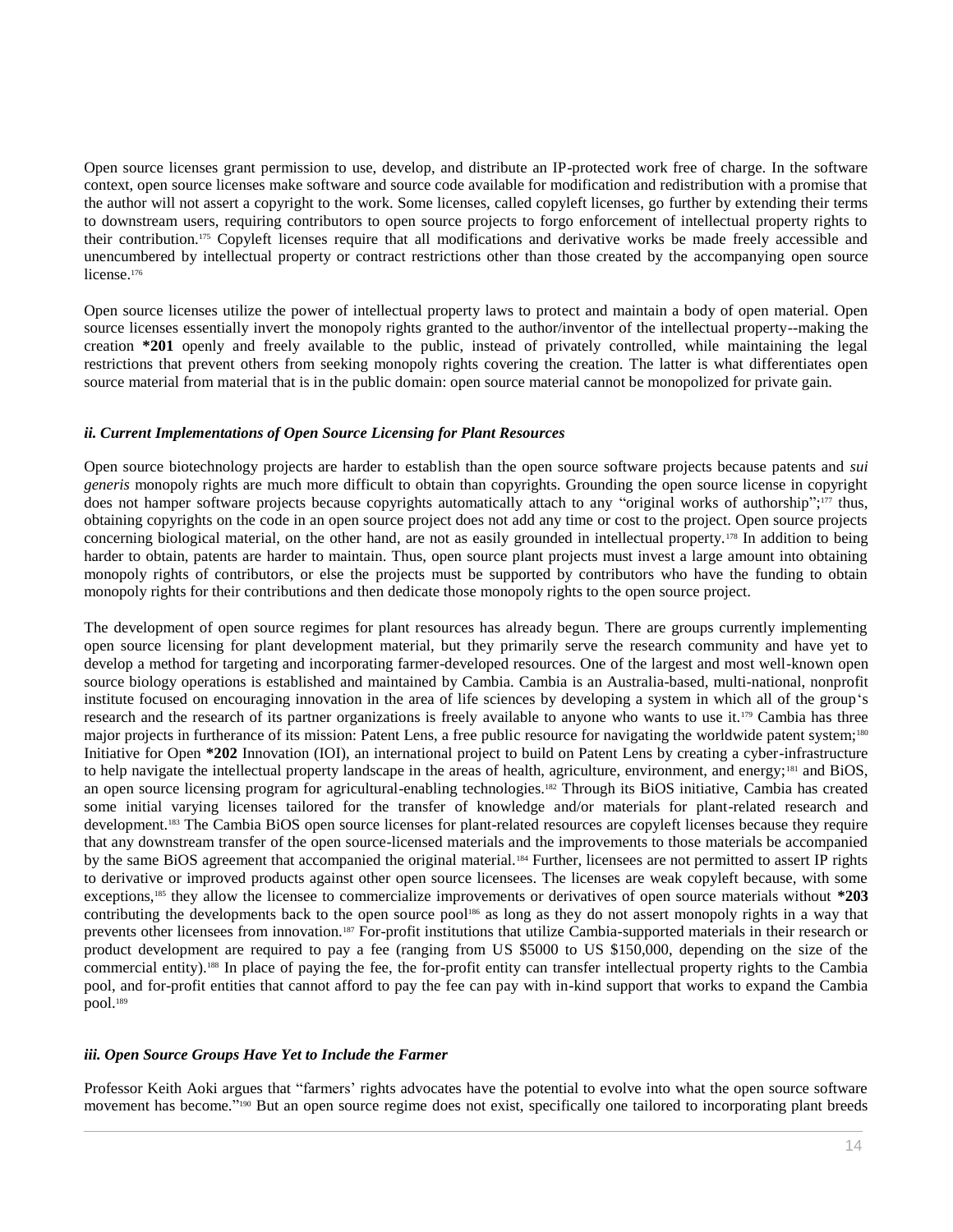developed by farmers, especially subsistence farmers. While Cambia's licenses serve the research community well and achieve their purpose of encouraging innovation by making research tools more accessible to small and mid-size research entities, the Cambia projects focus on open source tools for the scientific community, not farmers. Further, the BiOS licenses are geared towards the needs of lab-bound researchers, not farmers. Thus, another open source scheme needs to be devised to help farmers, especially subsistence farmers, maintain the ability to create new plant breeds to meet the needs of their community through **\*204** crossbreeding or other traditional methods without the risk of restrictions by corporation-owned intellectual property.

## *iv. The Current Discussion Regarding Open Source for Farmers*

Keith Aoki explains that an open source PGR model would:

help ensure that farmers in particular local situations would be able to develop and cultivate plant varieties adapted to local climate, soil, and other conditions.

...

[A]n open source PGR model would also serve as a means of spreading risk and sharing costs among farmers, 'farmers' rights' groups, and other smaller entities involved in the agricultural sector.<sup>191</sup>

Discussions by Aoki and a few others have provided the impetus for developing an open source plant regime to benefit farmers.<sup>192</sup> However, the literature thus far has only **\*205** broadly considered the appropriateness of an open source regime for farmers. Academic discussion has yet to be generated regarding how open source regimes could be implemented to advance farmers' rights goals. For instance, current literature has not considered how open source regimes for farmer-resources could be structured or funded, or how they could channel benefits to farmers. Moreover, the literature has yet to explore how copyleft licensing could be applied to benefit farmers.

# **V. A DETAILED LOOK AT THE CHALLENGES AND BENEFITS OF DEVELOPING AN OPEN SOURCE SYSTEM FOR PLANT RESOURCES**

Had the Mexican yellow bean been developed by farmers in Sonora and guarded by an open source steward, the "enola" saga could have been prevented.<sup>193</sup> As described in previous sections, an open source regime for farmer-developed resources would utilize existing intellectual property rights to prevent usurpation and would maintain those resources open and available for research and further development via an open source license. This section builds on the current literature regarding open source plants by looking at exactly how open source regimes for farmer-developed resources can be implemented. Specifically, this section examines how an open source consortium could be structured, what sort of open source licenses could be used to maintain the pool of rights (such as a draft seed wrap license, included in Appendix A), and how this system would benefit the farmer.

#### *A. The Challenges and Proposed Solutions*

The most fundamental aspect of an open source consortium is its pool of intellectual property. Therefore, an open source consortium that protects farmers must hold the intellectual property rights over the farmers' resources that are necessary to prevent their misappropriation. An effective open source pool will hold intellectual property in multiple countries for each of its important resources. As such, tailoring the open source software regime to the needs of farmers faces a number of hurdles. The first challenge is obtaining the necessary intellectual property rights. Intellectual property rights over farmer-developed resources, namely patent and *sui generis* rights, require a substantial investment, as the intellectual property is expensive to obtain, monitor, and enforce. Since farmers typically do not have the resources or the ability to obtain intellectual property rights, the rights must be obtained at an organizational level. Further, an effective open source plant regime needs to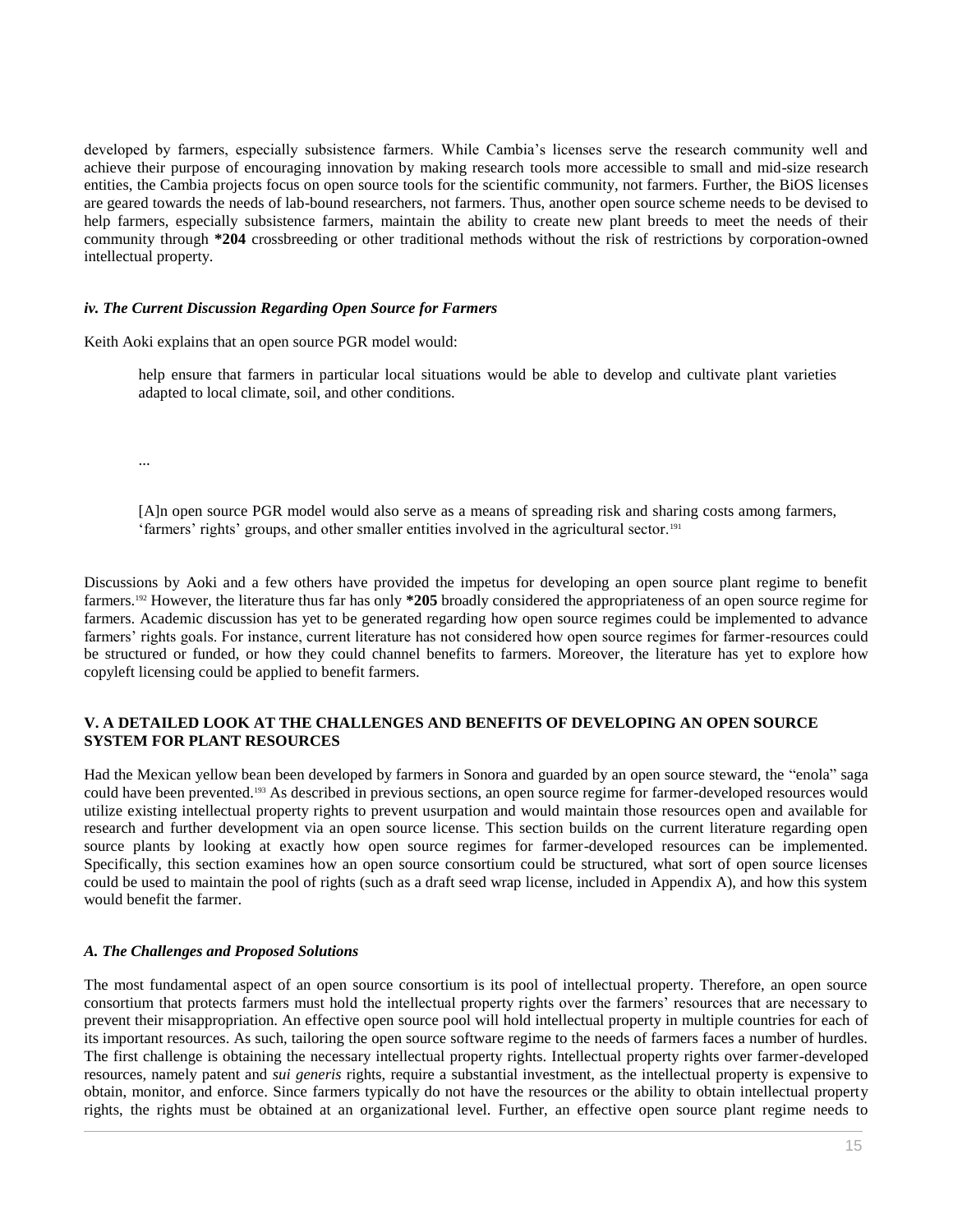minimally burden the farmers, who can be assumed to have few resources and lack legal sophistication and knowledge in the areas of intellectual property and licensing regulations. The second challenge to creating an open source regime is creating an appropriate open source license and attaching that license to the resources in the protected pool.

## *i. Obtaining Intellectual Property Rights for Farmer-Developed Resources*

A system that effectively protects the resources of the world's subsistence farmers needs to minimize the burden on farmers. The system cannot require legal sophistication or a large monetary investment from the farmers. Thus, an organization must be formed to **\*206** fund and oversee the acquisition and maintenance of monopoly rights--an open source "steward." Farmers would deposit samples of their crops with the steward each season, either by sending seed, plant material, or both. The deposits would be accompanied by documentation, such as the crop location, the farmer's development methods (including the origin of the seed), and a description of the qualities that the farmer observes in the plant.

Stewards, as the receivers of the farmer-developed plant resources, would be charged with integrating farmers' contributions into appropriate monopoly regimes. Upon receiving a farmer-developed resource (e.g., seed, plant material, a plant development method), the steward would study the resource to determine how, if at all, the resource can be protected under available monopoly regimes. Stewards would facilitate the acquisition of intellectual property rights in the appropriate jurisdictions, utilizing the most appropriate monopoly laws to afford the best chance at protecting the farmer's resource. Projects like Cambia's Patent Lens and IOI,<sup>194</sup> which are free public resources for navigating the worldwide patent landscape, would be extremely useful for stewards because they would provide a cost-effective tool for making a quick initial assessment of how well the right can be protected. If the resource is not protectable because it infringes on a non-open source monopoly right, the steward would notify the farmer so that the farmer could make an informed decision about whether to develop a new resource, or risk infringement action.

Aside from the intellectual property-related benefits that farmers would receive from stewards, contributing farmers or communities could receive plant materials or problem-solving assistance from the steward. Of course, stewards would distribute materials under a copyleft open source license.<sup>195</sup> Thus, anyone could have free access to the steward's materials, conditioned upon their contribution of improvements back to the steward.

# *ii. Creating an Effective Seed Wrap License*

An effective system for protecting farmer-developed resources would also utilize contract laws to increase the number of resources available in the open source pool. This licensing system would have farmers utilize material transfer agreements (MTAs) to accompany any transfers of the seed or material that they have sent to the steward. MTAs are common in developed nations because they allow companies to control how their seed is used via contract law.<sup>196</sup> These licenses have been appropriately referred to as "seed wrap" licenses because they are binding upon the performance of opening the seed packaging.<sup>197</sup> **\*207** Like a "shrink wrap" license regularly used on software products, the seed wrap license would be binding upon the opening or use of the resource to which it was attached. Thus, the license must express clearly and immediately to the receiver that by opening the package, or using the enclosed material, the receiver agrees to the terms of the license. The seed wrap licenses for open source consortium farmers would be inspired by and tailored after copyleft open source software licenses.<sup>198</sup> Thus, the terms of the seed wrap license would have the licensee agree not to seek monopoly rights over the resource, or any derivative thereof, or transfer the property to any other entity who does not agree to the terms of the same seed wrap license.

# **a. The Optimal Seed Wrap**

Appendix A contains an example license illustrating a seed wrap license containing the provisions to create an effective copyleft seed wrap license. The best copyleft software license model for the seed wrap license is probably the GPLv3 license<sup>199</sup> because it contains provisions that address and dispel potential problems with the acquisition and assertion of patent rights over the open source material.<sup>200</sup> An effective copyleft seed wrap license could be quite simple, as its main goal is to simply notify the licensee that the licensed seed is part of a specified open source consortium, that the license extends to any plant product or derivative of that seed, and that no one may assert intellectual property rights over the material, or any portion of the material, or any modified version of the material, against any contributor to the specified open source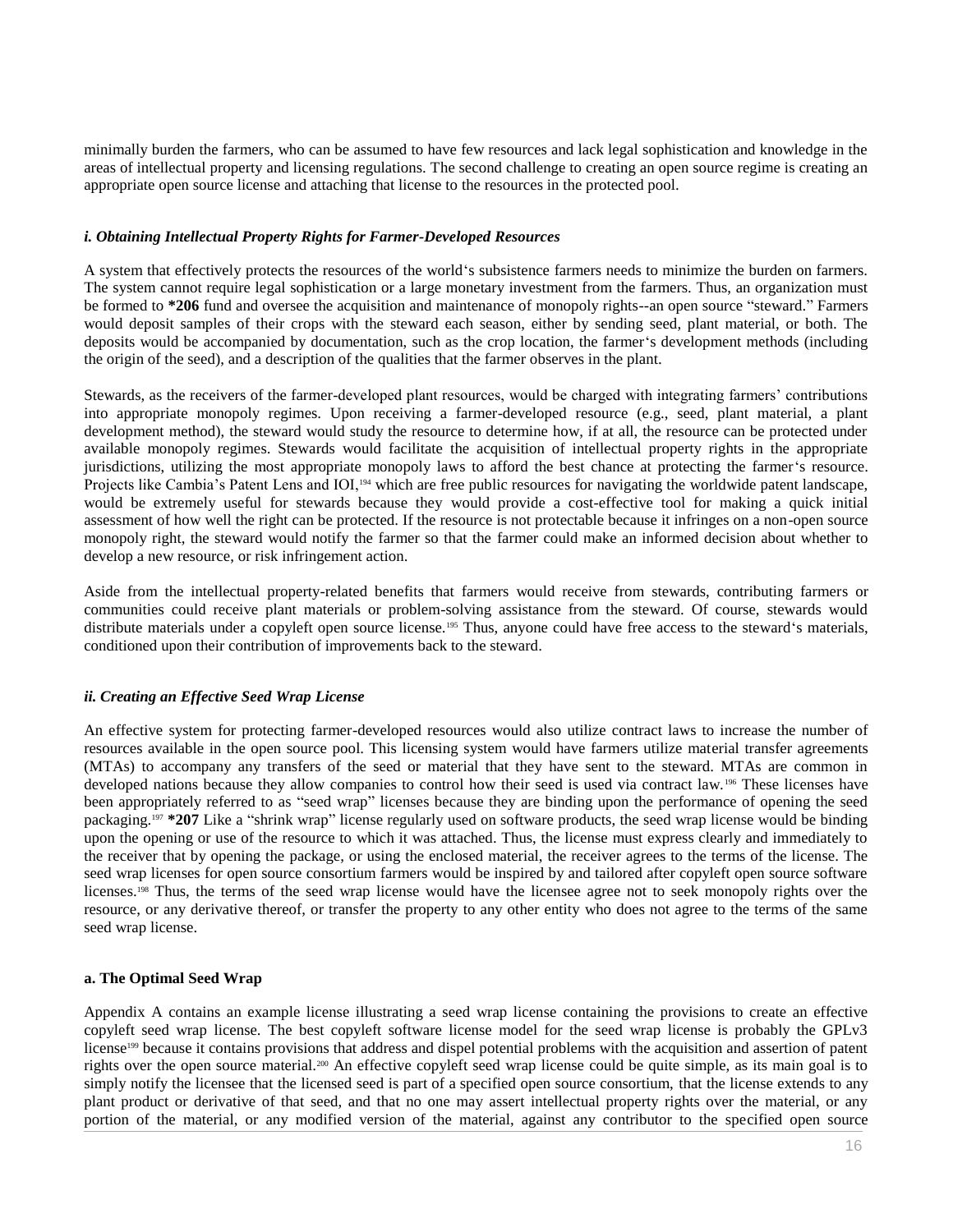#### consortium.

An effective seed wrap license for farmers' resources would need to present the following information. The preamble of the seed wrap license would state the purpose of the **\*208** license--to prevent the plant variety embodied in the seed from becoming proprietary--and name the open source consortium to which the seed belongs. The binding provisions of the seed wrap license would need to contain strong copyleft statements that specify how and when the license must be attached. Specifically, the provisions would need to mandate that all transfers of the open source plant material, and derivatives of that plant material, be accompanied by the license.<sup>201</sup> Additionally, in order to keep modified versions of open source varieties in the protected pool, the license would need to mandate that the licensee deposit the modified version with the steward.

Further, the license would also contain binding provisions that specifically address patents. The license would prohibit the assertion of intellectual property rights against any contributor to the open source consortium, or any party that uses the material in a non-proprietary way.<sup>202</sup> Thereby, the license would require the user to dedicate any intellectual property rights over the material, or any version of the material, to the cause of the open source consortium. The seed wrap license would need to address the instance where a contributor knowingly contributes a patented plant variety.<sup>203</sup> For example, a license covering an open source corn variety would need to address the circumstance where a contributor knowingly cross-bred the open source variety with a commercially-monopolized **\*209** variety.<sup>204</sup> Such a provision would aim to prevent contamination of the resources in the open source pool with non-open proprietary materials.

## **b. The Optimal Implementation of the Seed Wrap**

To minimize the burden on the farmer of implementing the seed wrap license, and to maximize the effectiveness of the open source pool, the open source regime would be best implemented by entire communities of farmers. A relevant farming community might be based on physical proximity, or based around a particular crop. Farmers in a community are likely to exchange resources, such as seed; therefore, communal involvement increases the likelihood of success of the seed wrap license and the open source consortium as a whole. Community members would each contribute and maintain their resources under the same agreement. In this way, they would be more likely to attach the license properly to all material transfers and be familiar with its terms, restrictions, and benefits. Additionally, community implementation would maximize the effectiveness of the license and the purity of the open source pool because it could work to incorporate and protect the resources that might be shared and mutually developed by more than one farmer in a community. Finally, communal licensing would help ensure the purity of the resources by eliminating the risk of contamination of the open source pool by natural cross-pollination with a non-open material.<sup>205</sup>

# *iii. If the Seed Wrap Fails*

The copyleft open source license would reduce the threat of intellectual property rights over farmer resources; however, the seed wrap license would not, by itself, be a sufficient long-term solution for protecting the farmers' resources, as it would only be binding on those parties that agreed to the seed wrap license. As plants replicate and spread themselves through natural channels, licenses would not be able to account for all the ways in which, parties could obtain, improve upon, and patent the open source material. Thus, the steward would need to engage in active monitoring of intellectual property applications to detect applications that might interfere with farmers' rights. To the extent that a steward identifies applications or issues rights derived from the open source material, the steward could intervene or oppose the approval of the rights by revealing information to the administering body, challenging the novelty or obviousness of the application.

#### **\*210** *iv. Structuring the Steward*

Stewards would function as seed banks and repositories for farming and plant-breeding information, or they could partner with gene banks that could store the consortium's plant material. Stewards would be local, national, or regional, or they could focus on a particular type of climate or crop. Optimally, a steward would receive collections from, and have specialized knowledge about, a particular crop, region, or climate, and would be a specialized benefactor to farmers in that area or climate. An example of a climate-based organization is International Center for Tropical Agriculture (CIAT).<sup>206</sup> CIAT, which is an agricultural research center and gene bank that focuses on plant-life and hunger issues in the tropics, led the successful intervention effort in the enola bean patent case.<sup>207</sup>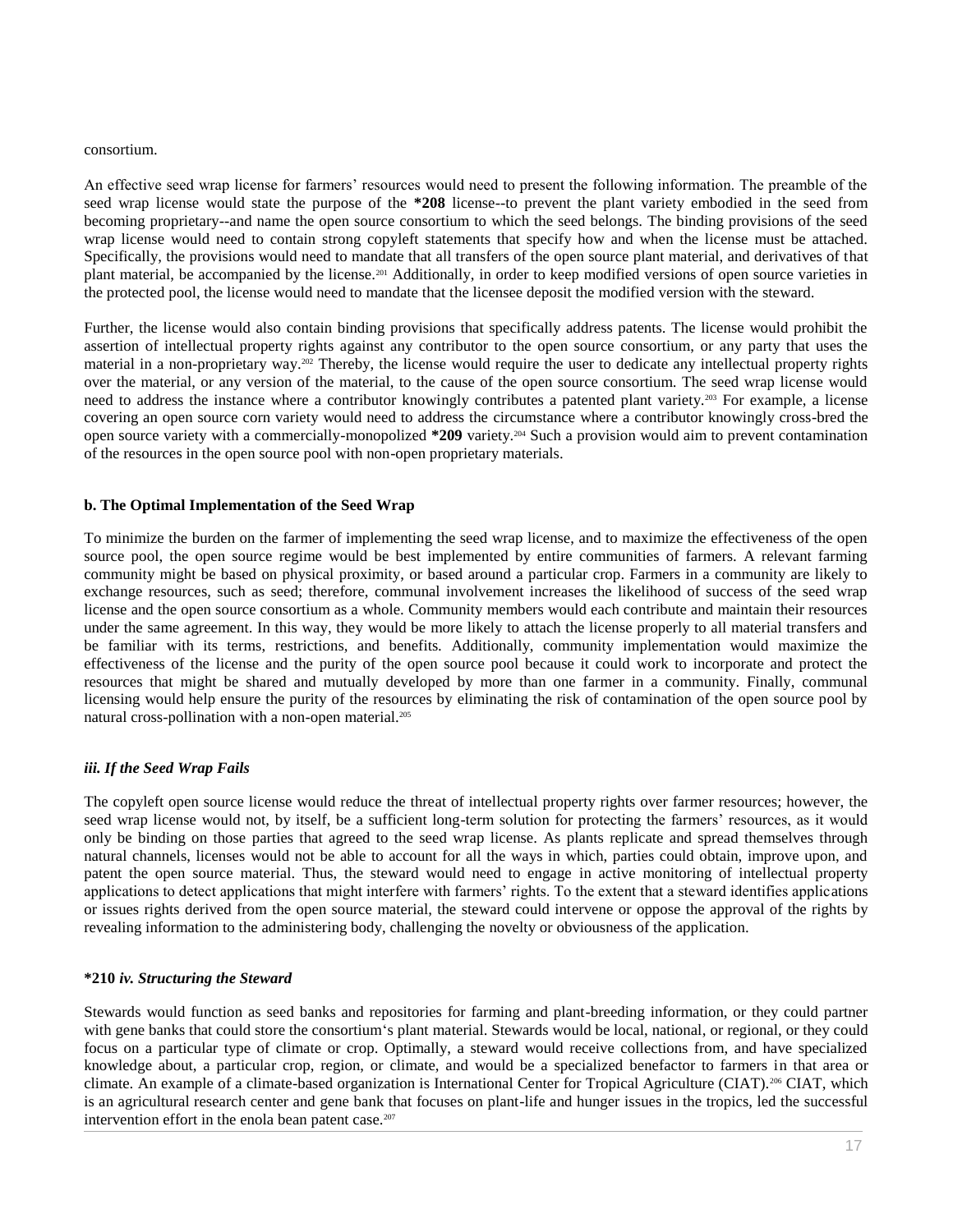Stewards would be nonprofit, non-governmental organizations (NGOs) incorporated in an appropriate nation that would be chosen based on the location of contributors or favorable governing law. To be successful, the steward would need to maintain a positive connection and detailed communication with the farmers to fully understand and appropriately protect the farmers' pool of resources. Effective stewards would need to appreciate the challenges that their contributors face, such as weather, terrain, and disease issues, and be aware of the solutions that the farmers are working towards. Thus, stewards should be governed in a way that would encourage and facilitate contributor involvement. A detached corporate entity with a board comprised of benevolent members from developed countries may face difficulties in garnering appropriate farmer involvement. Such a detached corporate governance structure would face unnecessary obstacles, including lack of trust from farmers, information asymmetries, and higher communication costs.

A more effective and efficient governance structure would involve steward boards comprised of officers appointed from various groups or entities that have a stake in the steward's success. While boards may include appointees from western benefactors, they would also include representatives from contributing farming communities and partner organizations, such as seed banks. Importantly, the board members would represent a broad group of parties that have a vested interest in the success of the stewards' open source mission, thereby reducing the risk of self interested board members abandoning the open source licensing program and asserting the patents for profit. Similarly, to reduce the risk of a hostile takeover by an outside entity or an internal faction with divergent interests, the board should be self-perpetuating--having members appointed by the aforementioned interested entities, rather than being member-elected.<sup>208</sup>

**\*211** While contributing farmers would not vote to elect board members, they should be given an individual stake in the entity and the ability to exercise some amount of control over the entity. Therefore, it might be appropriate to structure the steward to give contributors a vote on major policy issues and corporate actions. Contributor voting rights would logically be based on the quantity and value of individual farmer's contributions.

# *v. Financing an Open Source Stewardship*

Stewards could support themselves by standard nonprofit means (such as government and private grants and donations) and, like Cambia, by charging fees to large farmers or commercial entities that create and/or sell products from the stewards' pool of resources.<sup>209</sup> Additionally, stewards might form a symbiotic and mutually profitable relationship with gene banks, research organizations, or universities. For example, Cambia works in partnership with Queensland University of Technology (QUT).

While sustaining a nonprofit consortium is feasible by the means listed, starting a consortium would require a large initial investment. Such an investment would have to come from a government or a private foundation. Cambia, for example, has been successful at obtaining such start-up grants from private foundations. Cambia, in partnership with QUT, recently procured a \$3 million grant from the Bill & Melinda Gates foundation to launch its IOI project.<sup>210</sup>

# *B. An Example: Applying the Proposal to the Mexican Yellow Bean Case*

The enola bean fiasco could have been prevented if the bean farmers who sold Proctor the beans had been contributors to an open source consortium. As contributors, the bean farmers would have deposited their beans with the steward and the steward would have applied for appropriate intellectual property rights in at least Mexico and the United States, because those were the primary markets for the beans. The steward probably would have sought utility patent rights over the material because utility patents afford the broadest form of protection. Further, the bag of beans sold to Proctor would have displayed or been **\*212** accompanied by a copyleft seed wrap license. The license would have notified Proctor of the open source protection over the beans. Thus, Proctor would have been on notice before he chose to cultivate the beans, that he was contractually obligated never to assert intellectual property rights over the beans against any party that was compliant with the license. Thus, Proctor would have been free to cultivate and improve the beans, and sell his crop in any location; however, by doing so he would incur an obligation under the seed wrap license to inform the consortium of his improvement and send them a material deposit. Moreover, the license could even have allowed Proctor to obtain intellectual property rights to his improved beans, though the terms of the seed wrap license would have prevented him from asserting those rights against any party unless those parties violated the terms of the open source contract by seeking competing monopoly rights for private gain.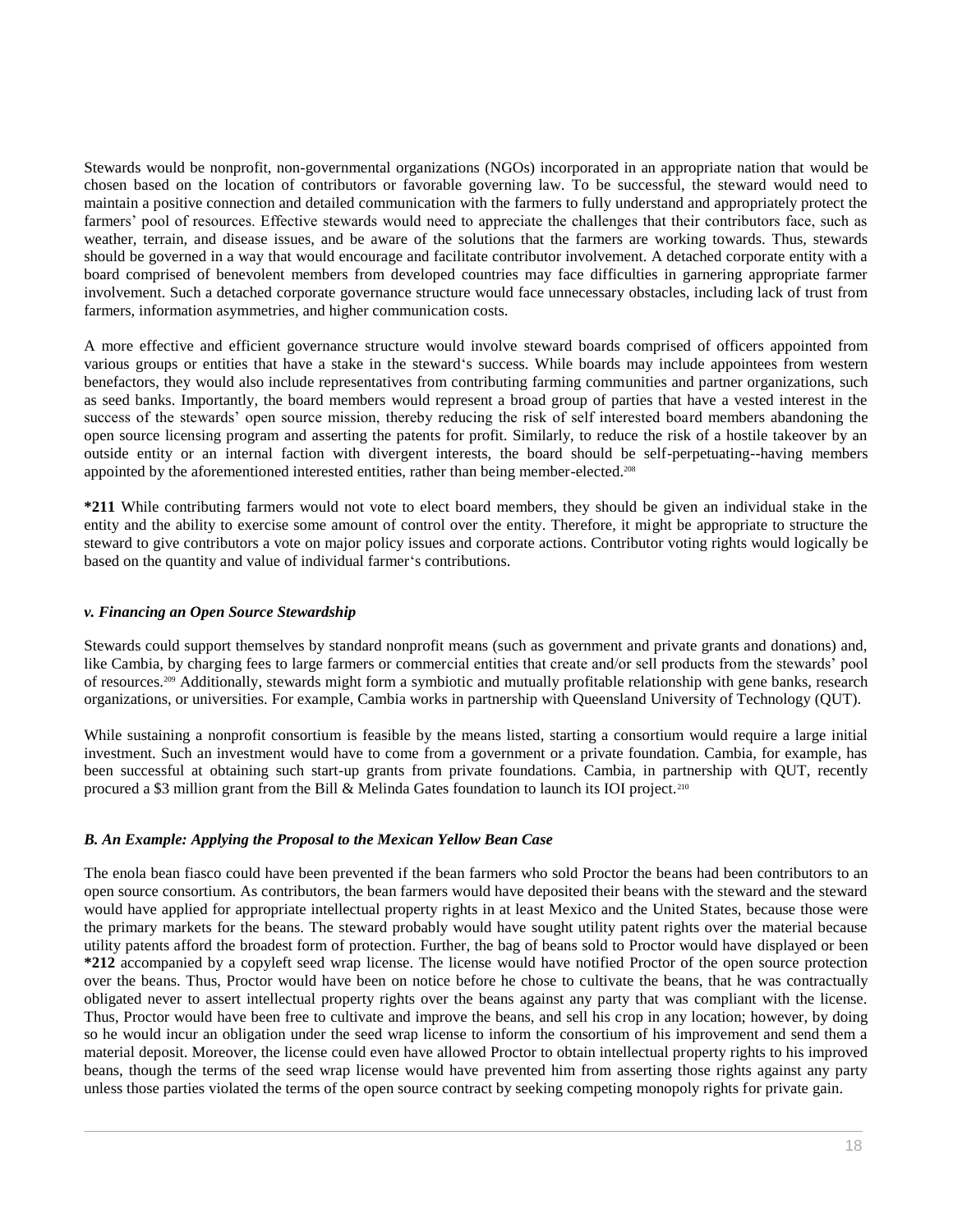The enola bean example underscores the importance of communal implementation of the license. Proctor originally purchased a bag of mixed beans in a market in Sonora. Those exact beans may have come from one or many farmers, but the cultivation of those multiple bean varieties was likely the work of many farmers. Thus, for the steward to have been enabled to maximize protection of the bean varieties in the mixed bag, and for the seed wrap license to attach to all the varieties in the bag, each of the cultivating farmers would have had to be a contributor to the same open source consortium.

The open source solution proposed here would prevent situations like the enola bean debacle in at least three ways. First, had the bag of beans that Proctor purchased been accompanied by a copyleft seed wrap license, Proctor would probably either have chosen not to cultivate the beans at all, or to cultivate the beans but not seek intellectual property for his product. Second, if Proctor had sought proprietary rights for the beans, the rights would have been denied for lack of novelty or obviousness because the open source consortium would have already filed for rights over the bean varieties in the bag. Further, if for some reason the Patent and Trademark Office or the Department of Agriculture had not recognized the unprotectability of Proctor's cultivation, then the steward could have alerted the agencies to the lack of novelty and obviousness by initiating *inter partes* interference or opposition proceedings.<sup>211</sup> Third, and finally, if Proctor had managed to obtain intellectual property rights over his cultivation of the yellow bean and had proceeded to assert those rights as he did in 1999, the steward could have initiated a reexamination hearing (as CIAT did) *and* the steward could have sued Proctor and Pod-Ners for patent infringement and breach of contract. By cultivating, growing, and selling the Mexican yellow bean, Proctor would have violated the steward's patent over the material. Likewise, by asserting intellectual property rights over the material, Proctor and Pod-Ners would have violated the terms of the seed wrap license.

## *C. The Benefits of an Open Source Solution: Everybody Wins*

In an open source plant regime, both farmers and stewards would benefit. Farmers would benefit because the steward would protect their work against monopolies that could infringe on their freedom to farm: the ability to create plant varieties to suit local needs, and **\*213** save, replant, and sell seed.<sup>212</sup> The steward would benefit because it would have an ever-larger pool of resources with which it could raise money and exercise power. This pool of resources governed by the steward gives the steward leverage, as an interest group, to lobby on behalf of farmers or pursue companies that are infringing on the steward's open source pool.

The open source solution is ideal for addressing the issues of farmers' rights because it offers a viable solution that can coexist with any monopoly rights regime. Further, open source regimes offer all the benefits of other solutions without the pitfalls.

#### *i. Accomplishing the Goals of Farmers' Rights*

Farmer utilization of open source licensing pools will accomplish the four main goals of the farmers' rights movement.<sup>213</sup> First, open source collections offer farmers a method of establishing a pool of local resources that farmers can "grow, improve, and market." 214

Second, this solution allows farmers "the right to access improved plant varieties and plant or exchange farm-saved seeds of commercial varieties." <sup>215</sup> While farmers might never be able to save and exchange *all* commercially available seed without fear of infringement actions, open source pools would offer a wide variety of improved seed that farmers could freely access, plant, save, and exchange.

Third, open source regimes offer a way for farmers to be compensated for "the use of local plant varieties in the development of new commercial products by third parties." <sup>216</sup> The main goal of open source systems is not to provide monetary compensation to individual farmers, but such a compensation system would not be out of the question.<sup>217</sup> Instead, farmers and farming communities would be compensated by having free access to all open source plant resources, including any improvements made on resources they contribute, and access to the knowledge-base of the consortium. Thus, if a third party utilized the farmers' contribution to create a commercial product, the farmers would be free to reproduce the commercial product.<sup>218</sup>

Fourth, and finally, open source regimes grant farmers "the right to participate in decision making processes related to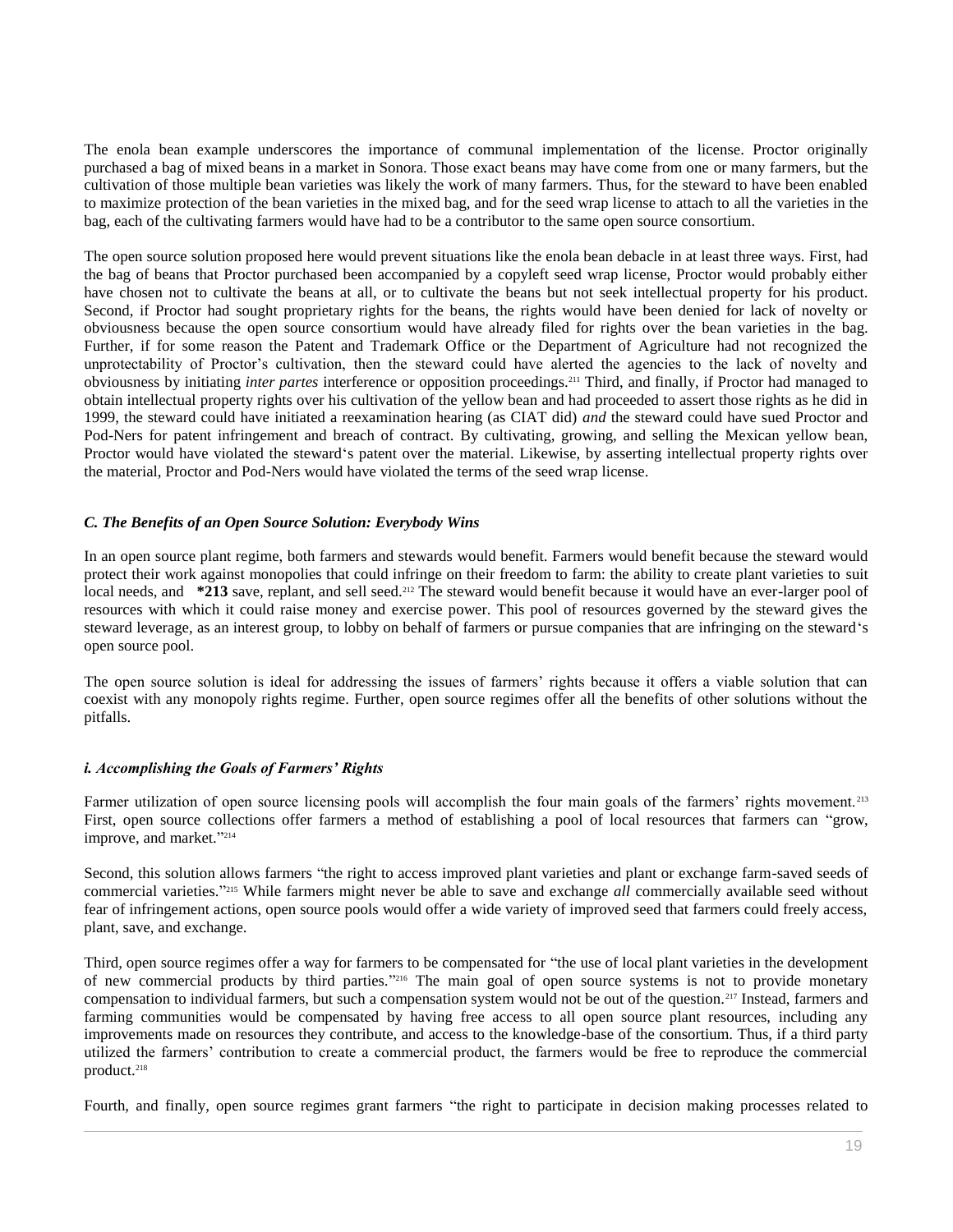acquiring, improving, and using PGRs."<sup>219</sup> Farmers could collectively exercise control over the pool of resources to which they contribute by **\*214** participating in the governance of the steward.<sup>220</sup> Moreover, the open source steward would be the entity through which individual farmers or communities would participate in national and international policy making.

## *ii. Open Source Solutions Coexist with Current Monopoly Rights*

The open source solution offers a good compromise between the interests of developed nations favoring strong monopoly rights and developing countries that prefer to keep plant resources in the public domain.<sup>221</sup> The solution can coexist with strong monopoly rights and it offers plant breeders a choice of developing resources as part of an open source community or developing resources for private monopolization.

Open source regimes do not require any changes to state or international monopoly law because they utilize existing monopoly protection. As such, upholding open source licenses would not change a state's compliance with the minimum standards for plant monopoly rights established by Article 27 of TRIPS.<sup>222</sup> States that encourage open source regimes would promote compliance with CBD and ITPGRFA because open source plant pools are in the spirit of the objectives of both treaties.<sup>223</sup> With respect to CBD, open source regimes satisfy Article 8(j) by offering an effective way for states to "respect, preserve and maintain knowledge, innovations and practices of indigenous and local communities embodying traditional lifestyles relevant for the conservation and sustainable use of biological diversity."<sup>224</sup> The open source solution is also in furtherance of Article 16(5) of CBD because it offers a way for states to show that their domestic laws "do not run counter to [CBD's] objectives."225

# *iii. Exploring the Benefits of Open Source Plant Pools*

Open source plant breeding offers the benefits of public domain solutions without the drawbacks. Open source methods satisfy the goals of public domain solutions--to prevent farmers' resources from being monopolized and make them freely accessible.

Like public domain solutions, open source methods incorporate farmer-developed resources into prior art to protect them from monopolization or biopirating.<sup>226</sup> In fact, open source solutions incorporate the resources into prior art more successfully than public **\*215** domain solutions. Because open source materials are protected by domestic monopoly rights, they are already included in prior art searches. 227

Like material that is in the public domain, open source inventions and material are freely accessible to anyone. Therefore, open source protections do not offend the traditional view that plant development and farming practices are common heritage.

Open source materials are shielded from the monopoly-swamping problems that occur with public domain materials. Monopoly-swamping cannot occur because open source-protected materials are guarded by an arsenal of intellectual property rights and a copyleft open source license. Thus, they cannot be monopolized without violating the monopoly rights and licenses surrounding the open source material. In other words, open source materials can be used and improved by anyone, but cannot be made exclusive by anyone.<sup>228</sup>

Finally, unlike public domain solutions, open source regimes offer a method and means for compensating farmers for their contribution to the state of the art of plant resources. The purpose and goal of the open source plant steward would be to provide its contributing farmers with protection and resources.<sup>229</sup> While monetary compensation for farmers would not have to be the aim of open source regimes, if monetary compensation programs were appropriate, stewards would be in a good position to create them. Stewards could tailor compensation regimes to cater to local needs because they would have control over the monopoly rights to the farmers' inventions and have records of farmers' contributions, including who made the contributions and the value of the contributions. Therefore, unlike the benefit-sharing system established by ITPGRFA, a steward-run benefit sharing system would be able to channel compensation to the correct farmers and in the correct proportions.<sup>230</sup>

# **VI. CONCLUSION**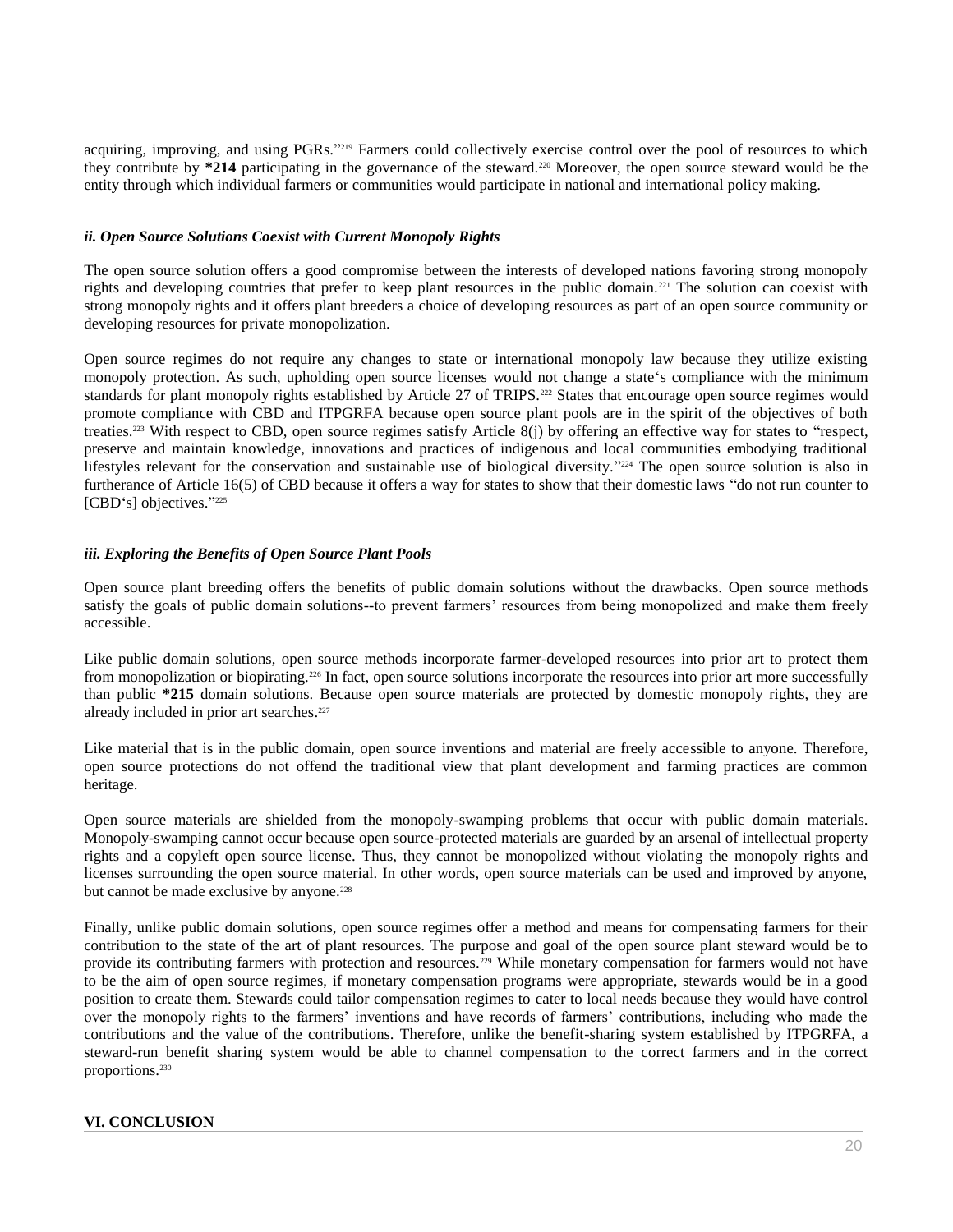Plant monopoly rights are infringing on farmers' freedoms to continue their traditional farming practices--their right to save seed, their right to control their farming methods, their right to compensation for their contribution to the state of the art, and even their right to cultivate their local varieties. Open source plant regimes offer a promising solution to the problems plaguing farmers by utilizing intellectual property laws to liberate, instead of entrap farmers. The open source solution allows entities with resources to incorporate the work of farmers into a pool of monopoly rights, which guarantee the farmer's work is protected from predatory monopolies. Open source stewards would serve **\*216** as information resources for farming communities. Finally, open source pools would add to the richness of plant varieties available to open source farmers, and, in turn, would be excellent conservators of biodiversity.

# **\*217 APPENDIX A**

## OPEN SOURCE MATERIAL TRANSFER AGREEMENT<sup>231</sup>

This Open Source Material Transfer Agreement ("License") is between XX Open Source Consortium ("Steward") and You regarding the contents of the packaging to which this agreement is attached ("This Material").

#### Background

This Material is part of XX Open Source Consortium ("Steward").

Steward seeks to ensure common access to the tools of plant-related innovation, to promote the development and improvement of these tools, and to make such developments and improvements freely accessible to both academic and commercial parties. Information about Steward can be found at www.XX.org.

The origin and properties of This Material have been documented and incorporated into Steward's intellectual property portfolio.

#### BY OPENING OR USING THIS MATERIAL YOU AGREE TO THE TO THE TERMS OF THIS LICENSE.<sup>232</sup>

In return for the use of this material and Steward's royalty-free grant to you of the right to use any intellectual property for This Material without threat of assertion, you agree: 233

You shall not assert any intellectual property rights, including patents or *sui generis* rights to This Material, or any derivatives of This Material, in any way, against any others that have agreed to these conditions.<sup>234</sup>

You shall not accept any license or third-party grant of rights conflicting with Section 1 hereof.<sup>235</sup>

You shall attach this license in a visible manner to all items transferred to a third party that are part of, or result from, This Material or any modification of This Material, including crop, seed, germplasm, and genetic information.

**\*218** You shall not initiate litigation (including a cross-claim or counterclaim in a lawsuit) alleging that any patent claim is infringed by making, using, selling, offering for sale, or importing this plant variety or any version of it. <sup>236</sup>

You shall deposit any modified versions of This Material with Steward according to the instructions made available at www.xx.org/deposit\_instructions.

You shall not convey a protected invention, material, or plant variety, when the corresponding invention, material, or plant variety is not available for anyone to make, use, and sell, free of charge and able to be subject to the terms of this license.<sup>237</sup>

If You violate Section 6 hereof, You shall either (1) cause the corresponding invention, material, or plant variety to be so available, (2) arrange to deprive the rights owner of the benefit of the protection for this particular plant variety, or (3) arrange, in a manner consistent with the requirements of this license, to extend a license to the protected invention, material, or plant variety to downstream recipients.<sup>238</sup>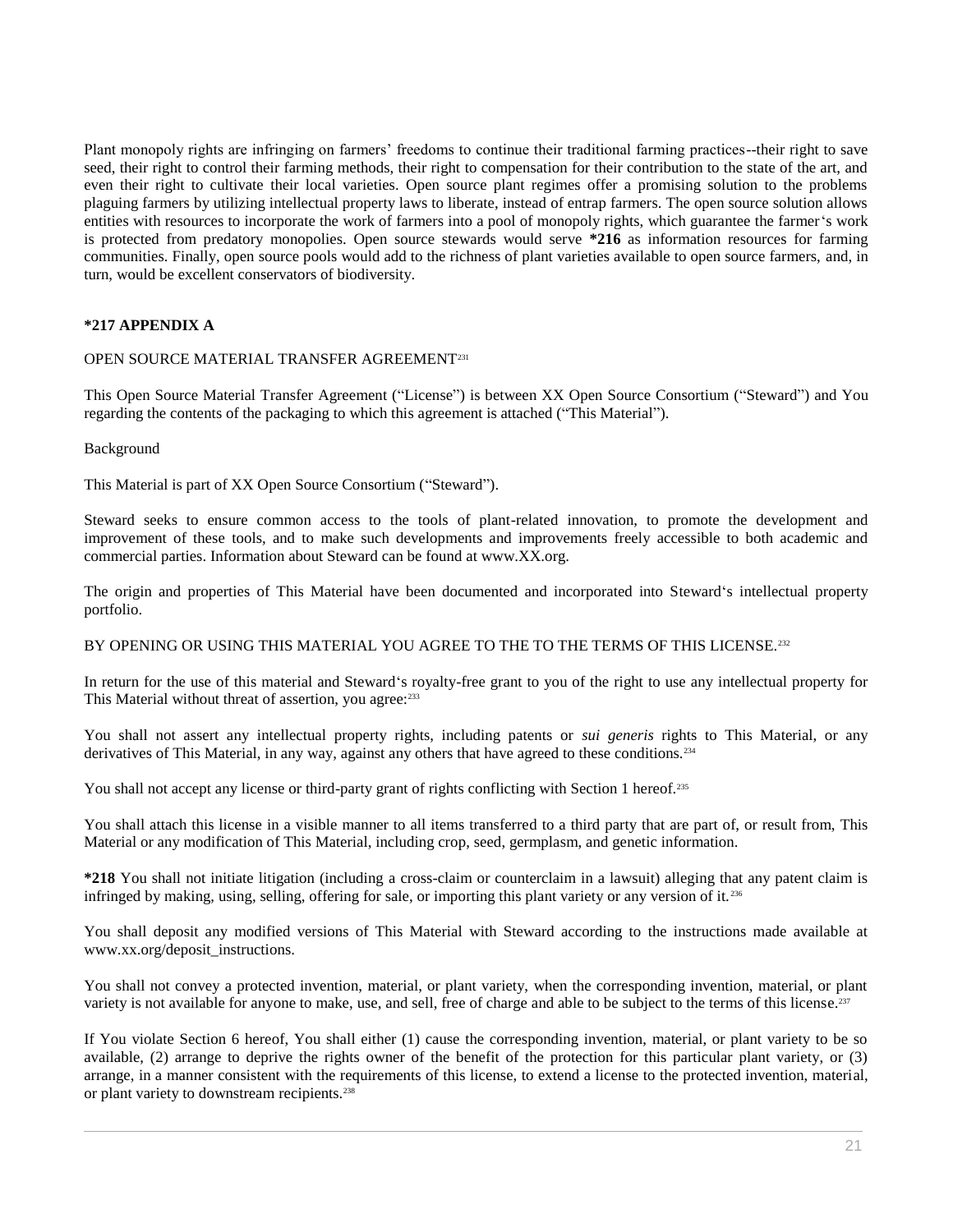#### Footnotes

- <sup>a1</sup> J.D., Marquette University Law School, 2010; B.S., Electrical Engineering, Georgia Institute of Technology, 2003. I am grateful to Professor Michael O'Hear for providing invaluable guidance and thought-provoking feedback on several drafts of this paper. I would also like to thank Professor Cali Murray and Professor Irene Calboli for helping me formulate the ideas for this paper.
- 1 *In re POD-NERS, L.L.C.,* [337 F. App'x 901, 901 \(Fed. Cir. 2009\);](http://www.westlaw.com/Link/Document/FullText?findType=Y&serNum=2019380300&pubNum=0006538&originatingDoc=I0ecc82a22df011e18b05fdf15589d8e8&refType=RP&originationContext=document&vr=3.0&rs=cblt1.0&transitionType=DocumentItem&contextData=(sc.Search)) Danielle Goldberg, *Jack and the Enola Bean*, TRADE & ENVTL. DATABASE (Dec. 2003), http://www1.american.edu/TED/enola-bean.htm.
- <sup>2</sup> Goldberg, *supra* note 1.
- <sup>3</sup> *See infra* note 40 (explaining the Plant Variety Protection Certificates).
- <sup>4</sup> *See infra* note 41 (explaining utility patents for plants).
- <sup>5</sup> Proctor was granted both forms of intellectual property, which he promptly assigned to his company Pod-Ners LLC. U.S. Patent [No. 5,894,079 \(filed Nov. 15, 1996\)](http://www.westlaw.com/Link/Document/FullText?findType=Y&serNum=1999355401&pubNum=0004074&originatingDoc=I0ecc82a22df011e18b05fdf15589d8e8&refType=PA&originationContext=document&vr=3.0&rs=cblt1.0&transitionType=DocumentItem&contextData=(sc.Search)) (issued Apr. 13, 1999); U.S. Plant Variety Certificate No. 9700027 (issued Jun. 30, 1999).
- <sup>6</sup> Sangeeta Shashikant & Asmeret Asghedom, *The 'Enola Bean' Dispute: Patent Failure & Lessons for Developing Countries*, THIRD WORLD NETWORK (Aug. 12, 2009), http://www.twnside.org.sg/title2/intellectual\_ property/info.service/2009/twn.ipr.info.090801.htm; *Mexican Bean Biopiracy: U.S.-Mexico Legal Battle Erupts over Patented "Enola" Bean*, RURAL ADVANCEMENT FOUND. INT'L (Jan. 15, 2000) *available at* http:// www.etcgroup.org/upload/publication/339/01/geno\_mexicanbean.pdf (POD-NERS is demanding royalties of six cents per pound on the yellow beans entering the U.S. from Mexico."); Hank Lohmeyer*, Delta Seed Producers Stand Behind Patent*, DELTA CNTY. INDEP. (July 9, 2008), http:// www.deltacountyindependent.com/index.php?view=article[&id=2925:d](http://www.westlaw.com/Link/Document/FullText?findType=Y&serNum=1999355401&originatingDoc=I0ecc82a22df011e18b05fdf15589d8e8&refType=PA&originationContext=document&vr=3.0&rs=cblt1.0&transitionType=DocumentItem&contextData=(sc.Search))elta-seedproducers-stand-behind-patent&option=com\_conte nt&catid=34:delta&Itemid=72. Lohmeyer presents Pod-Ners' view of the case: "Any company with a protected agricultural product can request that border agents make inspections of similar products coming into the country, and Pod-Ners did so in 2000." Lohmeyer, *supra* note 6.
- <sup>7</sup> Goldberg, *supra* note 1; *Yellow Bean Patent Owner Sues 16 Farmers and Processors in U.S.*, ETC GRP. (Dec. 17, 2001), http:// www.purefood.org/patent/yellowbean121801.cfm.
- <sup>8</sup> Goldberg, *supra* note 1. The yellow bean is a staple in the Mexican diet. "98% of surveyed Mexicans in the Northwest region eat the yellow bean 'Azufrado' bean." Shashikant & Asghedom, *supra* note 6. These reports, and others, indicate that there was a 90% drop in Mexican exports of the yellow bean as a direct result of Pod-Ners' actions. *[Id.](http://www.westlaw.com/Link/Document/FullText?findType=Y&serNum=1999355401&originatingDoc=I0ecc82a22df011e18b05fdf15589d8e8&refType=PA&originationContext=document&vr=3.0&rs=cblt1.0&transitionType=DocumentItem&contextData=(sc.Search))*; Goldberg, *supra* note 1 (reporting that the legal actions by Pod-Ners "caused economic damage to more than 22,000 farmers in northern Mexico who depend on these sales."). *But see* Lohmeyer, *supra* note 6 (quoting Polly Proctor, business partner of Larry Proctor: "This has had absolutely no impact at all on the Mexican people.").
- <sup>9</sup> ETC GROUP, *supra* note 7.
- <sup>10</sup> In *re POD-NERS, L.L.C.*[, 337 F. App'x 901, 904 \(Fed. Cir. 2009\)](http://www.westlaw.com/Link/Document/FullText?findType=Y&serNum=2019380300&pubNum=0006538&originatingDoc=I0ecc82a22df011e18b05fdf15589d8e8&refType=RP&fi=co_pp_sp_6538_904&originationContext=document&vr=3.0&rs=cblt1.0&transitionType=DocumentItem&contextData=(sc.Search)#co_pp_sp_6538_904) (reasoning that the enola bean was "substantially the same" as a yellow bean called "Azufrado Peruano 87," and that it would have been obvious to "[o]ne of ordinary skill in the art seeking to reproduce (and hopefully improve) the yellow beans that Proctor brought back from Mexico" to "[do] what he did ...").
- <sup>11</sup> Carol Nottenburg, *Enola Bean Patent Controversy: Facts and Analysis*, Harvest Choice 8 (Dec. 15, 2009) *available at* http:// harvestchoice.org/files/Nottenburg%202009%CC20HarvestChoice%20--%20Enola%20Bean% 20Controversy.pdf.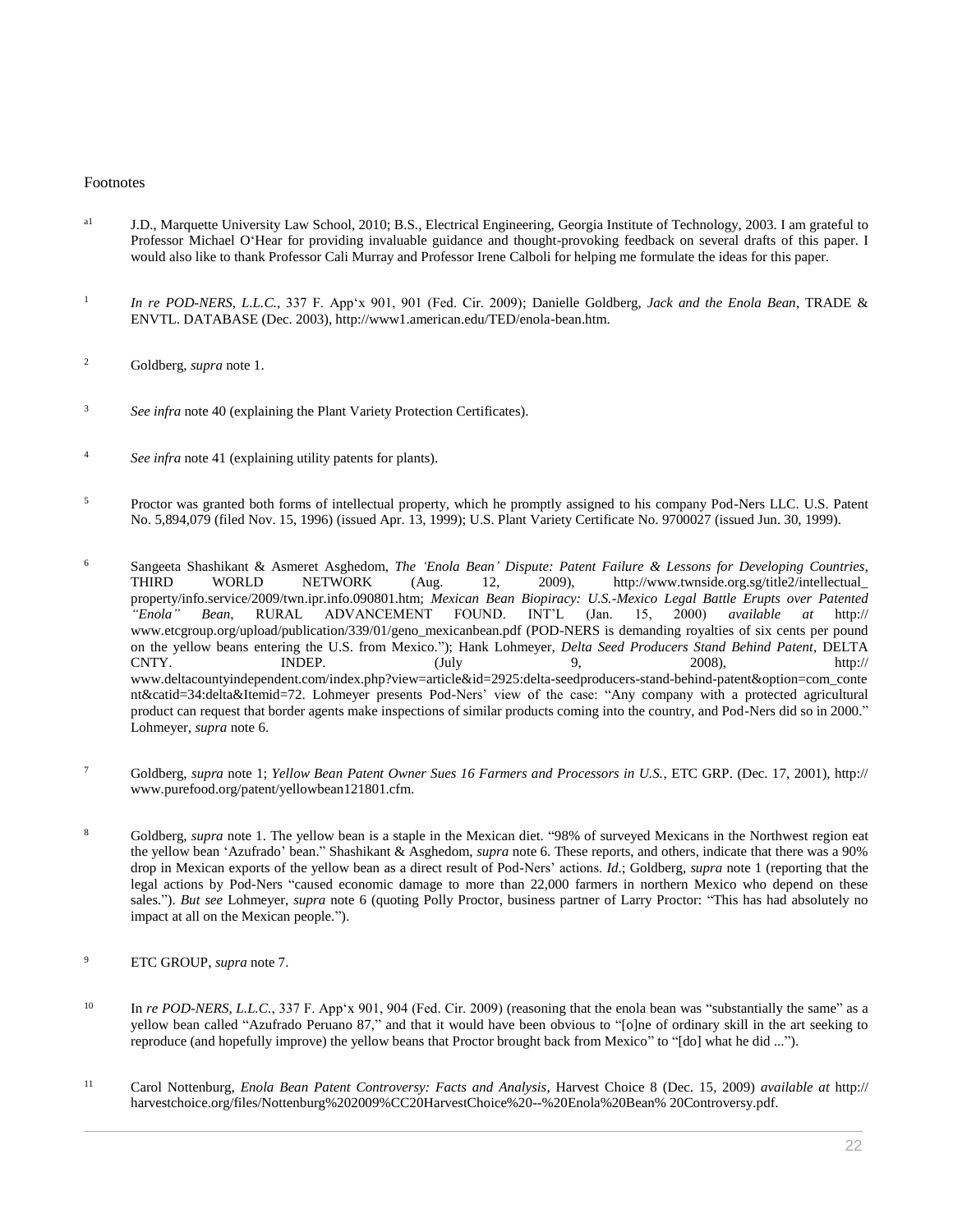## <sup>12</sup> [U.S. Patent No. 5,894,079 \(filed Nov. 15, 1996\).](http://www.westlaw.com/Link/Document/FullText?findType=Y&serNum=1999355401&pubNum=0004074&originatingDoc=I0ecc82a22df011e18b05fdf15589d8e8&refType=PA&originationContext=document&vr=3.0&rs=cblt1.0&transitionType=DocumentItem&contextData=(sc.Search))

- <sup>13</sup> Gillian N. Rattray, *[The Enola Bean Patent Controversy: Biopiracy, Novelty, and Fish-and-Chips](http://www.westlaw.com/Link/Document/FullText?findType=Y&serNum=0291358855&pubNum=0157654&originatingDoc=I0ecc82a22df011e18b05fdf15589d8e8&refType=LR&fi=co_pp_sp_157654_19&originationContext=document&vr=3.0&rs=cblt1.0&transitionType=DocumentItem&contextData=(sc.Search)#co_pp_sp_157654_19)*, 2002 DUKE L. & TECH. REV. [8, 19](http://www.westlaw.com/Link/Document/FullText?findType=Y&serNum=0291358855&pubNum=0157654&originatingDoc=I0ecc82a22df011e18b05fdf15589d8e8&refType=LR&fi=co_pp_sp_157654_19&originationContext=document&vr=3.0&rs=cblt1.0&transitionType=DocumentItem&contextData=(sc.Search)#co_pp_sp_157654_19) ("[I]t remains to be seen if [sic] CIAT's challenge to the Enola bean patent will be successful, as strong arguments lie on both sides") (arguing that the bean meets the patentability requirements for novelty and nonobviousness). Nottenburg also discusses the legal issues surrounding the patentability of the enola bean. She argues that "it appears that the requirements for novelty were initially met for the enola bean patent" and the issues of obviousness were not straightforward. Nottenburg, *supra* note 11, at 3-5.
- <sup>14</sup> GRAHAM DUTFIELD, INTELLECTUAL PROPERTY, BIOGENETIC RESOURCES, AND TRADITIONAL KNOWLEDGE 52-56 (2004) (detailing issues involving hoodia, neem, and quinoa patents and reporting that hundreds of plant variety protection certificates have been awarded covering landraces that have been subject to little or no additional breeding); Michael Blakeney, *Bioprospecting and Biopiracy,* in INTELL. PROP. & BIOLOGICAL RESOURCES, MARSHALL CAVENDISH ACAD. PRESS 393, 395-402 (Burton Ong ed. 2004) (describing "biopiracy episodes," including the 1998 Australian "biopiracy" episode, blight-resistant rice, enola beans, yacon, nuna beans, and Peruvian maca). For a list of some extraordinarily profitable PGR extractions made by U.S. entities, see *infra* note 21.
- 15 JACK R. KLOPPENBURG, JR., FIRST THE SEED: THE POLITICAL ECONOMY OF PLANT BIOTECHNOLOGY 1492-2000 at 169 (2d ed. 2004).
- <sup>16</sup> S.K. Verma, *Plant Genetic Resources, Biological Inventions and Intellectual Property Rights: The Case of India*, in INTELL. PROP. & BIOLOGICAL RESOURCES, MARSHALL CAVENDISH ACAD. PRESS 10 (Burton Ong ed. 2004). For more information on the history of the north-south tensions surrounding plant monopoly rights, see KLOPPENBURG, JR., *supra* note 15, at 4-7 (giving an introduction to the social and environmental issues facing the expansion of plant monopoly rights); Chidi Oguamanam, *[Intellectual Property Rights in Plant Genetic Resources: Farmers' Rights and Food Security of Indigenous and](http://www.westlaw.com/Link/Document/FullText?findType=Y&serNum=0330246916&pubNum=0111483&originatingDoc=I0ecc82a22df011e18b05fdf15589d8e8&refType=LR&fi=co_pp_sp_111483_274&originationContext=document&vr=3.0&rs=cblt1.0&transitionType=DocumentItem&contextData=(sc.Search)#co_pp_sp_111483_274)  Local Communities*[, 11 DRAKE J. AGRIC. L. 273, 274-82 \(2006\)](http://www.westlaw.com/Link/Document/FullText?findType=Y&serNum=0330246916&pubNum=0111483&originatingDoc=I0ecc82a22df011e18b05fdf15589d8e8&refType=LR&fi=co_pp_sp_111483_274&originationContext=document&vr=3.0&rs=cblt1.0&transitionType=DocumentItem&contextData=(sc.Search)#co_pp_sp_111483_274) (discussing the evolutions of sentiment towards plant monopoly rights in the United States and in areas that practice traditional farming methods).
- <sup>17</sup> SUSETTE BIBER-KLEMM & THOMAS COTTIER, RIGHTS TO PLANT GENETIC RESOURCES AND TRADITIONAL KNOWLEDGE: BASIC LEGAL ISSUES AND PERSPECTIVES xxv (2006).
- <sup>18</sup> *E.g.,* MICHAEL HELLER, THE GRIDLOCK ECONOMY: HOW TOO MUCH OWNERSHIP WRECKS MARKETS, STOPS INNOVATION, AND COSTS LIVES 57 (2008).
- <sup>19</sup> Keith Aoki*, [Malthus, Mendel, and Monsanto: Intellectual Property and the Law and Politics of Global Food Supply: An](http://www.westlaw.com/Link/Document/FullText?findType=Y&serNum=0304237582&pubNum=0100483&originatingDoc=I0ecc82a22df011e18b05fdf15589d8e8&refType=LR&fi=co_pp_sp_100483_409&originationContext=document&vr=3.0&rs=cblt1.0&transitionType=DocumentItem&contextData=(sc.Search)#co_pp_sp_100483_409)  Introduction*[, 19 J. ENVTL. L. & LITIG. 397, 409 \(2004\)](http://www.westlaw.com/Link/Document/FullText?findType=Y&serNum=0304237582&pubNum=0100483&originatingDoc=I0ecc82a22df011e18b05fdf15589d8e8&refType=LR&fi=co_pp_sp_100483_409&originationContext=document&vr=3.0&rs=cblt1.0&transitionType=DocumentItem&contextData=(sc.Search)#co_pp_sp_100483_409) [hereinafter Aoki, *Malthus*].
- <sup>20</sup> IAN WILLS, ECONOMICS AND THE ENVIRONMENT: A SIGNALING AND INCENTIVES APPROACH 321(2006). *See also* Food and Agriculture Organization of the United Nations, 1989: RESOL. 5/89, TWENTY-FIFTH SESSION OF THE FAO CONF., ROME (Nov. 1989).
- <sup>21</sup> *E.g.,* KLOPPENBURG, JR., *supra* note 15, at 167-69. Kloppenburg states: A Turkish landrace of wheat supplied American varieties with genes for resistance to stripe rust, a contribution estimated to have been worth \$50 million per year. The Indian selection that provided sorghum with resistance to green bug has resulted in \$12 million in yearly benefits to American agriculture. An Ethiopian gene protects the American barley crop from yellow dwarf disease to the amount of \$150 million per annum .... It is no exaggeration to say that the plant genetic resources received as free goods from the Third World have been worth untold billions of dollars to the advanced capitalist nations. *Id.*
- <sup>22</sup> Aside from the obvious detriments of biopiracy discussed in note 44, developing nations who do not have a history of supporting intellectual property are also harmed by being forced by international agreement to develop intellectual property systems that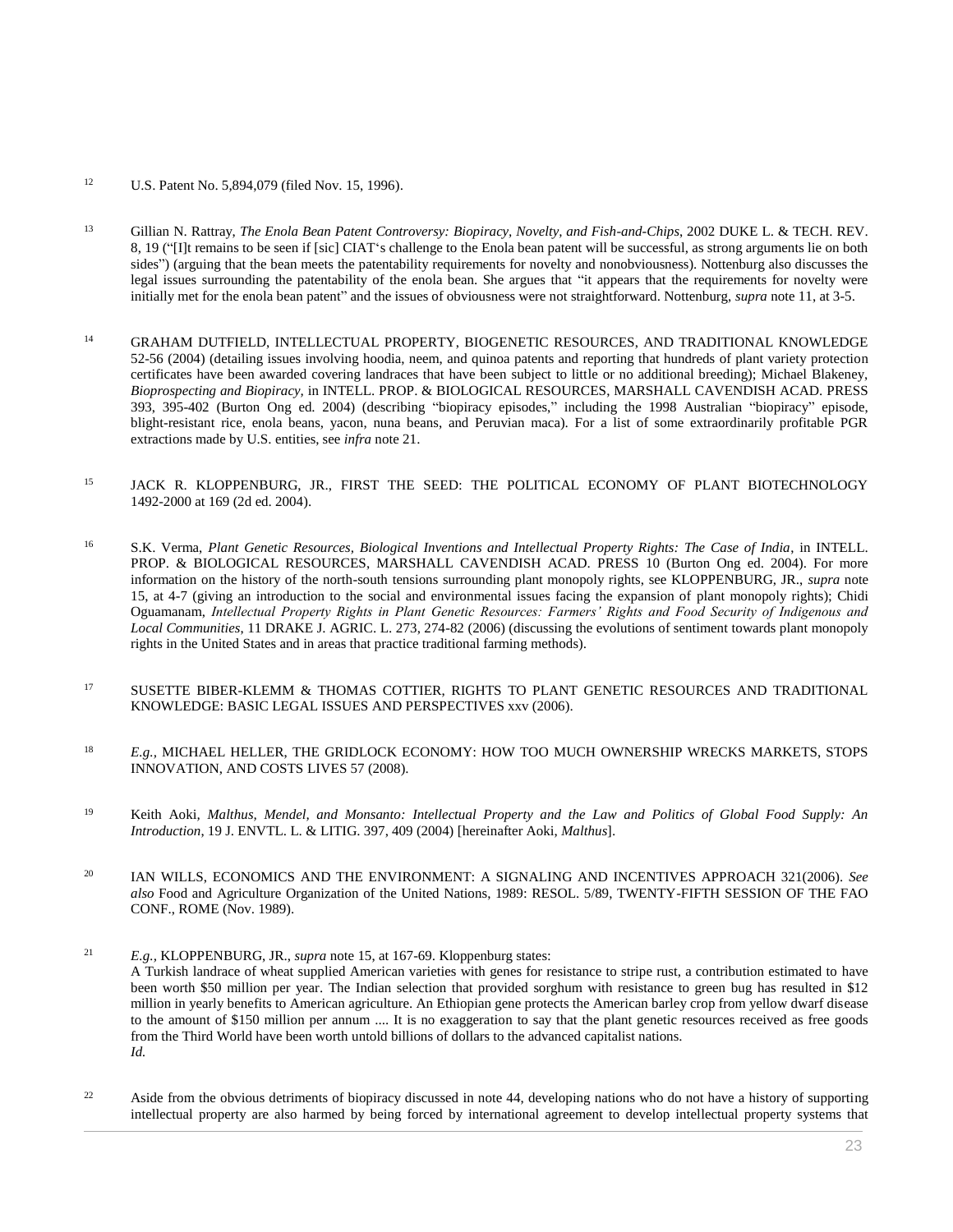primarily benefit foreigners. Amy E. Carroll, *[NOT ALWAYS THE BEST MEDICINE: BIOTECHNOLOGY AND THE GLOBAL](http://www.westlaw.com/Link/Document/FullText?findType=Y&serNum=0105977249&pubNum=0001529&originatingDoc=I0ecc82a22df011e18b05fdf15589d8e8&refType=LR&fi=co_pp_sp_1529_2465&originationContext=document&vr=3.0&rs=cblt1.0&transitionType=DocumentItem&contextData=(sc.Search)#co_pp_sp_1529_2465)  IMPACT OF U.S. PATENT LAW*[, 44 AM. U. L. REV. 2433, 2465-69, 2471-73 \(1995\).](http://www.westlaw.com/Link/Document/FullText?findType=Y&serNum=0105977249&pubNum=0001529&originatingDoc=I0ecc82a22df011e18b05fdf15589d8e8&refType=LR&fi=co_pp_sp_1529_2465&originationContext=document&vr=3.0&rs=cblt1.0&transitionType=DocumentItem&contextData=(sc.Search)#co_pp_sp_1529_2465) Carroll concludes, in relevant part, that forcing less-developed nations to support patent systems, when those nations do not have any high-tech industries, is a net drain on those nations and primarily a benefit for foreigners-"[i]n light of the fact that foreign-owned patents mainly generate future royalties and profits for their foreign owners, these patents must be regarded as deductions from national wealth."

- <sup>23</sup> KIRK K. PATEL, *Farmers' Rights Over Plant Genetic Resources in the South: Challenges and Opportunities*, *in* INTELL. PROP. RTS. IN AGRIC. BIOTECHNOLOGY 95, 96 (2d ed. 2004). MASIPAG, a well-established and active farmers' rights organizations in the Philippines, began in the 1980s and was one of the earliest advocacy groups to form around the cause. Initially, MASIPAG's goal was "to revive and improve indigenous rice varieties that would not require imported inputs and generate appropriate technologies attuned to farmers' problems and needs." MASIPAG has developed into an intricate network of farmers and scientists working together to develop rice varieties well-adapted to local conditions and encourage farm diversity and sustainable agriculture. MASIPAG, About Us, http://masipag.org/ (Follow "About Us") (last visited Mar. 4, 2010).
- <sup>24</sup> MASIPAG, *supra* note 23; CARRY FOWLER, UNNATURAL SELECTION: TECHNOLOGY, POLITICS, AND PLANT EVOLUTION 201 (Gordon and Breach 1994).
- <sup>25</sup> Germplasm is the genetic material that forms the physical basis of heredity and is transmitted from one generation to the next by means of germ cells. With respect to plants, the germplasm is the seed or other material from which plants are propagated.
- <sup>26</sup> For a brief and general overview of the evolution of farmer contribution to modern plant cultivation, see Charles R. McManis & Eul Soo Seo, *[The Interface of Open Source and Proprietary Agricultural Innovation: Facilitated Access and Benefit-Sharing](http://www.westlaw.com/Link/Document/FullText?findType=Y&serNum=0346587055&pubNum=0127507&originatingDoc=I0ecc82a22df011e18b05fdf15589d8e8&refType=LR&fi=co_pp_sp_127507_409&originationContext=document&vr=3.0&rs=cblt1.0&transitionType=DocumentItem&contextData=(sc.Search)#co_pp_sp_127507_409)  Under the New FAO Treaty*[, 30 Wash. U. J. L. & Pol'y 405, 409-19 \(2009\);](http://www.westlaw.com/Link/Document/FullText?findType=Y&serNum=0346587055&pubNum=0127507&originatingDoc=I0ecc82a22df011e18b05fdf15589d8e8&refType=LR&fi=co_pp_sp_127507_409&originationContext=document&vr=3.0&rs=cblt1.0&transitionType=DocumentItem&contextData=(sc.Search)#co_pp_sp_127507_409) KEITH AOKI, SEED WARS: CONTROVERSIES AND CASES ON PLANT GENETIC RESOURCES AND INTELLECTUAL PROPERTY 3-7, 9-25 (2008).

<sup>27</sup> KEYSTONE CTR., FINAL CONSENSUS REPORT OF THE KEYSTONE INTERNATIONAL DIALOGUE SERIES ON PLANT GENETIC RESOURCES: MADRAS PLENARY SESSION (Feb. 1990). The Keystone International Dialogue on Plant Genetic Resources addressed farmers' rights. *See id.* The Dialogue's report stated: Farmers' Rights recognizes that farmers and rural communities have greatly contributed to the creation, conservation, exchange and knowledge of genetic and species utilization of genetic diversity, that this contribution is ongoing and not simply something of the past, and that this diversity is extremely valuable. Yet, neither the market place nor current intellectual property systems have any way of assigning a value to this material. *Id.*

- <sup>28</sup> The Farmers' Rights Project, a project initiated by Dr. Regine Andersen of the Fridtj of Nansen Institute of Norway in 2005, defines farmers' rights as "consist[ing] of the customary rights of farmers to save, use, exchange and sell farm-saved seed and propagating material, their rights to be recognized, rewarded and supported for their contribution to the global pool of genetic resources as well as to the development of commercial varieties of plants, and to participate in decision making on issues related to crop genetic resources." *About Farmer's Rights*, FARMER'S RIGHTS, http:// www.farmersrights.org/about/index.html (last visited Jan. 23, 2010).
- <sup>29</sup> PATEL, *supra* note 23, at 96; AOKI, SEED WARS, *supra* note 26, at 77.
- <sup>30</sup> KLOPPENBURG, *supra* note 15, at 4-7 (giving an introduction to the social and environmental issues facing the expansion of plant monopoly rights); AOKI, SEED WARS, *supra* note 26, at 3-7 (giving a brief overview of plant breeding development in the last century and the environmental controversy surrounding modern farming methods). *See also* Oguamanam, *supra* note 16, at 274-82 (discussing the evolutions of sentiment towards plant monopoly rights in the United States and in areas that practice traditional farming methods).

<sup>31</sup> *Id.*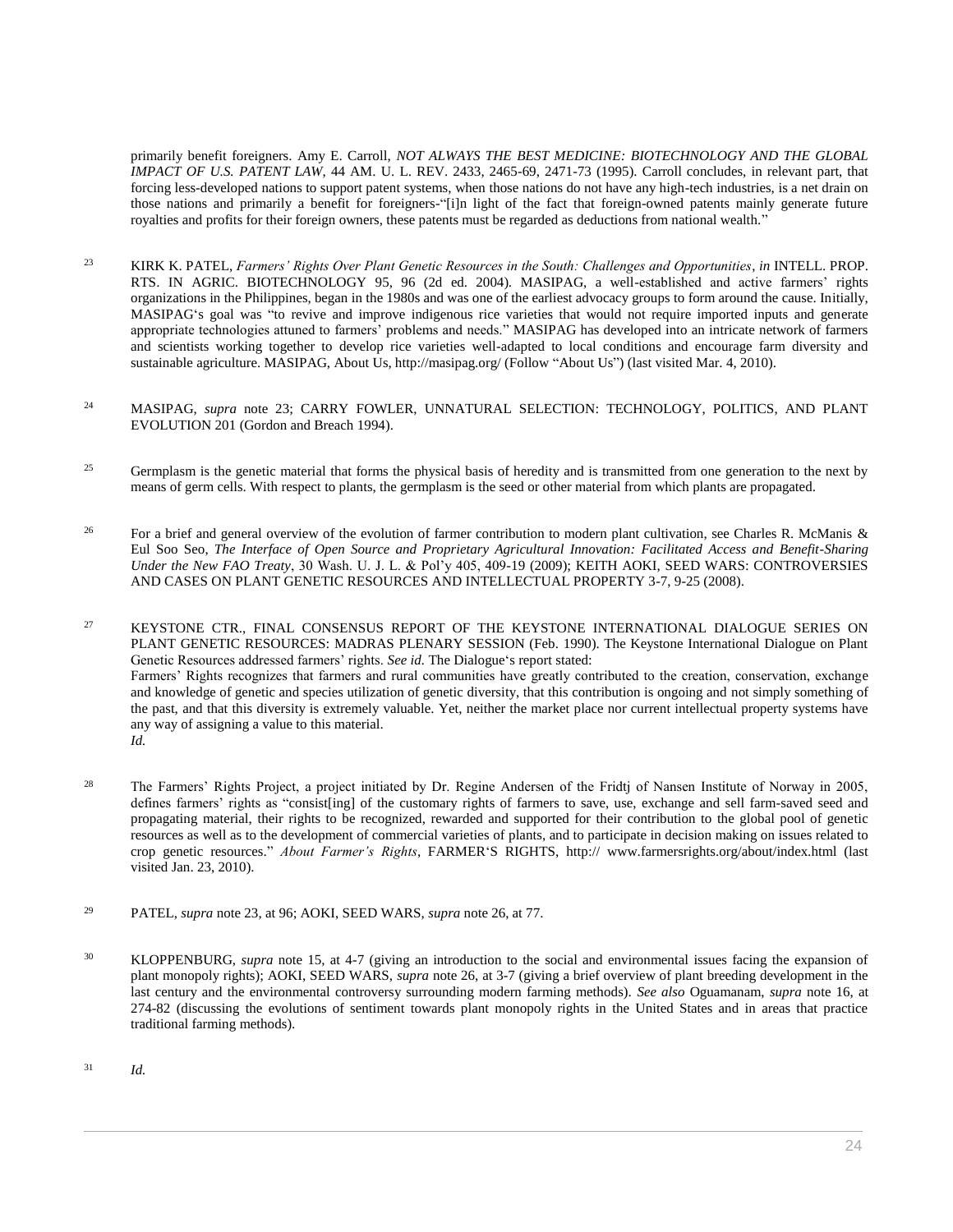- <sup>32</sup> In addition to patent, trademark, and *sui generis* protections, plant breeders use trade secret and private contract law to expand their monopoly rights over plant varieties. *See* AOKI ̧SEED WARS, *supra* note 26.
- 33 "Plant resources" is used throughout to refer to plants and plant-development inventions, both traditional and modern industrial, including plant varieties, germplasm, genetic traits of plant varieties, and transformation technology (including methods, processes, and utilities for gene isolation and transfer). *See generally id.*
- <sup>34</sup> AOKI, SEED WARS, *supra* note 26, at 61-62, 90-97 (presenting an overview of international agreements and bodies regulating plant monopolies). Each of these international regulations is implemented by the various member-nations, often through multiple methods involving multiple government bodies. For an overview of the various protections that the United States offers for plant varieties, see *infra* notes 39-41 and accompanying text.
- <sup>35</sup> *See infra* Part III (examines the most pertinent treaties). The International Union for the Protection of New Varieties of Plants (UPOV) in 1961, was the first agreement on the subject. Since then, there have been a number of agreements that address plant monopoly rights, including the International Undertaking on Plant Genetic Resources (IUPGR) (a voluntary agreement adopted in 1983), the Keystone Dialogues (1989), the Convention on Biological Diversity (1992), the Agreement on Trade Related Aspects of Intellectual Property (TRIPS) (1995), and the International Treaty on Plant Genetic Resources for Food and Agriculture (ITPGRFA) (2004). *See* International Convention for the Protection of New Varieties of Plants, Dec. 2, 1961, [33 U.S.T. 2703,](http://www.westlaw.com/Link/Document/FullText?findType=Y&serNum=1981193663&pubNum=0006792&originatingDoc=I0ecc82a22df011e18b05fdf15589d8e8&refType=CA&originationContext=document&vr=3.0&rs=cblt1.0&transitionType=DocumentItem&contextData=(sc.Search))  [\[hereinafter UPOV\];](http://www.westlaw.com/Link/Document/FullText?findType=Y&serNum=1981193663&pubNum=0006792&originatingDoc=I0ecc82a22df011e18b05fdf15589d8e8&refType=CA&originationContext=document&vr=3.0&rs=cblt1.0&transitionType=DocumentItem&contextData=(sc.Search)) International Undertaking on Plant Genetic Resources, Nov. 3, 2001-Nov. 4 2002, 2002 U.S.T. LEXIS 137 [hereinafter IUPGR]; Keystone International Dialogue Series on Plant Genetic Resrouces May 31- June 1991 [hereinafter Keystone Dialogues]; Convention on Biological Diversity, June 5, 1992, 1760 U.N.T.S. 143, [hereinafter CBD], *available at* http://www.cbd.int/doc/legal/cbd-en.pdf; Agreement on Trade Related Aspects of Intellectual Property, Apr. 15 1994, [33 I.L.M. 81](http://www.westlaw.com/Link/Document/FullText?findType=Y&pubNum=100856&cite=33INTLLEGALMAT81&originatingDoc=I0ecc82a22df011e18b05fdf15589d8e8&refType=NA&originationContext=document&vr=3.0&rs=cblt1.0&transitionType=DocumentItem&contextData=(sc.Search)) [hereinafter TRIPS], *available at* http://www.wto.org/english/docs\_e/legal\_e/legal\_e.htm#TRIPs; International Treaty on Plant Genetic Resources for Food and Agriculture, Nov. 3, 2001, 2400 U.N.T.S. 303 [hereinafter ITPGRFA], *available at* http:// www.fao.org/legal/treaties/033te.htm.
- <sup>36</sup> *See infra* Part III.B (providing information on relevant TRIPS requirements). *See generally* Part III (discussing the major treaties pertaining to plant monopolies and farmers' rights).
- <sup>37</sup> *See infra* Part III (discussing treaties that attempt to restrict monopoly rights for plants).
- <sup>38</sup> Edmund J. Sease & Robert Hodgson, *[Plants are Properly Patentable Under Prevailing U.S. Law and this is Good Public Policy](http://www.westlaw.com/Link/Document/FullText?findType=Y&serNum=0330246918&pubNum=0111483&originatingDoc=I0ecc82a22df011e18b05fdf15589d8e8&refType=LR&fi=co_pp_sp_111483_329&originationContext=document&vr=3.0&rs=cblt1.0&transitionType=DocumentItem&contextData=(sc.Search)#co_pp_sp_111483_329)*, [11 DRAKE J. AGRIC. L. 327, 329 \(2006\)](http://www.westlaw.com/Link/Document/FullText?findType=Y&serNum=0330246918&pubNum=0111483&originatingDoc=I0ecc82a22df011e18b05fdf15589d8e8&refType=LR&fi=co_pp_sp_111483_329&originationContext=document&vr=3.0&rs=cblt1.0&transitionType=DocumentItem&contextData=(sc.Search)#co_pp_sp_111483_329) ("[T]he United States was the first country to grant intellectual property rights to plant breeders").
- <sup>39</sup> The Plant Patent Act (PPA) of 1930 offers patent protection for asexually reproduced plant varieties that are distinct, new, and not obvious. [35 U.S.C. §§ 161](http://www.westlaw.com/Link/Document/FullText?findType=L&pubNum=1000546&cite=35USCAS161&originatingDoc=I0ecc82a22df011e18b05fdf15589d8e8&refType=LQ&originationContext=document&vr=3.0&rs=cblt1.0&transitionType=DocumentItem&contextData=(sc.Search))[-64 \(2010\).](http://www.westlaw.com/Link/Document/FullText?findType=L&pubNum=1000546&cite=35USCAS164&originatingDoc=I0ecc82a22df011e18b05fdf15589d8e8&refType=LQ&originationContext=document&vr=3.0&rs=cblt1.0&transitionType=DocumentItem&contextData=(sc.Search)) Asexual plant reproduction is defined by the PTO as "the propagation of a plant to multiply the plant without the use of genetic seeds to assure an exact genetic copy of the plant being reproduced." Examples of asexual plant reproduction methods include root cutting, grafting, layering, tissue culture, bulbs, rhizomes. Aside from sexually reproduced plants, the PPA excludes protection for tubers and plants "found in an uncultivated state." *Id.* at § 163 (confers the twenty-year monopoly right to asexually reproduce, use, and offer for sale).
- <sup>40</sup> The Plant Variety Protection Act of 1970 (PVPA), [7 U.S.C. §§ 2321](http://www.westlaw.com/Link/Document/FullText?findType=L&pubNum=1000546&cite=7USCAS2321&originatingDoc=I0ecc82a22df011e18b05fdf15589d8e8&refType=LQ&originationContext=document&vr=3.0&rs=cblt1.0&transitionType=DocumentItem&contextData=(sc.Search))[-2582 \(2010\),](http://www.westlaw.com/Link/Document/FullText?findType=L&pubNum=1000546&cite=7USCAS2582&originatingDoc=I0ecc82a22df011e18b05fdf15589d8e8&refType=LQ&originationContext=document&vr=3.0&rs=cblt1.0&transitionType=DocumentItem&contextData=(sc.Search)) was established by Congress to supplement the PPA. As such, it specifically protects sexually reproduced or tuber-propagated plants. However, rights conferred through the PVPA are granted from the U.S. Department of Agriculture, not the PTO. The patent-like rights are obtained from the U.S.D.A. in the form of Plant Variety Protection Certificates (PVPC). PVPCs confer the "legal right to exclude others from reproducing, selling, importing, or exporting the protected variety" for up to twenty-five years. The requirements for obtaining a PVPC include showing that the plant variety is new, distinct, uniform, and stable. *Id.* at § 2402(1-4). Importantly, the rights conferred to plant breeders via PVPCs are subject to two exemptions: farmers' privilege and research rights. The farmers' privilege dictates that farmers who legally obtain and grow PVPC-protected plants cannot be prevented by the certificate owner from harvesting, saving, or replanting the seed. The research rights provision states that PVPC owners may not prevent researchers or competitors from using their protected plant for "plant breeding or other bona fide research," which includes breeding that results in varieties that are not "essentially derived" from the protected plants, pesticide and herbicide research, comparative experimentation. *Id.* at § 2544; *See*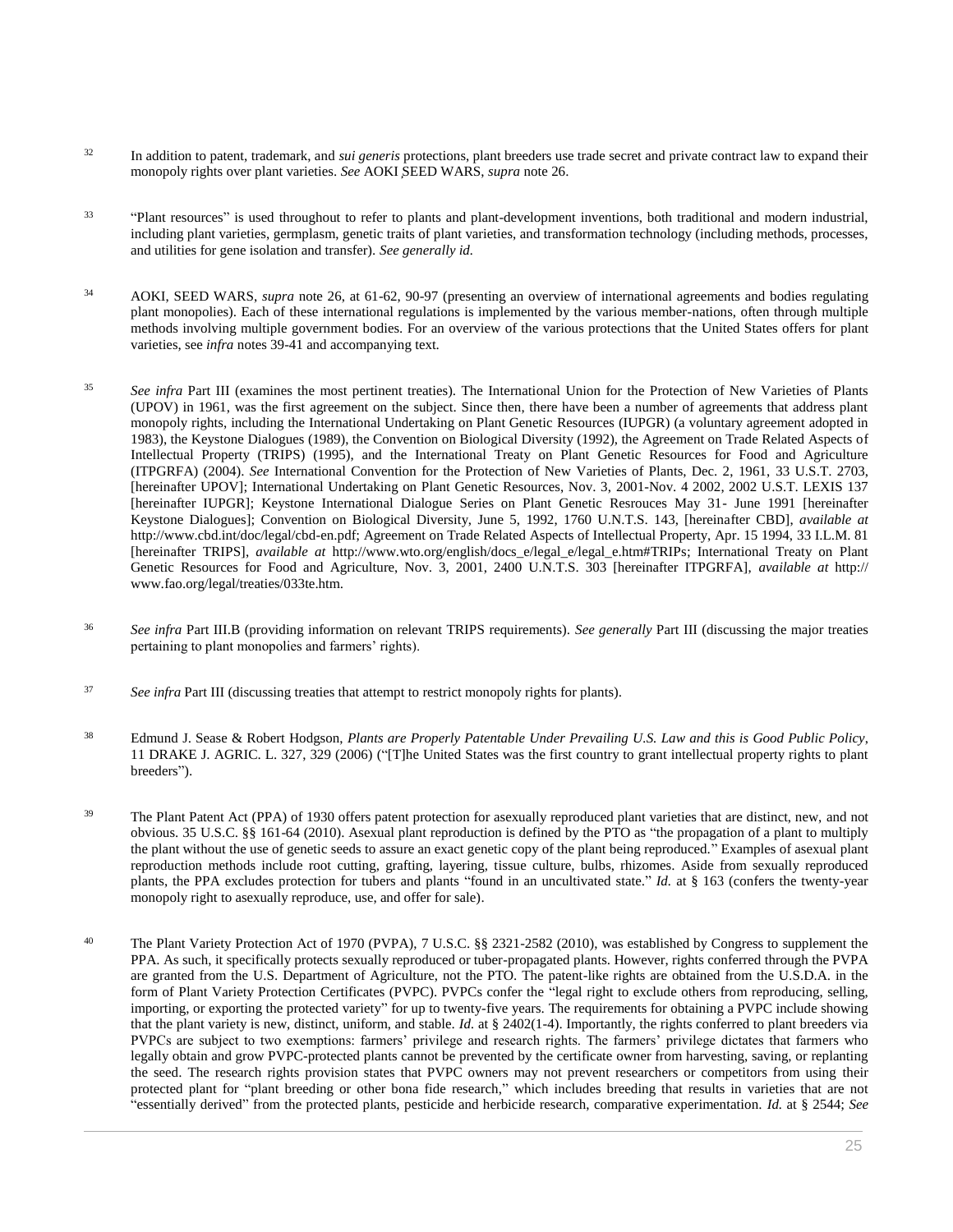*also* Jim Chen, *[The Parable of Seed: Interpreting the Plant Variety Protection Act In Furtherance of Innovation Policy](http://www.westlaw.com/Link/Document/FullText?findType=Y&serNum=0306415154&pubNum=0001211&originatingDoc=I0ecc82a22df011e18b05fdf15589d8e8&refType=LR&fi=co_pp_sp_1211_126&originationContext=document&vr=3.0&rs=cblt1.0&transitionType=DocumentItem&contextData=(sc.Search)#co_pp_sp_1211_126)*, 81 [NOTRE DAME L. REV. 105, 126-31 \(2005\).](http://www.westlaw.com/Link/Document/FullText?findType=Y&serNum=0306415154&pubNum=0001211&originatingDoc=I0ecc82a22df011e18b05fdf15589d8e8&refType=LR&fi=co_pp_sp_1211_126&originationContext=document&vr=3.0&rs=cblt1.0&transitionType=DocumentItem&contextData=(sc.Search)#co_pp_sp_1211_126)

The scope of the farmers' privilege that is carved out in the PVPA has been the subject of much debate. The PVPA was designed to respect the practice of seed saving; however, breeders have sought to limit it as much as possible. The PVPA establishes the right of farmers to save their seed for the purposes of replanting or sale, as long as the farmers' "primary farming occupation is the growing of crops for sale for other than reproductive purposes." [7 U.S.C. § 2541 \(1994\).](http://www.westlaw.com/Link/Document/FullText?findType=L&pubNum=1000546&cite=7USCAS2541&originatingDoc=I0ecc82a22df011e18b05fdf15589d8e8&refType=LQ&originationContext=document&vr=3.0&rs=cblt1.0&transitionType=DocumentItem&contextData=(sc.Search)) However, the act did not make clear how much seed a farmer could save for the purposes of sale. In *Asgrow Seed Co. v. Winterboer*, the Supreme Court narrowly interpreted the farmers' privilege provision of the PVPA to authorize farmers to sell "only such seed as he has saved for the purpose of replanting his own acreage." [513 U.S. 179, 185-86 \(1995\).](http://www.westlaw.com/Link/Document/FullText?findType=Y&serNum=1995030836&pubNum=0000780&originatingDoc=I0ecc82a22df011e18b05fdf15589d8e8&refType=RP&fi=co_pp_sp_780_185&originationContext=document&vr=3.0&rs=cblt1.0&transitionType=DocumentItem&contextData=(sc.Search)#co_pp_sp_780_185)

- <sup>41</sup> Utility patents protect the broadest scope of plant life, as they apply to sexually reproducing varieties and the seed produced by protected varieties. Therefore, utility patent owners can prevent farmers who plant patented seed from saving the seed for sale or replanting. Utility patents have been much more effective than plant patents for agriculture companies to profit from their inventions because they allow patent owners to dictate how the plant is used and prevent farmers from replanting harvested seed and breeding derivative plant varieties. Brian D. Wright, *Plant Generic Engineering and Intellectual Property Protection*, 8186 AGRIC. IN CAL. SER. 1-2 (2006). Since *Hibberd*, utility patent rights have been granted for plant species that are sexually reproduced (including those that have been derived through conventional breeding techniques) or genetically engineered, as long as they meet the requirements of patentability. *Id.* at 2 (citing [Ex Parte Hibberd, No. 647-008, 1985 WL 71986 \(B.P.A.I. Sept. 18,](http://www.westlaw.com/Link/Document/FullText?findType=Y&serNum=1985028021&pubNum=0000999&originatingDoc=I0ecc82a22df011e18b05fdf15589d8e8&refType=RP&originationContext=document&vr=3.0&rs=cblt1.0&transitionType=DocumentItem&contextData=(sc.Search))  [1985\).](http://www.westlaw.com/Link/Document/FullText?findType=Y&serNum=1985028021&pubNum=0000999&originatingDoc=I0ecc82a22df011e18b05fdf15589d8e8&refType=RP&originationContext=document&vr=3.0&rs=cblt1.0&transitionType=DocumentItem&contextData=(sc.Search)) Additionally, patents are granted for methods of plant breeding, and methods and tools for plant genetic manipulation. *Id.*
- <sup>42</sup> In addition to the federal mechanisms of plant variety protection, state-law mechanisms such as trade secrets, and private agreements such as licensing contracts, are used by breeders to further protect their plant resources. Elizabeth I. Winston, *[What if](http://www.westlaw.com/Link/Document/FullText?findType=Y&serNum=0339921442&pubNum=0168915&originatingDoc=I0ecc82a22df011e18b05fdf15589d8e8&refType=LR&fi=co_pp_sp_168915_327&originationContext=document&vr=3.0&rs=cblt1.0&transitionType=DocumentItem&contextData=(sc.Search)#co_pp_sp_168915_327)  Seeds Were Not Patentable?*[, 2008 MICH. ST. L. REV. 321, 327-32 \(2008\).](http://www.westlaw.com/Link/Document/FullText?findType=Y&serNum=0339921442&pubNum=0168915&originatingDoc=I0ecc82a22df011e18b05fdf15589d8e8&refType=LR&fi=co_pp_sp_168915_327&originationContext=document&vr=3.0&rs=cblt1.0&transitionType=DocumentItem&contextData=(sc.Search)#co_pp_sp_168915_327) Trade secrets have been used since the early 1900s by plant breeders to protect the methods by which they develop their successful seed. Trade secret law is still commonly used in circumstances where patent protection is not an option, either because novelty has been lost, or the variety has not yet been sufficiently reduced to practice. Additionally, trade secret is often the protection of choice for breeder's parent seed lines because, unlike patent and *sui generis* rights, trade secret protection does not have a finite protection period and can last as long as the owner effectively maintains the secret. Elisa Rives, *[Mother Nature and the Courts: Are Sexually Reproducing Plants and their](http://www.westlaw.com/Link/Document/FullText?findType=Y&serNum=0287587942&pubNum=0001125&originatingDoc=I0ecc82a22df011e18b05fdf15589d8e8&refType=LR&fi=co_pp_sp_1125_192&originationContext=document&vr=3.0&rs=cblt1.0&transitionType=DocumentItem&contextData=(sc.Search)#co_pp_sp_1125_192)  [Progeny Patentable Under the Utility Patent Act of 1952?](http://www.westlaw.com/Link/Document/FullText?findType=Y&serNum=0287587942&pubNum=0001125&originatingDoc=I0ecc82a22df011e18b05fdf15589d8e8&refType=LR&fi=co_pp_sp_1125_192&originationContext=document&vr=3.0&rs=cblt1.0&transitionType=DocumentItem&contextData=(sc.Search)#co_pp_sp_1125_192)* 32 CUMB. L. REV. 187, 192-95. Private law is used to fill the gaps where public law has failed to provide the protection that breeders seek. Licensing agreements

are one of many contractual mechanisms whereby plant breeders enforce monopoly rights beyond those granted by intellectual property law. *Id. See also* Jay P. Kesan, *[Licensing Restrictions and Appropriating Market Benefits from Plant Innovation](http://www.westlaw.com/Link/Document/FullText?findType=Y&serNum=0328605840&pubNum=0102265&originatingDoc=I0ecc82a22df011e18b05fdf15589d8e8&refType=LR&originationContext=document&vr=3.0&rs=cblt1.0&transitionType=DocumentItem&contextData=(sc.Search))*, 16 [FORDHAM INTELL. PROP. MEDIA & ENT. L.J. 1081 \(2006\)](http://www.westlaw.com/Link/Document/FullText?findType=Y&serNum=0328605840&pubNum=0102265&originatingDoc=I0ecc82a22df011e18b05fdf15589d8e8&refType=LR&originationContext=document&vr=3.0&rs=cblt1.0&transitionType=DocumentItem&contextData=(sc.Search)) (providing a thorough examination of the use of licensing to supplement federal monopoly rights, including the pros and cons of the licenses and specific examples of their use). For example, plant breeders with varieties protected by PVPCs often require purchasers to sign license agreements that waive the purchaser's rights under the research and farmers' exclusions. Such licenses, often referred to as "seed wrap" licenses (so named because of their similarity to shrink-wrap software licenses) or "bag-tag" licenses, are often used when transferring PVPC, trade secret, or patent protected plant material. These seed wrap licenses accompany the transfer or sale of seed from the breeder and their purpose is to strictly limit what the licensee-farmer can do with the plant and the plant products. The main objective of most seed wrap licenses is to prohibit farmers from saving and selling seed from the plant, thereby forcing the repurchase of seed from the corporation who owns the monopoly right on the plant. *See* MCKEE, VOORHEES & SEASE, P.L.C., *Seed Wrap License*, THE AGRIC. RES. CTR., http://www.agmrc.org/business\_development/operating\_a\_ business/legal/articles/seed\_wrap\_license.cfm (last visited Feb. 6, 2011).

- <sup>43</sup> Wright, *supra* note 41, at 2.
- <sup>44</sup> HELLER, *supra* note 18, at 57.
- <sup>45</sup> *Id.* Heller's notion of the "tragedy of the anti-commons" is especially applicable here. *But see* McManis & Seo, *supra* note 26, at 418-19 (presenting the opposite view that "the benefits to farmers of patents on platform technologies such as transformation methods have outweighed the costs of the few possible holdups, by stimulating research on these technologies, which have led to major increases in efficiency").
- <sup>46</sup> HELLER, *supra* note 18, at 55.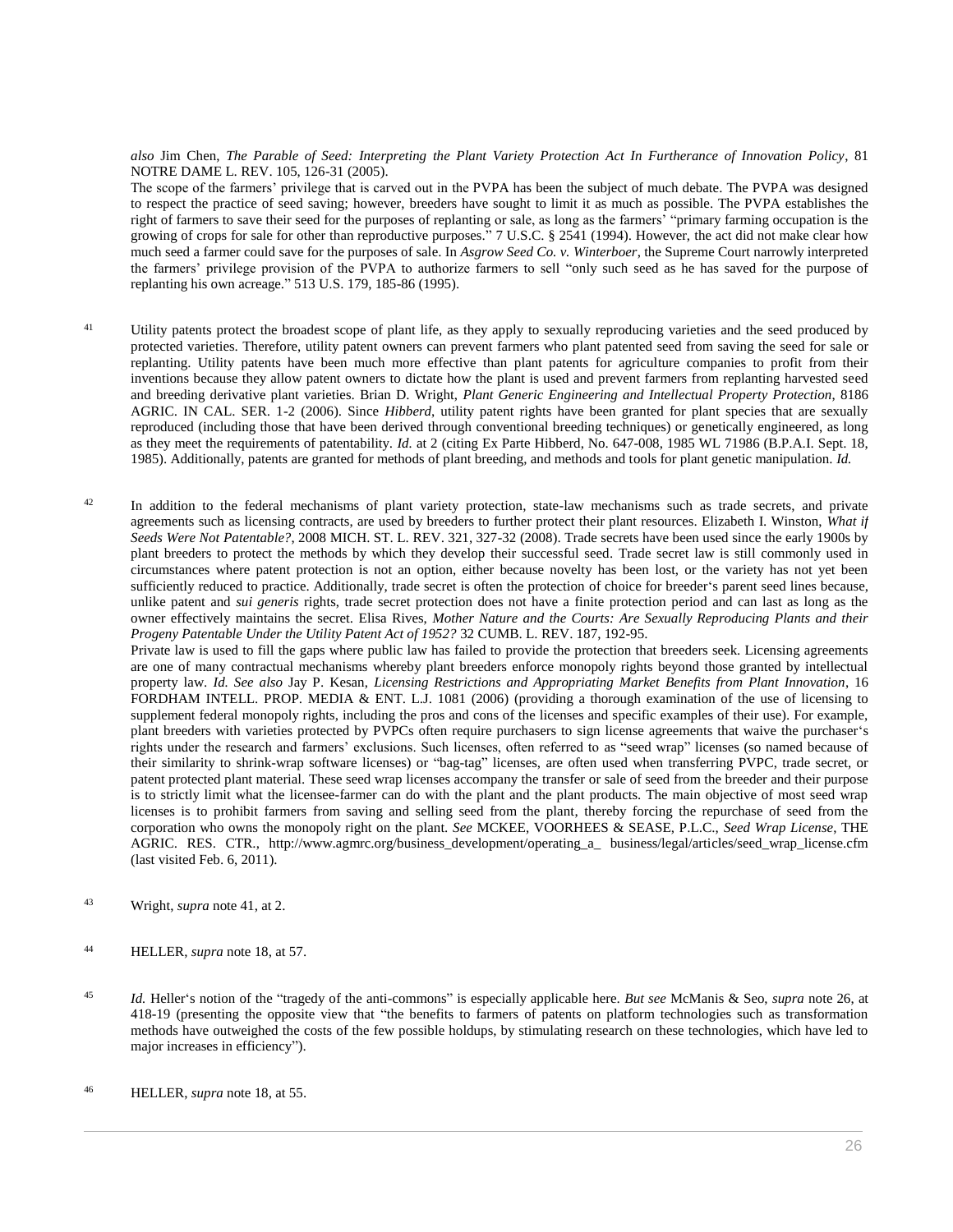- <sup>47</sup> *Id.*; Remigius N. Nwabueze, *[What Can Genomics and Health Biotechnology Do for Developing Countries?](http://www.westlaw.com/Link/Document/FullText?findType=Y&serNum=0304872292&pubNum=0100512&originatingDoc=I0ecc82a22df011e18b05fdf15589d8e8&refType=LR&fi=co_pp_sp_100512_394&originationContext=document&vr=3.0&rs=cblt1.0&transitionType=DocumentItem&contextData=(sc.Search)#co_pp_sp_100512_394)*, 15 ALB. L.J. SCI. & [TECH. 369, 394 \(2005\).](http://www.westlaw.com/Link/Document/FullText?findType=Y&serNum=0304872292&pubNum=0100512&originatingDoc=I0ecc82a22df011e18b05fdf15589d8e8&refType=LR&fi=co_pp_sp_100512_394&originationContext=document&vr=3.0&rs=cblt1.0&transitionType=DocumentItem&contextData=(sc.Search)#co_pp_sp_100512_394)
- <sup>48</sup> Nwabueze, *supra* note 47, at 394; HELLER, *supra* note 18, at 55.

<sup>49</sup> One author suggests that such generosity may be short lived. *See* Nwabueze, *supra* note 47, at 394. Nwabueze writes: At the time of the research on golden rice, the biotech industry was having public image problems in Europe due to its promotion of genetically modified crops and, thus, was eager to shore up its social standing by demonstrating the potential benefits of biotechnology for impoverished countries. The golden rice presented this image-cleansing opportunity, which the biotech industry quickly exploited by the donation of patents needed for the development of the golden rice. In the end, the public sector (Swiss Federal Institute of Technology) was, by fortuitous circumstances, enabled to play its traditional role in the development of the golden rice. *Id.*

- <sup>50</sup> HELLER, *supra* note 18, at 57 ("[p]lant geneticists worry that agricultural biotech patenting is closing off a thousand-year-old tradition of hybridizing crops to improve health and nutrition.").
- <sup>51</sup> *Id.* For example, utility-patent owners can prevent farmers who plant patented seed from saving the seed for sale, replanting, or cross-germinating to develop a new variety. *See, e.g.,* Wright, *supra* note 41, at 1-2.
- <sup>52</sup> KLOPPENBURG, JR., *supra* note 16, at 15.
- <sup>53</sup> *Id.* at 50 ("[t]he introduction of plants into America has been much more than a great service; it has been an absolute imperative, a biological *sine qua non* upon which rests the whole complex edifice of American industrial society.").
- <sup>54</sup> The major world industry players are Monsanto, Pioneer, and Syngenta. The Financial Express, *Global Seed Industry Could Triple Soon to \$90-bn Plus*: *Study*, Apr. 1, 2002, http:// www.financialexpress.com/printer/news/41986/ (last visited Mar. 4, 2010). Monsanto is an American multinational company who is the largest producer of genetically modified (GM) seed. Monsanto, who invented the Round-Up herbicide in the 1970's, is now famous for its Round-Up Ready™ line of patented seeds. *Company History*, MONSANTO, http://www.monsanto.com/whoweare/Pages/Monsanto-history.aspx (last visited Mar. 29, 2011). Monsanto has received negative attention in the media over the last decade concerning its contribution to pollution, the negative health effects of its products (e.g. bovine growth hormone, health effects from pesticide exposure), its litigious practices against farmers, and its political lobbying practices. David Firstone, *Alabama Jury says Monsanto Polluted Town*, N.Y. TIMES, Feb.23, 2002, *available at* http://query.nytimes.com/gst/fullpage.html? res=9804E2D8103EF930A15751C0A9649C8B63. Pioneer Hi-Bred International, a DuPont company, is also one of the largest producers of GM plant lines. *Who We Are*, PIONEER, http://www.pioneer.com/home/site/about/business/who-we-are/ (last visited Mar. 29, 2011). Like Monsanto, Pioneer Hi-Bred is an American-founded international agricultural corporation. *Id.* Syngenta is the first and largest global agricompany, which arose in 2000 out of a merger between the agri-sectors of Novartis and AstroZenica. *Company History*, SYNGENTA, http:// www.syngenta.com/en/about\_syngenta/companyhistory.html (last visited Mar. 4, 2010).
- <sup>55</sup> McManis & Seo, *supra* note 26, at 418-19; Edmund J. Sease & Robert Hodgson, *Plants are Patentable Under Prevailing U.S. Law and this is Good Public Policy*, 11 DRAKE J. AGRIC. L. 328-29, 347-48 (2006).
- <sup>56</sup> Sease & Hodgson, *supra* note 38, at 328-29, 347-48.
- <sup>57</sup> Ronald P. Cantrell et al., *[The Impact of Intellectual Property on Non-profit Research Institutions and the Developing Countries](http://www.westlaw.com/Link/Document/FullText?findType=Y&serNum=0303587391&pubNum=0182741&originatingDoc=I0ecc82a22df011e18b05fdf15589d8e8&refType=LR&fi=co_pp_sp_182741_270&originationContext=document&vr=3.0&rs=cblt1.0&transitionType=DocumentItem&contextData=(sc.Search)#co_pp_sp_182741_270)  They Serve,* [6 MINN. J. L. SCI. & TECH. 253, 270-71 \(2004\).](http://www.westlaw.com/Link/Document/FullText?findType=Y&serNum=0303587391&pubNum=0182741&originatingDoc=I0ecc82a22df011e18b05fdf15589d8e8&refType=LR&fi=co_pp_sp_182741_270&originationContext=document&vr=3.0&rs=cblt1.0&transitionType=DocumentItem&contextData=(sc.Search)#co_pp_sp_182741_270)
- <sup>58</sup> Development of plant genetic resources requires a large investment. Without the promise of financial return for successful invention, which is arguably the purpose of monopoly rights, companies would not take an interest in developing plant resources and progress would slow. *See* Burton Ong, *Harnessing the Biological Bounty of Nature: Mapping the Wilderness of Legal,*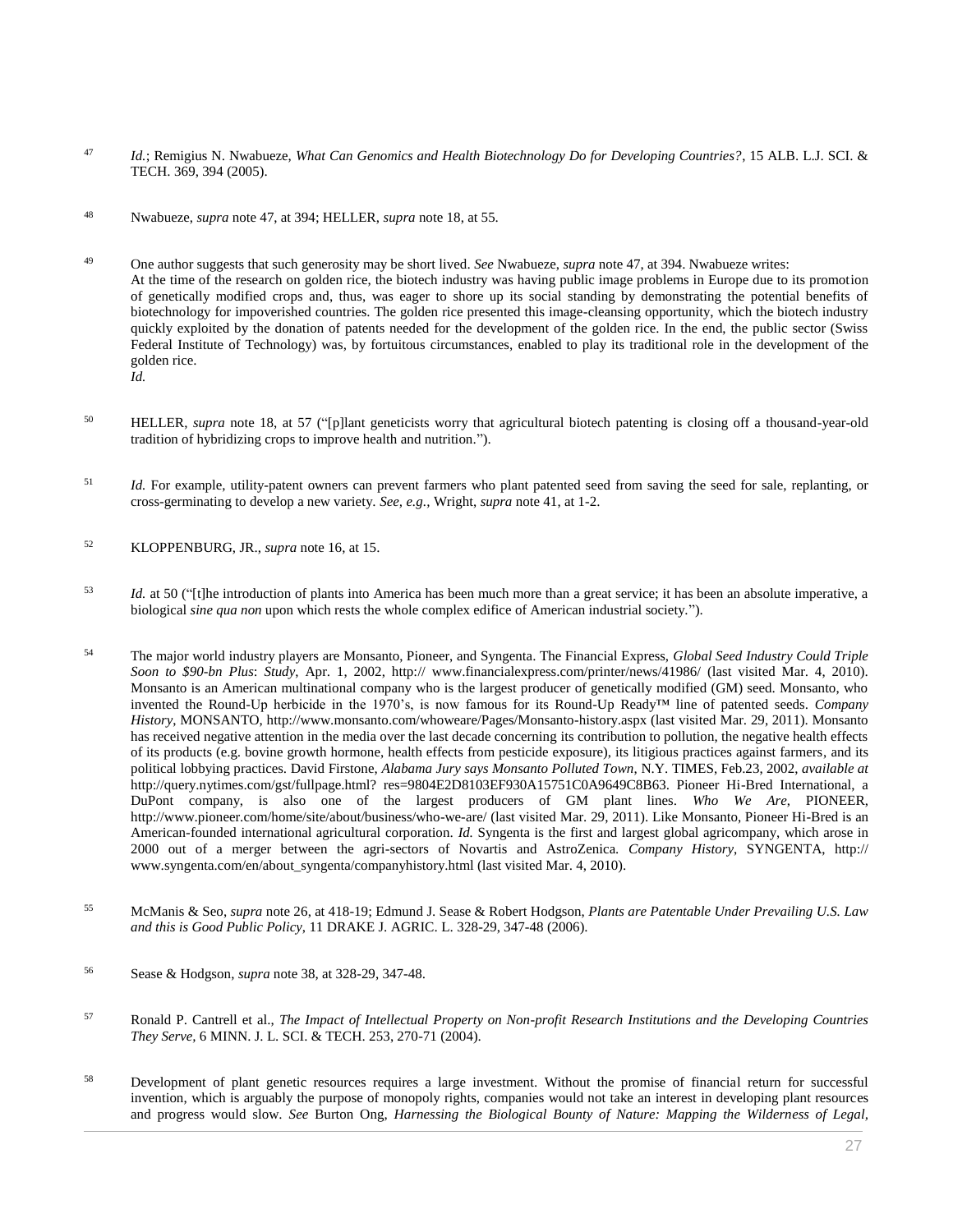*Socio-Cultural, Geo-Political and Environmental Issues*, INTELL. PROP. & BIOLOGICAL RESOURCES, MARSHALL CAVENDISH ACAD. PRESS 3-4 (Burton Ong ed. 2004).

- <sup>59</sup> Hearing on H.R. 11327 Before the House Comm. on Patents, 71st Cong. 3, at 2 (1930).
- <sup>60</sup> *See supra* notes 38-41 (detailing the forms of plant monopoly rights granted in the United States).
- <sup>61</sup> *See* KLOPPENBURG, JR., *supra* note 15 (explaining the international agribusiness).
- <sup>62</sup> *Id.*, at 5 ("[s]ince 1935, yields of all major crops in the United States have at least doubled, and at least half of these gains are attributable to genetic improvements.").
- <sup>63</sup> *Id.* at 14-18. Carroll, *supra* note 22, at 2465-69, 2471-73.
- <sup>64</sup> AOKI, SEED WARS, *supra* note 26, at 22-35; McManis & Seo, *supra* note 26, at 409-11.
- <sup>65</sup> Ong, *supra* note 58, at 2. Within groups involved in the intellectual property community, there has been debate for decades over whether life forms should be patentable and, if so, to what extent they should be patentable. *Id.* at 2. The debate came into full force with the United States Supreme Court decision in *[Diamond v. Chakrabarty.](http://www.westlaw.com/Link/Document/FullText?findType=Y&serNum=1980116775&pubNum=0000780&originatingDoc=I0ecc82a22df011e18b05fdf15589d8e8&refType=RP&originationContext=document&vr=3.0&rs=cblt1.0&transitionType=DocumentItem&contextData=(sc.Search))* 447 U.S. 303 (1980) (granting patentability of genetically-modified bacteria, classifying the invention as a "composition of matter" or a "manufacture" and stating that patents are intended by Congress to "include anything under the sun that is made by man"). Groups outside the intellectual property community who are weighing in on the debate regarding plant monopoly rights include environmental activist groups, and NGOs and lobby groups that support agrarian and indigenous communities. Ong, *supra* note 58, at 2.
- <sup>66</sup> Oguamanam, *supra* note 16, at 289 ("The concept of farmers' rights taps into some of the underlying logic of intellectual property rights with the result that the relationship between the two concepts is a complicated one.").
- <sup>67</sup> Lawrence R. Helfer, *[Regime Shifting: The TRIPS Agreement and New Dynamics of International Intellectual Property Lawmaking](http://www.westlaw.com/Link/Document/FullText?findType=Y&serNum=0297567915&pubNum=0100447&originatingDoc=I0ecc82a22df011e18b05fdf15589d8e8&refType=LR&fi=co_pp_sp_100447_37&originationContext=document&vr=3.0&rs=cblt1.0&transitionType=DocumentItem&contextData=(sc.Search)#co_pp_sp_100447_37)*, [29 YALE J. INT'L L. 1, 37 \(2004\).](http://www.westlaw.com/Link/Document/FullText?findType=Y&serNum=0297567915&pubNum=0100447&originatingDoc=I0ecc82a22df011e18b05fdf15589d8e8&refType=LR&fi=co_pp_sp_100447_37&originationContext=document&vr=3.0&rs=cblt1.0&transitionType=DocumentItem&contextData=(sc.Search)#co_pp_sp_100447_37)
- <sup>68</sup> RES. 4/89, THE AGREED INTERPRETATION OF THE INT'L UNDERTAKING, Rome 1989, *available at* ftp://ftp.fao.org/ag/cgrfa/Res/C4-89E.pdf. Also, see the discussion of the history of farmers' rights at: FAO PROVISIONAL AGENDA, ITEM 14, INT'L TREATY ON PLANT GENETIC RESOURCES FOR FOOD AND AGRICULTURE, SECOND SESS. OF THE GOVERNING BODY 4-10, Rome 2007, *available at* ftp:// ftp.fao.org/ag/agp/planttreaty/gb2/gb2i6e.pdf.
- <sup>69</sup> See supra Part III (explaining the relevant treaty endeavors) and Part II.B.2 (explaining the dominance of breeders' rights).
- <sup>70</sup> *See supra* note 8 (explaining the importance of the yellow bean to the people of Senora); *See* the Introduction (explaining the patentability of the yellow bean).
- <sup>71</sup> BIBER-KLEMM & COTTIER, *supra* note 17, at 4.
- <sup>72</sup> *About Farmer's Rights*, FARMER'S RIGHTS, http:// www.farmersrights.org/about/index.html (last visited Jan. 23, 2010).
- <sup>73</sup> For a discussion and definition of landraces, see generally *Glossary of Traditional Knowledge Terms*, http:// www.traditionalknowledge.info/glossary.php; BIBER-KLEMM & COTTIER, *supra* note 17, at 5.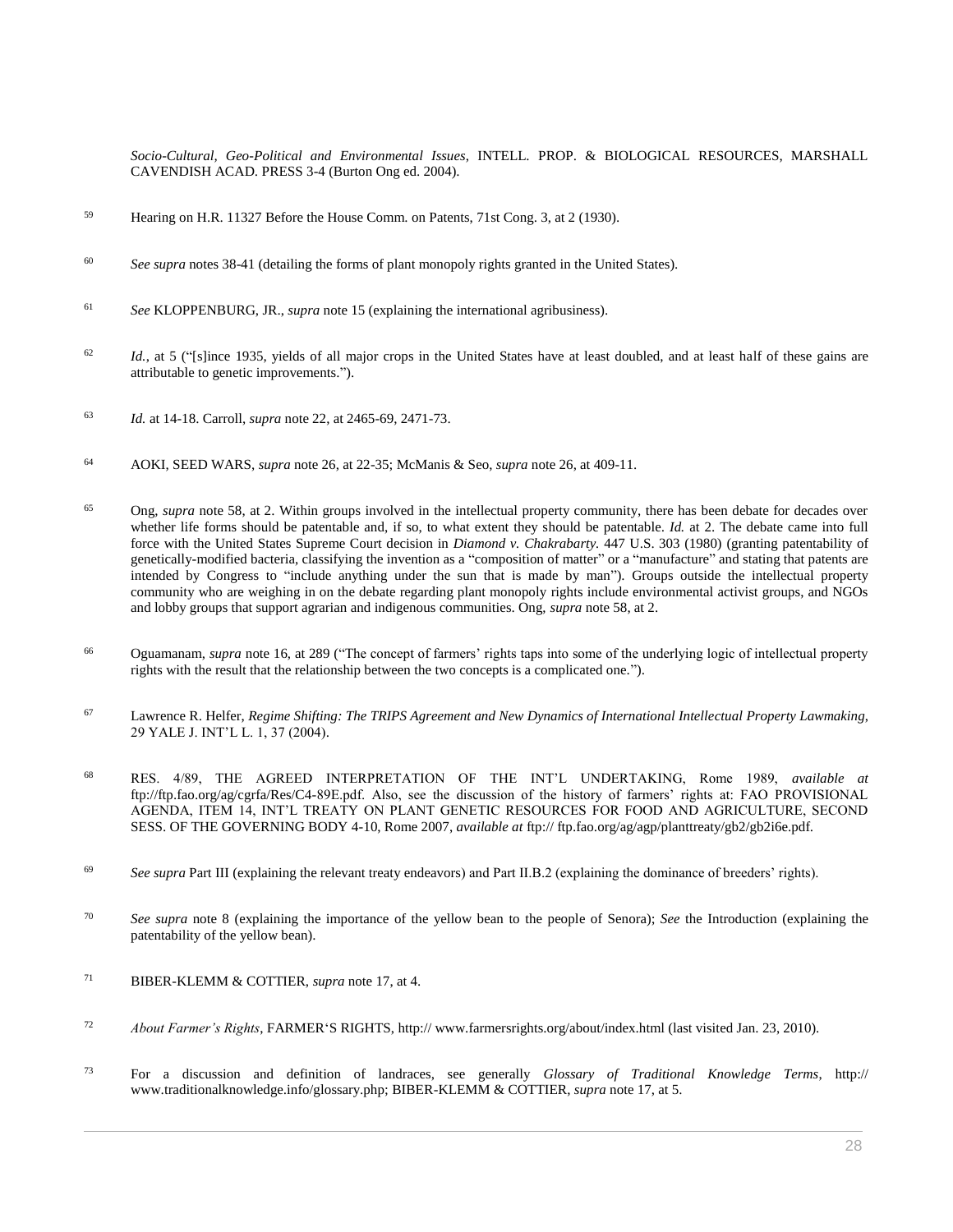- <sup>74</sup> BIBER-KLEMM & COTTIER, *supra* note 17, at 4-11.
- <sup>75</sup> *E.g.*, Oguamanam, *supra* note 16, at 288. *See also* ITPGRFA, *supra* note 35, at art. 9.1.
- <sup>76</sup> Ong, *supra* note 58, at 7 ("the notion of biopiracy evokes images of looting and plundering which may not be entirely appropriate given the nature of the subject matter involved").
- <sup>77</sup> KLOPPENBURG, JR., *supra* note 15, at 167-69. *See supra* note 21 (listing several profitable misappropriations of farmer-developed crops created in developing countries and monopolized by western ago-companies) and *supra* note 14 (providing examples of problems caused by intellectual property over misappropriated plant resources).
- <sup>78</sup> KLOPPENBURG, JR., *supra* note 15, at 14.
- <sup>79</sup> *Id.*
- <sup>80</sup> *Id.* ("American crop plants are as immigrant in character as its population, and Europe's crops are only slightly less so.").
- <sup>81</sup> Large-scale international debates, negotiations, and agreements regarding plant monopoly rights essentially started in the 1960s with the International Union for the Protection of New Varieties of Plants (UPOV). Since the first UPOV convention was adopted in 1961--the first of a series of conventions (the latest being in 1991) which sought to unify and further intellectual property protection for plant varieties (UPOV, www.upov.int/index\_ en.html) (last visited Feb. 3, 2011)--there have been a number of dialogs and conventions formed regarding plant variety protection. For the purposes of this paper, it is enough to examine only the international agreements that have currently worldwide effect (as opposed to regional agreements).
- <sup>82</sup> CBD, *supra* note 35.
- <sup>83</sup> The CBD was somewhat of a compromise between the rights regimes of the developed west and the International Undertaking on Plant Genetic Resources (IUPGR) of 1983, which was spearheaded by a group of developing nations. The IUPGR was non-binding and sought to assert opposition to plant monopolies and progress issues of "farmers' rights". The philosophy behind IUPGR was that plant resources are the "common heritage of mankind" and, thus, should not be monopolized. Therefore, IUPGR did not respect any plant monopolies and proffered the idea that knowledge regarding plant resources should be freely accessible. Keith Aoki & Kennedy Luvai, *[Reclaiming "Common Heritage" Treatment in the International Plant Genetic Resources Regime](http://www.westlaw.com/Link/Document/FullText?findType=Y&serNum=0335820030&pubNum=0168915&originatingDoc=I0ecc82a22df011e18b05fdf15589d8e8&refType=LR&fi=co_pp_sp_168915_41&originationContext=document&vr=3.0&rs=cblt1.0&transitionType=DocumentItem&contextData=(sc.Search)#co_pp_sp_168915_41)  Complex*[, 2007 MICH. ST. L. REV. 35, 41 \(2007\),](http://www.westlaw.com/Link/Document/FullText?findType=Y&serNum=0335820030&pubNum=0168915&originatingDoc=I0ecc82a22df011e18b05fdf15589d8e8&refType=LR&fi=co_pp_sp_168915_41&originationContext=document&vr=3.0&rs=cblt1.0&transitionType=DocumentItem&contextData=(sc.Search)#co_pp_sp_168915_41) *available at* http:// www.msulawreview.org/PDFS/2007/1/Aoki.pdf.
- <sup>84</sup> BIBER-KLEMM & COTTIER, *supra* note 17, at 59-60.
- <sup>85</sup> *Id.* at 60. *See also History of Farmers' Rights in the FAO*, FARMER'S RIGHTS, http://www.farmersrights.org/about/fr\_history\_part5.html (last visited Jan. 23, 2010).
- 86 List of Parties, CONVENTION ON BIOLOGICAL DIVERSITY, http:// www.cbd.int/convention/parties/list/ (last visited Feb. 18, 2011).
- <sup>87</sup> CBD, *supra* note 35, at 3.
- <sup>88</sup> *Id.* at 4-5. Article 3, titled "Principle", states that: States have ... the sovereign right to exploit their own resources pursuant to their own environmental policies, and the responsibility to ensure that activities within their jurisdiction or control do not cause damage to the environment of other States or of areas beyond the limits of national jurisdiction.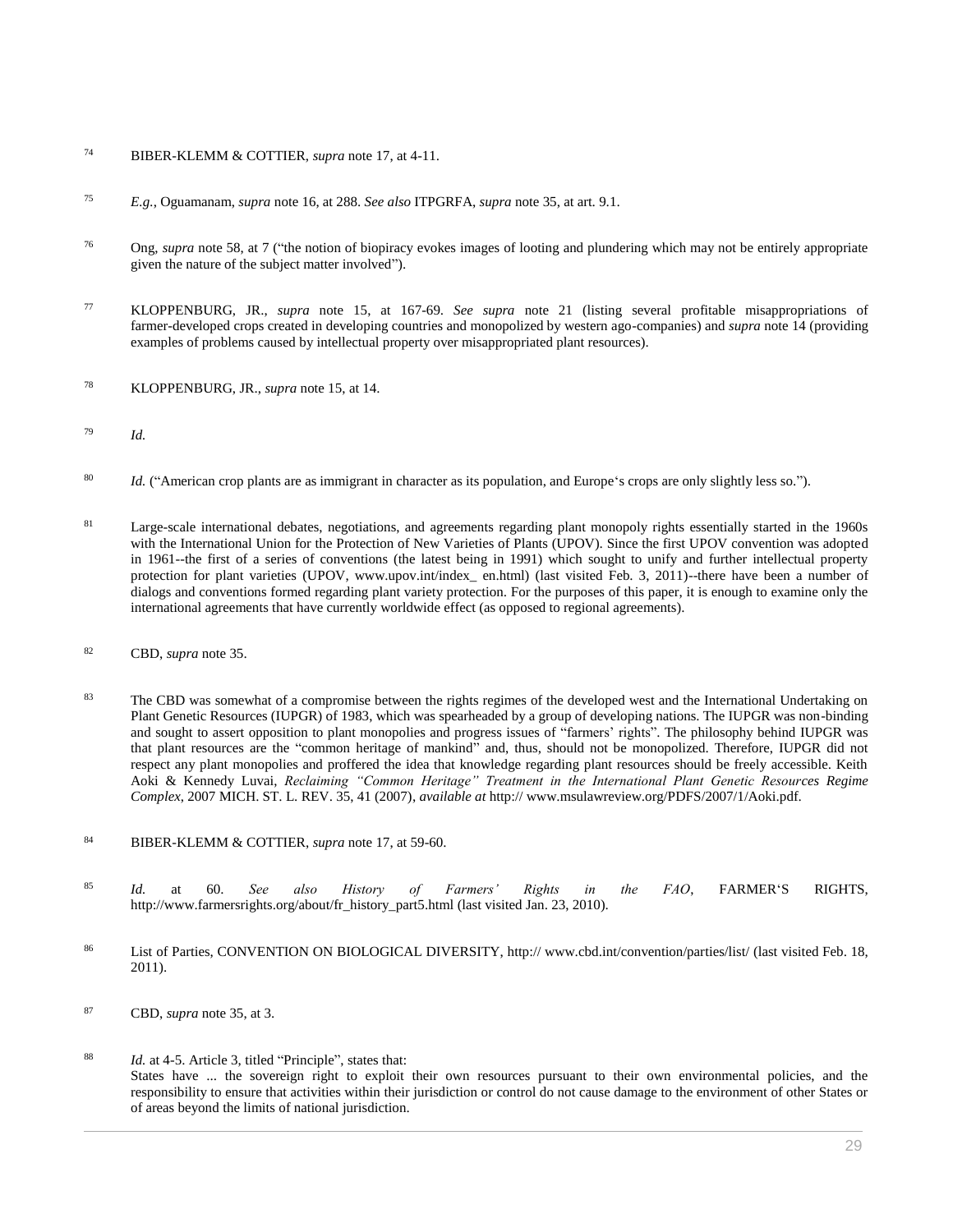Further, Article 6 establishes the general scope of each member's duties for national preservation. It states:

Each Contracting Party shall, in accordance with its particular conditions and capabilities:

(a) Develop national strategies, plans or programmes for the conservation and sustainable use of biological diversity or adapt for this purpose existing strategies, plans or programmes which shall reflect, inter alia, the measures set out in this Convention relevant to the Contracting Party concerned; and

(b) Integrate, as far as possible and as appropriate, the conservation and sustainable use of biological diversity into relevant sectoral or cross-sectoral plans, programmes and policies.

- <sup>89</sup> *Id.* at 4.
- <sup>90</sup> *Id.* at 4-8.
- <sup>91</sup> *Id.* at 13-14.
- <sup>92</sup> CBD, *supra* note 35, at 9-10.
- <sup>93</sup> *Id.* at 10. For example, Article 15.7 requires that Parties engage in contracts, which provide for "sharing in a fair and equitable way the results of research and development and the benefits arising from the commercial and other utilization of genetic resources with the Contracting Party providing such resources. Such sharing shall be upon mutually agreed terms."
- <sup>94</sup> *See supra* Part II.A (listing the farmers' rights goals).
- <sup>95</sup> *Id.* at 9-11. For example, Article 16 addresses the first and second goals of farmers' rights, freedom to develop local varieties and access to commercial varieties, by specifying that "that both access to and transfer of technology among Contracting Parties are essential elements for the attainment of the objectives of this Convention." The Article instructs developed nations to provide favorable terms for developing nations, specifying that "developing countries shall be provided and/or facilitated under fair and most favourable terms, including on concessional and preferential terms where mutually agreed ...." Additionally, Article 15.7 addresses the third goal of farmers' rights, compensation, by requiring that "[e]ach Contracting Party shall take ... measures ... and, where necessary, through the financial mechanism established by Articles 20 and 21 with the aim of sharing in a fair and equitable way the results of research and development and the benefits arising from the commercial and other utilization of genetic resources with the Contracting Party providing such resources." Finally, Article 15.6 speaks directly to the fourth goal of farmers' rights, participation in decision making, by establishing that "[e]ach Contracting Party shall endeavour to develop and carry out scientific research based on genetic resources provided by other Contracting Parties with the full participation of, and where possible in, such Contracting Parties." *Id.*
- <sup>96</sup> *Id.* at 6.
- <sup>97</sup> Murray Lee Eiland, *Patenting Traditional Medicine*[, 89 J. PAT. & TRADEMARK OFF. SOC'Y 45, 50 \(2007\)](http://www.westlaw.com/Link/Document/FullText?findType=Y&serNum=0330888071&pubNum=0004353&originatingDoc=I0ecc82a22df011e18b05fdf15589d8e8&refType=LR&fi=co_pp_sp_4353_50&originationContext=document&vr=3.0&rs=cblt1.0&transitionType=DocumentItem&contextData=(sc.Search)#co_pp_sp_4353_50) ("As a whole the CBD has had limited impact as a template for further legislation. Few countries have met the minimum standards of protection."). *See also* Rebecca M. Bratspies, *[The New Discovery Doctrine: Some Thoughts on Property Rights and Traditional Knowledge](http://www.westlaw.com/Link/Document/FullText?findType=Y&serNum=0333553486&pubNum=0001087&originatingDoc=I0ecc82a22df011e18b05fdf15589d8e8&refType=LR&fi=co_pp_sp_1087_317&originationContext=document&vr=3.0&rs=cblt1.0&transitionType=DocumentItem&contextData=(sc.Search)#co_pp_sp_1087_317)*, 31 [AM. INDIAN L. REV. 315, 317-18 \(2006/2007\).](http://www.westlaw.com/Link/Document/FullText?findType=Y&serNum=0333553486&pubNum=0001087&originatingDoc=I0ecc82a22df011e18b05fdf15589d8e8&refType=LR&fi=co_pp_sp_1087_317&originationContext=document&vr=3.0&rs=cblt1.0&transitionType=DocumentItem&contextData=(sc.Search)#co_pp_sp_1087_317)
- <sup>98</sup> CBD, *supra* note 35, at 11 (requiring that states "ensure" that IP rights granted by their domestic laws are "supportive of and do not run counter to [the treaty's] objectives.").
- <sup>99</sup> Bratspies, *supra* note 97, at 328-30 (noting that "states often cannot be trusted to protect the interests of their citizens, particularly the interests of minority groups.").
- <sup>100</sup> Peter Jenkins, *The United States and the Convention on Biological Diversity*, The Defenders of Wildlife (Dec. 11, 2008), http:// www.defenders.org/resources/publications/programs\_and\_policy/international\_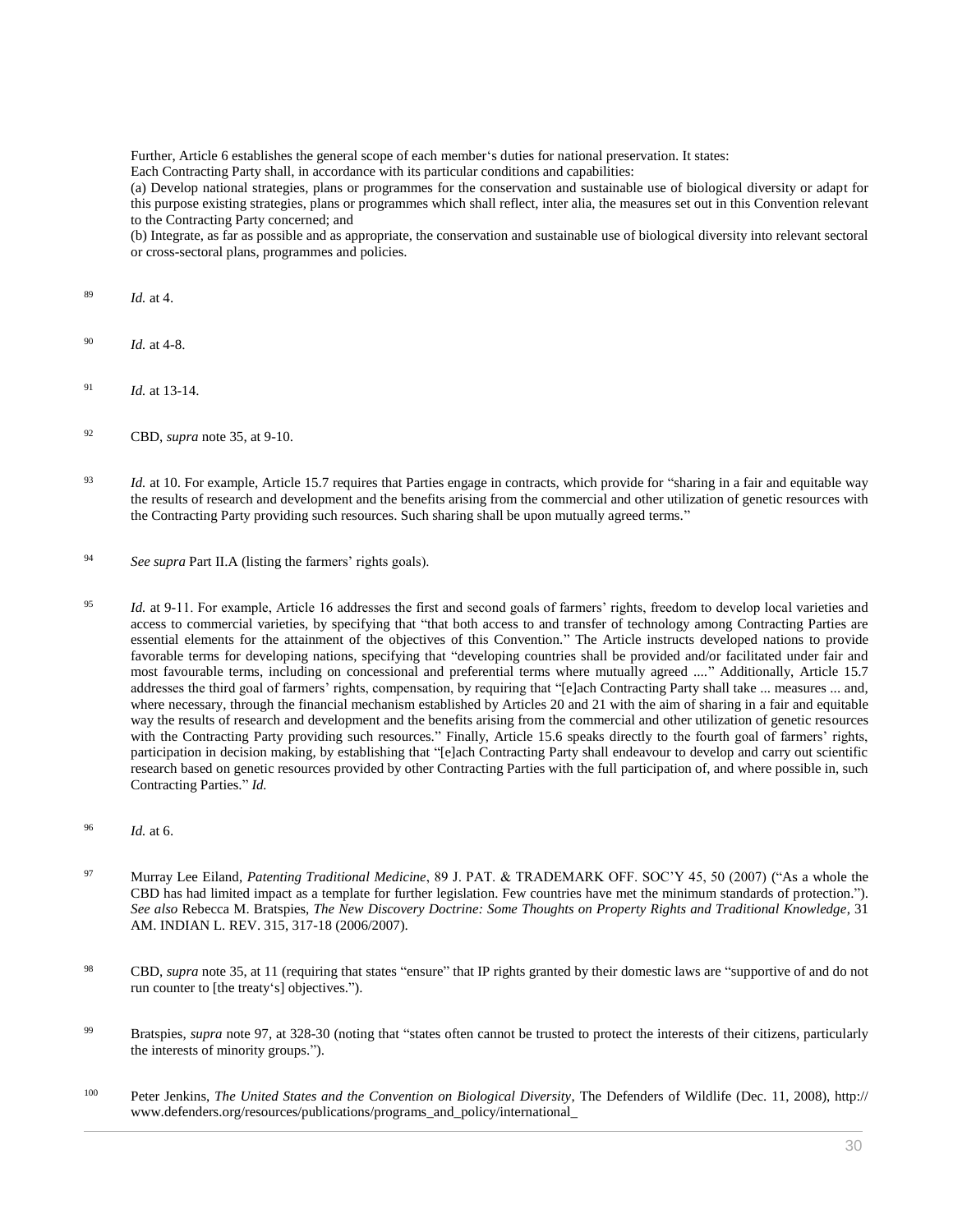conservation/the\_u.s.\_and\_the\_convention\_on\_biological\_diversity.pdf (stating that "[o]nly four nations in the world are non-parties: Andorra, Iraq, Somalia, and the USA."). Since the publication of this fact sheet, both Iraq and Somalia have acceded to the CBD, leaving the United States and Andorra as the only countries that are not members. *See* Theodore A. Feitshans, *TRIPS & the Protection of Intellectual Property in Biotechnology in the United States,* in AGRIC. & INT'L TRADE: LAW, POL'Y & THE WTO 165, 181-82 (Michael N. Cardwell, Margaret R. Grossman & Christopher P. Rodgers eds., 2003) (arguing that, despite its refusal to sign the CBD "[t]he USA has a long history of supporting [biological diversity] efforts.").

- <sup>101</sup> *Id.* at 182-88. Feitshans presents, as do many others, that the two primary reasons cited by the Bush Administration for refusing to sign the convention were "first about inadequate protection of intellectual-property rights and secondly that the financial assistance mechanism under the convention was vague and inadequate." The United States signed the treaty under the Clinton Administration, but the treaty was never ratified. *See also* AOKI, SEED WARS, *supra* note 26, at 80.
- <sup>102</sup> Feitshans, *supra* note 100, at 184. *See also supra* note 95 (explaining the technology sharing mandated by CBD in Article 16).
- <sup>103</sup> CBD, *supra* note 35, at 10-11 (specifying that "developing countries shall be provided and/or facilitated under fair and most favourable terms, including on concessional and preferential terms where mutually agreed ...").
- <sup>104</sup> TRIPS, *supra* note 35.
- <sup>105</sup> Aoki & Luvai, *supra* 83, at 50.
- <sup>106</sup> TRIPS, *supra* note 35, at 331-32.
- <sup>107</sup> *Id.* at 331.
- <sup>108</sup> *Id.* at 331-32.
- <sup>109</sup> AOKI, SEED WARS s*upra* note 26, at 83-84. *See also* BIBER-KLEMM & COTTIER, *supra* note 17, at 79.
- <sup>110</sup> TRIPS *supra* note 35, at 322 (establishing the national treatment principle, which requires that member nations treat citizens of other member nations at least as favorably as it treats its own nationals with regard to intellectual property protection).
- <sup>111</sup> *See supra* Part II.A (describing how and why some nations wish to refrain from offering plant monopoly rights).
- <sup>112</sup> TRIPS, *supra* note 35, at 338-45.
- <sup>113</sup> Jose Felgueroso, *TRIPS & the Dispute Settlement Understanding: the First Six Years*, 20 AIPLA Q. J. 165, 172-73 (2002); BIBER-KLEMM & COTTIER, *supra* note 17, at 79.
- <sup>114</sup> Felgueroso, *supra* note 113, at 178-80.
- <sup>115</sup> *Id.* at 181-82. Additionally, as Felgueroso explains, "[d]eveloping countries might be disadvantaged when involved in a complaint related to the TRIPS agreement. Intellectual property matters are complex and many countries lack the human capital necessary to successfully present or defend a complaint involving the TRIPS agreement." *See* Aoki & Luvai, *supra* note 83, at 56.
- <sup>116</sup> ITPGRFA, *supra* note 35, at art. 1.1.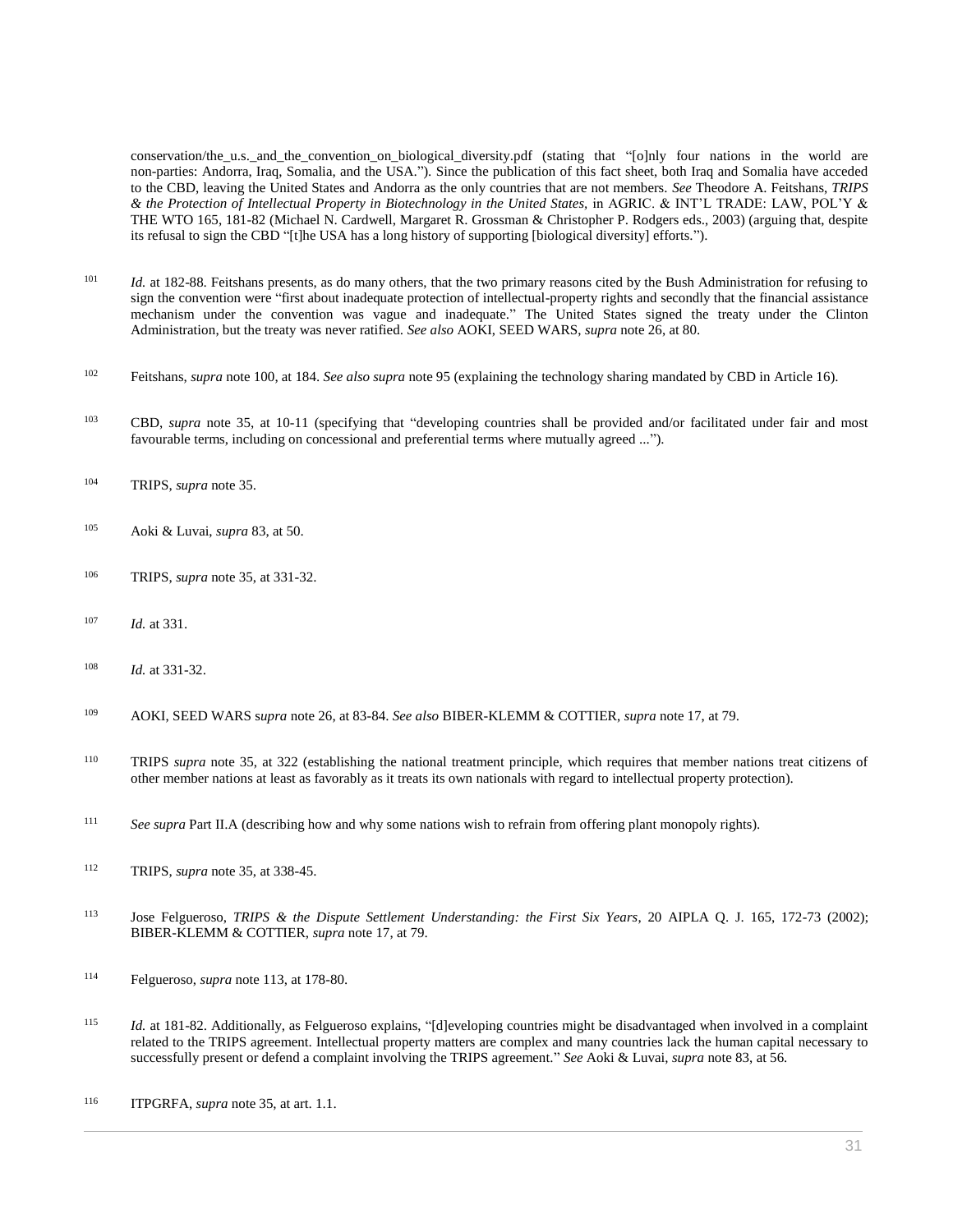- <sup>117</sup> *Id.* at art. 4. The treaty came into force in 2004 and, to date, there are 123 signatories. The United States signed, but has not ratified the treaty. FAO, ITPGRFA Signatories, http://www.fao.org/Legal/treaties/033s-e.htm (last visited Jan. 23, 2010).
- <sup>118</sup> *Id.* at *General Obligations.* ITPGRFA is the successor to the International Undertaking on Plant Genetic Resources for Food and Agriculture (IUPGR), which was a non-binding treaty adopted in 1983 in an early attempt to combat erosion of crop biodiversity. *See* PATRICIA L. C. MARIN, PROVIDING PROTECTION FOR PLANT GENETIC RESOURCES: PATENTS, *SUI GENERIS* SYSTEMS, & BIOPARTNERSHIPS 46-61 (2002) (gives a detailed discussion of the IUPGR).
- <sup>119</sup> ITPGRFA, *supra* note 35, at art. 1.1 (stating that "[t]he objectives of this Treaty are the conservation and sustainable use of plant genetic resources for food and agriculture and the fair and equitable sharing of the benefits arising out of their use, in harmony with the Convention on Biological Diversity, for sustainable agriculture and food security.").
- <sup>120</sup> *Id.* at art. 3.
- <sup>121</sup> ITPGRFA is the first and only binding international agreement to recognize famers' rights. BIBER-KLEMM & COTTIER, *supra* note 17, at 284-86.
- <sup>122</sup> *See infra* notes 132-50 and accompanying text.
- <sup>123</sup> *E.g.* PATEL, *supra* note 23, at 98; BIBER-KLEMM & COTTIER, *supra* note 17, at xxv-xxvii & 285-86.
- <sup>124</sup> ITPGRFA, *supra* note 35, at art. 9.
- <sup>125</sup> AOKI, SEED WARS, s*upra* note 26, at 87-90.
- <sup>126</sup> ITPGRFA, *supra* note 35, at art. 9; AOKI, SEED WARS, s*upra* note 26 at 86; PATEL, *supra* note 23, at 97.
- <sup>127</sup> ITPGRFA, *supra* note 35, at art. 9.3 (emphasis added).
- <sup>128</sup> For a discussion of India's attempt, but ultimate failure, to implement legislation and programs to effectively protect farmers' rights against incursion from domestic IP laws, see AOKI, SEED WARS, *supra* note 26, at 86, n.113.
- <sup>129</sup> PATEL, *supra* note 23, at 98; AOKI, SEED WARS, *supra* note 62, at 86-87; BIBER-KLEMM & COTTIER, *supra* note 17, at 285-86. *But see* Oguanaman, *supra* note 16, at 277 (agreeing that "[t]he nature of farmers' rights is not articulated in the text of ITPGRFA," but arguing that "given the framework nature of the treaty, state parties' responses in implementing its provisions through domestic legislation and policies have the potential to provide details of the nature and content of farmers' rights.")
- <sup>130</sup> Paul J. Heald, *The Rhetoric of Biopiracy*, 11 CORDOZO J. INT'L & COMP. L. 519, 540-41 (2003). *See also* ITPGRFA, *supra* note 35, at Preamble ("Recognizing that, in the exercise of their sovereign rights over their plant genetic resources for food and agriculture, states may mutually benefit from the creation of an effective multilateral system for facilitated access to a negotiated selection of these resources and for the fair and equitable sharing of the benefits arising from their use.").
- <sup>131</sup> ITPGRFA, *supra* note 35, at art. 9.2.
- <sup>132</sup> BIBER-KLEMM & COTTIER, *supra* note 17, at xxv-xxvii.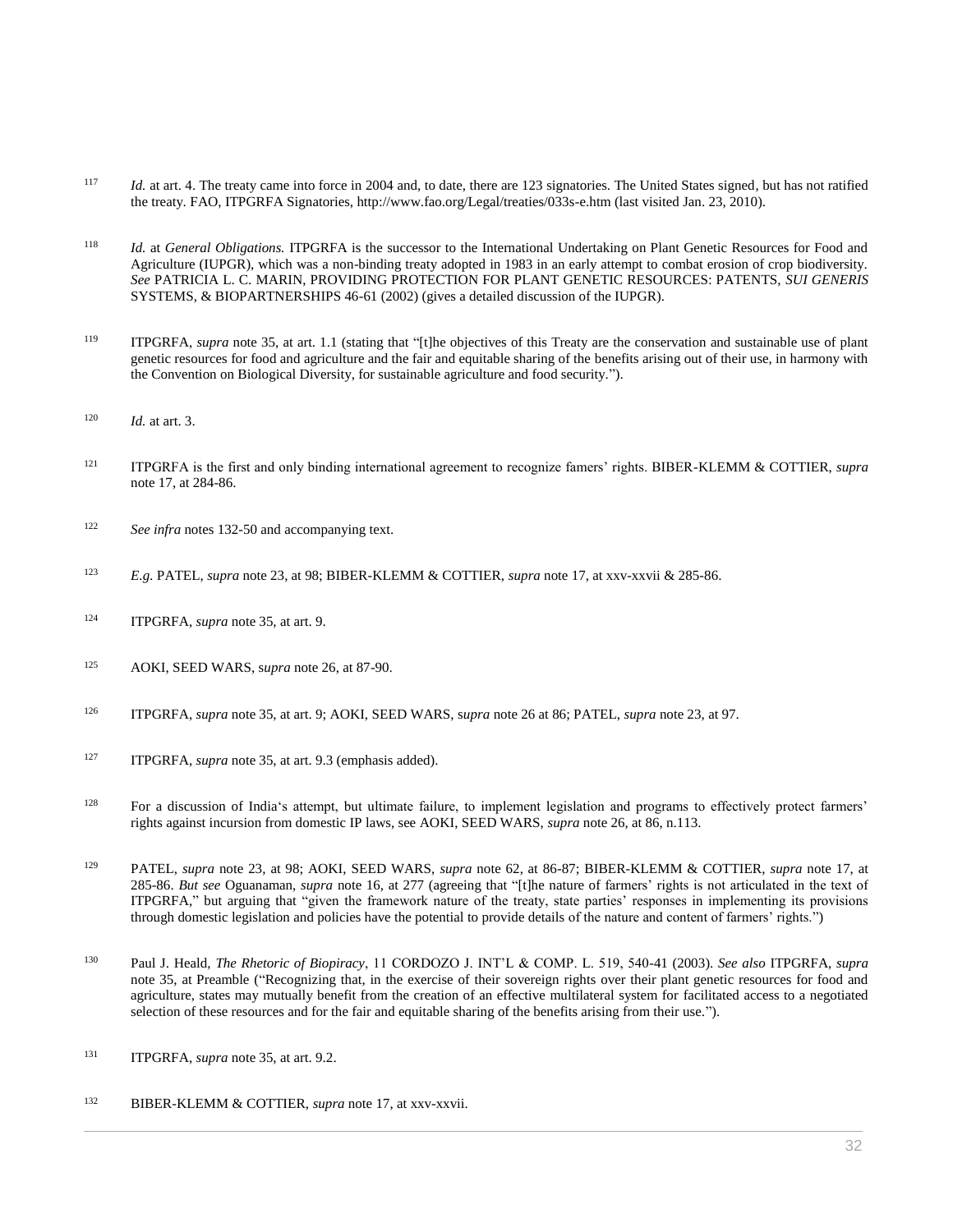- <sup>133</sup> ITPGRFA, *supra* note 35, at art. 10.
- <sup>134</sup> *Multilateral System*, The International Treaty on Plant Genetic Resources for Food & Agriculture, http://www.planttreaty.org/mls\_en.htm (last visited Jan. 29, 2011). Further, Article 13.3 states "[t]he Contracting Parties agree that benefits arising from the use of plant genetic resources for food and agriculture that are shared under the Multilateral System should flow primarily, directly and indirectly, to farmers in all countries, especially in developing countries, and countries with economies in transition, who conserve and sustainably utilize plant genetic resources for food and agriculture." ITPGRFA, *supra* note 35, at art. 13.3.
- <sup>135</sup> *Multilateral System*, *supra* note 134.
- <sup>136</sup> The germplasm is stored in seed banks that make up the Consultive Group on International Agricultural Research (CGIAR). *See generally Who We Are,* CGAIR, http://www.cgiar.org/who/index.html.
- <sup>137</sup> Food & Agric. Org. of the U.N., Report of the Governing Body of the International Treaty on Plant Genetic Resources for Food and Agriculture, First Session, P12, FAO Doc. IT/GB-1/06/Report (June 16, 2006) [hereinafter SMTA], *available at* ftp://ftp.fao.org/ag/agp/planttreaty/agreements/smta/SMTAe.pdf
- <sup>138</sup> AOKI, SEED WARS, *supra* note 26, at 89-90 (discussing the continued grant of intellectual property rights to Annex I material). Citing Laurence Helfer, Aoki summarizes the battle that took place between the United States and developing countries over the language in article 12.3(d). Unsurprisingly, the United States demanded inclusion of the narrowing "in the form received" clause, and developing countries insisted on the "genetic parts or components" language. But, it should be noted that the United States never ratified the treaty, so it never became a member of the agreement. *Id.*
- <sup>139</sup> Further, a number of provisions in the treaty and in the SMTA implicitly or explicitly permit intellectual property rights over material. Article 6.9 of the SMTA explicitly permits obtainment of intellectual property covering products that incorporate CGIAR material, and only "encourages" that the patent holder deposit a sample of the patented material after the expiration of the patent. SMTA, *supra* note 137, at art. 6.9.
- <sup>140</sup> *See supra* Part III.C (describing viral and non-viral licenses), Parts IV and V (providing a discussion of the qualities of a license necessary to preserve open access to resources. Basically, a strong, viral open access license needs to prohibit the assertion of monopoly rights against downstream innovators). *But see* Muriel Lightbourne, *[The FAO Multilateral System for Plant Genetic](http://www.westlaw.com/Link/Document/FullText?findType=Y&serNum=0346587056&pubNum=0127507&originatingDoc=I0ecc82a22df011e18b05fdf15589d8e8&refType=LR&fi=co_pp_sp_127507_479&originationContext=document&vr=3.0&rs=cblt1.0&transitionType=DocumentItem&contextData=(sc.Search)#co_pp_sp_127507_479)  [Resources for Food & Agriculture: Better than Bilateralism?](http://www.westlaw.com/Link/Document/FullText?findType=Y&serNum=0346587056&pubNum=0127507&originatingDoc=I0ecc82a22df011e18b05fdf15589d8e8&refType=LR&fi=co_pp_sp_127507_479&originationContext=document&vr=3.0&rs=cblt1.0&transitionType=DocumentItem&contextData=(sc.Search)#co_pp_sp_127507_479)*, 30 Wash. U. J.L. & Pol'y 465, 479, 503-04 (2009) (arguing that the intellectual property rights permitted by the Multilateral System may provide some basis for open access--e.g. research exceptions to patent rights and patent disclosure requirements).
- <sup>141</sup> Further, neither the treaty nor the SMTA define or expound on "genetic rights or components," leaving the clause open to narrow interpretation or disregard. Indeed, the phrase has not had a significant impact, as patents covering "components" of Annex I material are commonly granted. ITPGRFA, *supra* note 35; SMTA, *supra* note 137.
- <sup>142</sup> Lightbourne, *supra* note 140, at 501-04. (listing examples of patentable subject matter that seemingly fall under the protective umbrella "genetic rights or components" and explains that "where such 'components' have been isolated from material accessed from the MLS, have shown a function, and have been protected by a patent, they will no longer be available without restrictions, unless the applicable patent law provides for a research exception.").
- <sup>143</sup> Like the CBD, ITPGRFA emphasizes that PGRs are sovereign property. Both the treaty and the SMTA are replete with qualifications based on relevant international and national law. For example, Article 5 of the SMTA, establishing the "Rights and Obligations of the Provider," states "[a]ccess to Plant Genetic Resources for Food and Agriculture protected by intellectual and other property rights shall be consistent with relevant international agreements, and with relevant national laws." SMTA, *supra* note 137, at art. 5.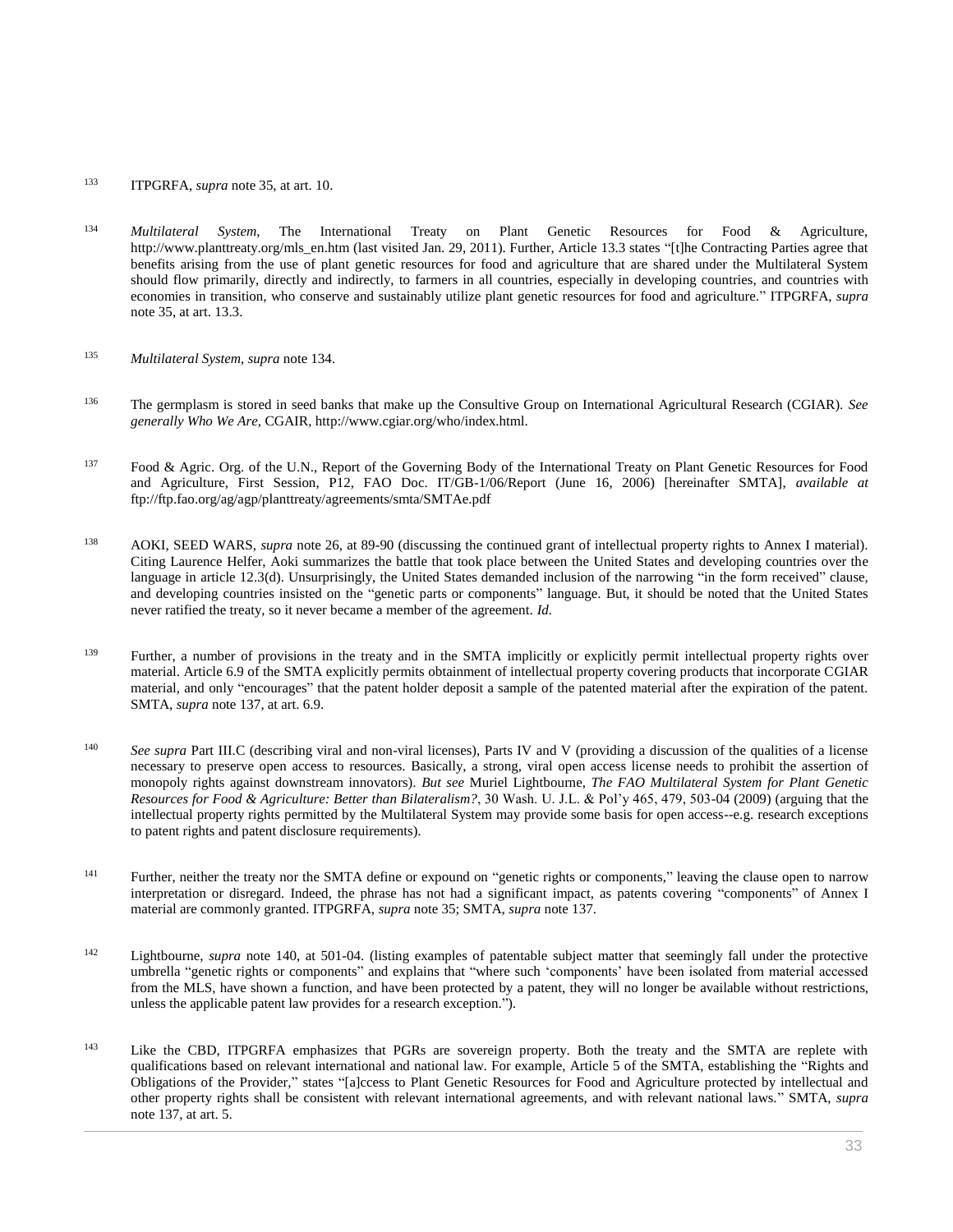- <sup>144</sup> ITPGRFA, *supra* note 35, at art. 13, 17, 18; SMTA, *supra* note 137, at art. 6.7 and Annex 2.
- <sup>145</sup> The requirement in the SMTA is actually less than 1.1% because it is subject to a 30% reduction. The actual required amount is likely to be close to 0.77%, according to a report published by the Berne Declaration, a Swiss nongovernmental organization. François Meienberg, ACCESS AND BENEFIT-SHARING UNDER THE FAO SEED TREATY 5 (2006), *available at* http://www.evb.ch/cm\_data/ABS\_under\_the\_ITPGR\_\_engl\_\_2\_\_\_2\_2\_1.pdf.
- <sup>146</sup> SMTA, *supra* note 137, at art. 6.7 and Annex 2. Further, Article 6.8 "encourages" parties to contribute to the fund even if they make the commercialized material available without restriction for further research and breeding. *Id.* at art. 6.8.
- <sup>147</sup> McManis & Seo, *supra* note 26, at 458-60. *But see* CNN.COM, Feeding the Future: Saving Agricultural Biodiversity, Sept. 6, 2009, *available at* http://www.cnn.com/2009/TECH/science/09/04/food.biodiversity/index.html (last visited Jan. 29, 2011) (reporting that 11 communities have received monetary benefits from the ITPGRFA fund and interviewing the secretary of the treaty, Dr. Shakeel Bhatti); The International Treaty and Plant Genetic Resources for Food and Agriculture, Approval of the First Projects Under the Benefit Sharing Fund, U.N. Food and Agriculture Organization, Nov. 3, 2001, *available at* ftp:// ftp.fao.org/ag/agp/planttreaty/gb3/gb3i11e.pdf (listing the first 11 approved pilot projects).
- <sup>148</sup> McManis & Seo, *supra* note 26, at 459 (quoting Stephen B. Brush, *[Protecting Traditional Agricultural Knowledge](http://www.westlaw.com/Link/Document/FullText?findType=Y&serNum=0304555206&pubNum=0127507&originatingDoc=I0ecc82a22df011e18b05fdf15589d8e8&refType=LR&fi=co_pp_sp_127507_83&originationContext=document&vr=3.0&rs=cblt1.0&transitionType=DocumentItem&contextData=(sc.Search)#co_pp_sp_127507_83)*, 17 Wash. U. [J.L. & Pol'y 59, 83 \(2005\)\)](http://www.westlaw.com/Link/Document/FullText?findType=Y&serNum=0304555206&pubNum=0127507&originatingDoc=I0ecc82a22df011e18b05fdf15589d8e8&refType=LR&fi=co_pp_sp_127507_83&originationContext=document&vr=3.0&rs=cblt1.0&transitionType=DocumentItem&contextData=(sc.Search)#co_pp_sp_127507_83).
- <sup>149</sup> *Id.* at 459-60. McManis & Seo further point out that another significant unresolved issue is the extent to which the benefit-sharing obligation under the Multilateral System will be transferred through a chain of varieties. Neither the ITPGRFA nor the SMTA clearly indicates whether this obligation would continue through successive varieties, even if the actual proportion of the original germplasm constituting the new varieties produced inevitably decreases.
- <sup>150</sup> Meienberg, *supra* note 145, at 5.
- <sup>151</sup> *Id.* McManis and Seo analyze the financial future of the benefit-sharing program as follows: A rough and optimistic calculation may illustrate this point: ten years from now the global seed market (in U.S. dollars) will be worth some 30 billion dollars. Ten percent, or 3 billion dollars worth, of seed will have been bred with genetic resources from the multilateral system, of which, again, only 10% (\$300 million) are protected by a patent and thus subject to benefit sharing at 0.77%. The resulting 2.31 million dollars per year does not even cover the treaty's administrative budget. The mountain has produced a molehill .... Having made available a large proportion of the plant genetic resources in the system these farmers now come away empty-handed. McManis & Seo, *supra* note 26, at 460.
- <sup>152</sup> Status of the ITPGRFA, http://www.fao.org/Legal/treaties/033s-e.htm (last visited Feb. 3, 2011).
- <sup>153</sup> PATEL, *supra* note 23, at 96.
- <sup>154</sup> *See supra* Part II.A-II.B.
- <sup>155</sup> *See supra* note 14 (giving examples of misappropriated plant resources). *See also* James O. Odek, *[Bio-Piracy: Creating](http://www.westlaw.com/Link/Document/FullText?findType=Y&serNum=0104940508&pubNum=103017&originatingDoc=I0ecc82a22df011e18b05fdf15589d8e8&refType=LR&originationContext=document&vr=3.0&rs=cblt1.0&transitionType=DocumentItem&contextData=(sc.Search))  [Proprietary Rights in Plant Genetic Resources](http://www.westlaw.com/Link/Document/FullText?findType=Y&serNum=0104940508&pubNum=103017&originatingDoc=I0ecc82a22df011e18b05fdf15589d8e8&refType=LR&originationContext=document&vr=3.0&rs=cblt1.0&transitionType=DocumentItem&contextData=(sc.Search))*, 2 J. INTELL. PROP. L. 141 (1994).
- <sup>156</sup> Edmund J. Sease & Robert Hodgson, *[Plants are Patentable Under Prevailing U.S. Law and this is Good Public Policy](http://www.westlaw.com/Link/Document/FullText?findType=Y&serNum=0330246918&pubNum=0111483&originatingDoc=I0ecc82a22df011e18b05fdf15589d8e8&refType=LR&fi=co_pp_sp_111483_328&originationContext=document&vr=3.0&rs=cblt1.0&transitionType=DocumentItem&contextData=(sc.Search)#co_pp_sp_111483_328)*, 11 [DRAKE J. AGRIC. L. 327, 328-29 \(2006\)](http://www.westlaw.com/Link/Document/FullText?findType=Y&serNum=0330246918&pubNum=0111483&originatingDoc=I0ecc82a22df011e18b05fdf15589d8e8&refType=LR&fi=co_pp_sp_111483_328&originationContext=document&vr=3.0&rs=cblt1.0&transitionType=DocumentItem&contextData=(sc.Search)#co_pp_sp_111483_328) (arguing that plant monopoly rights positively impact innovation, the economy, and the available food and medicinal product supply).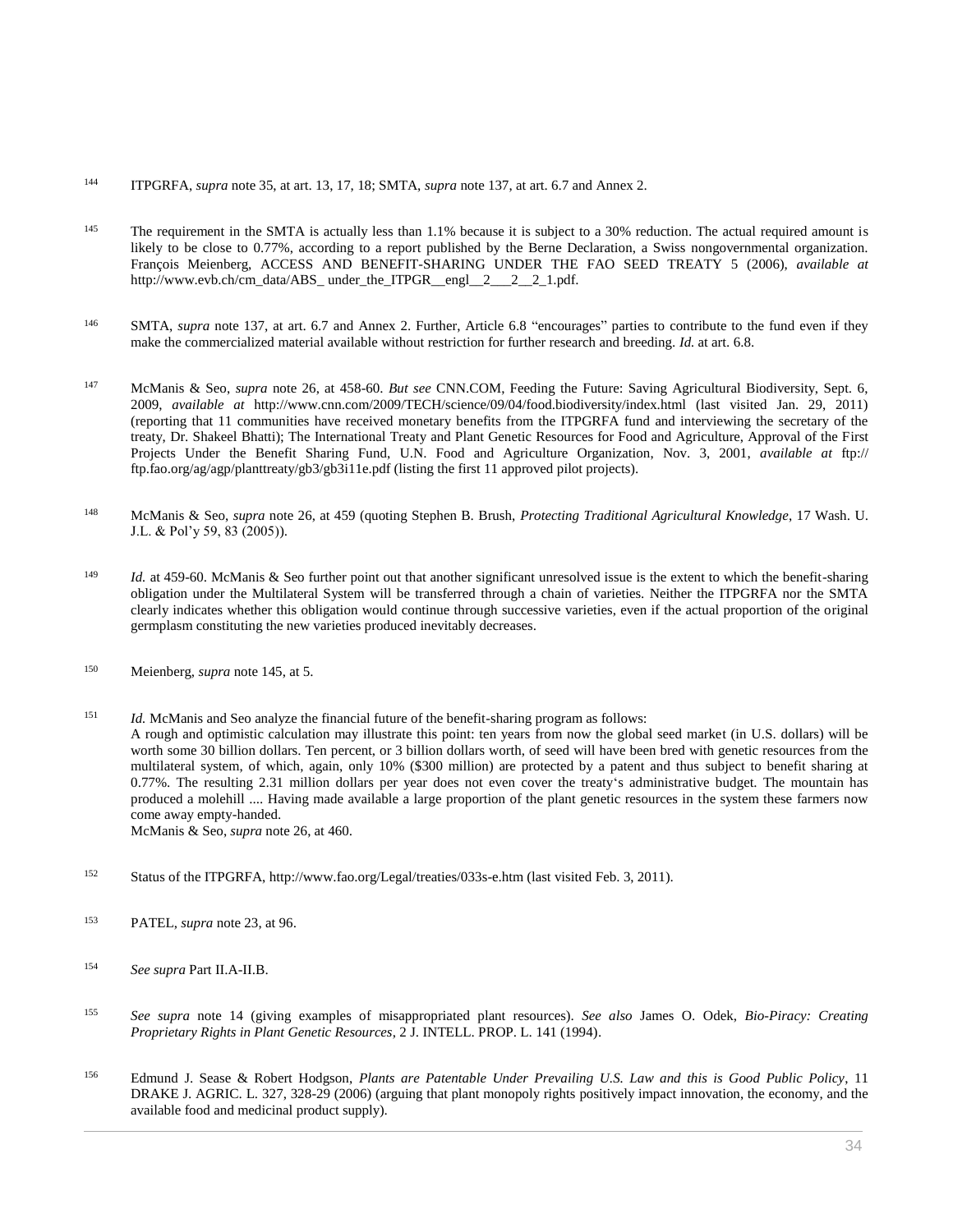- <sup>157</sup> *See supra* notes 35 and 118 (stating that, for example, the FAO attempted to set up a fund in the Keystone Dialogs, where western countries and the International Undertaking on Plant Genetic Resources (IUPGR) agreed to establish a fund to compensate farmers for their contribution to plant genetic resources. However, the fund never took off because of lack of contributions by private companies, who were supposed to voluntarily pay into the fund as they received profit from monopolizing plant resources).
- <sup>158</sup> *E.g.,* Eiland, *supra* note 97, at 64-66 (discussing a traditional knowledge database that would allow patent examiners to identify what is not novel with reference to traditional knowledge).
- <sup>159</sup> Ikechi Mgbeoji, *[Patents and Traditional Knowledge of the Uses of Plants: Is a Communal Patent Regime Part of the Solution to](http://www.westlaw.com/Link/Document/FullText?findType=Y&serNum=0288200036&pubNum=0102204&originatingDoc=I0ecc82a22df011e18b05fdf15589d8e8&refType=LR&fi=co_pp_sp_102204_168&originationContext=document&vr=3.0&rs=cblt1.0&transitionType=DocumentItem&contextData=(sc.Search)#co_pp_sp_102204_168)  the Scourge of Bio Piracy?*[, 9 IND. J. GLOBAL LEGAL STUD. 163, 168-169 \(2001\).](http://www.westlaw.com/Link/Document/FullText?findType=Y&serNum=0288200036&pubNum=0102204&originatingDoc=I0ecc82a22df011e18b05fdf15589d8e8&refType=LR&fi=co_pp_sp_102204_168&originationContext=document&vr=3.0&rs=cblt1.0&transitionType=DocumentItem&contextData=(sc.Search)#co_pp_sp_102204_168)
- 160 MANUEL RUIZ, CIEL, THE INTERNATIONAL DEBATE ON TRADITIONAL KNOWLEDGE AS PRIOR ART IN THE PATENT SYSTEM: ISSUES AND OPTIONS FOR DEVELOPING COUNTRIES, ¶¶ 19-20, at 5-6 (Oct. 2002), *available at* http:// www.ciel.org/Publications/PriorArt\_ManuelRuiz\_Oct02.pdf.
- <sup>161</sup> *Id.* at ¶19 (presenting that the problem relating prior art and traditional knowledge could be summarized as follows: "[a]lthough there is traditional knowledge being held and used by indigenous peoples ... and there are publications, databases, journals, periodicals, and other means through which traditional knowledge is being disseminated and made public, traditional knowledge has rarely been recognized and considered as forming prior art of the state of the art for the purposes of the patent system in general." Farmer-developed resources are one form of traditional knowledge, and the statement by Ruiz could be extrapolated to apply to prior art searches for all forms of plant monopoly rights).
- <sup>162</sup> To some extent, the Multilateral System accomplishes this because it is backed by the ITPGRFA agreement. Thus, theoretically, to fully live up to their treaty obligations, member states would have to adapt their national laws to prohibit monopoly rights over the covered material. The problem is that only states that are bound by the treaty are bound to adapt their laws to account for the public domain resources.
- 163 Again, to some extent ITPGRFA addressed this problem by setting up a benefit-sharing program to cause monetary benefits to flow to less-developed countries. However, as was addressed in Part III *supra*, the benefit program does not have the mandatory structure necessary to force the flow of benefits. Further, the system is aimed at directing benefits to developing countries, not to the farmers or farming communities therein.
- <sup>164</sup> DUTFIELD, *supra* note 14, at 110 ("Effective positive protection [of farmers' rights and traditional knowledge] is likely to require a completely new system, whose development will require the very active and committed participation of many governments.").
- <sup>165</sup> Mgbeoji, *supra* note 159, at 174-75 ("There are no absolute or uniform standards or criteria worldwide for the patentability of inventions." The WTO/TRIPS Agreement requirements are general and allow interpretive wiggle-room. Mgbeoji proposes that "indigenous people and affected states may profit from this interpretive gap and protect their 'informal knowledge' from misappropriation by promoting interpretations suitable to their aspirations.").
- <sup>166</sup> *See supra* Part II.B (discussing the debate about plant monopoly rights between developing and developed countries).
- <sup>167</sup> *See* AOKI, SEED WARS, *supra* note 26, at 55-56. ("[I]t seems that the powerful nations of the developed world that happened to be TRIPS' most ardent backers have had (and are still having) the last laugh as far as this intricate two-decade long dance over global intellectual property rights as far as PGRs are concerned.").
- <sup>168</sup> *See supra* Part II.A (listing the main objectives of the farmers' rights movement).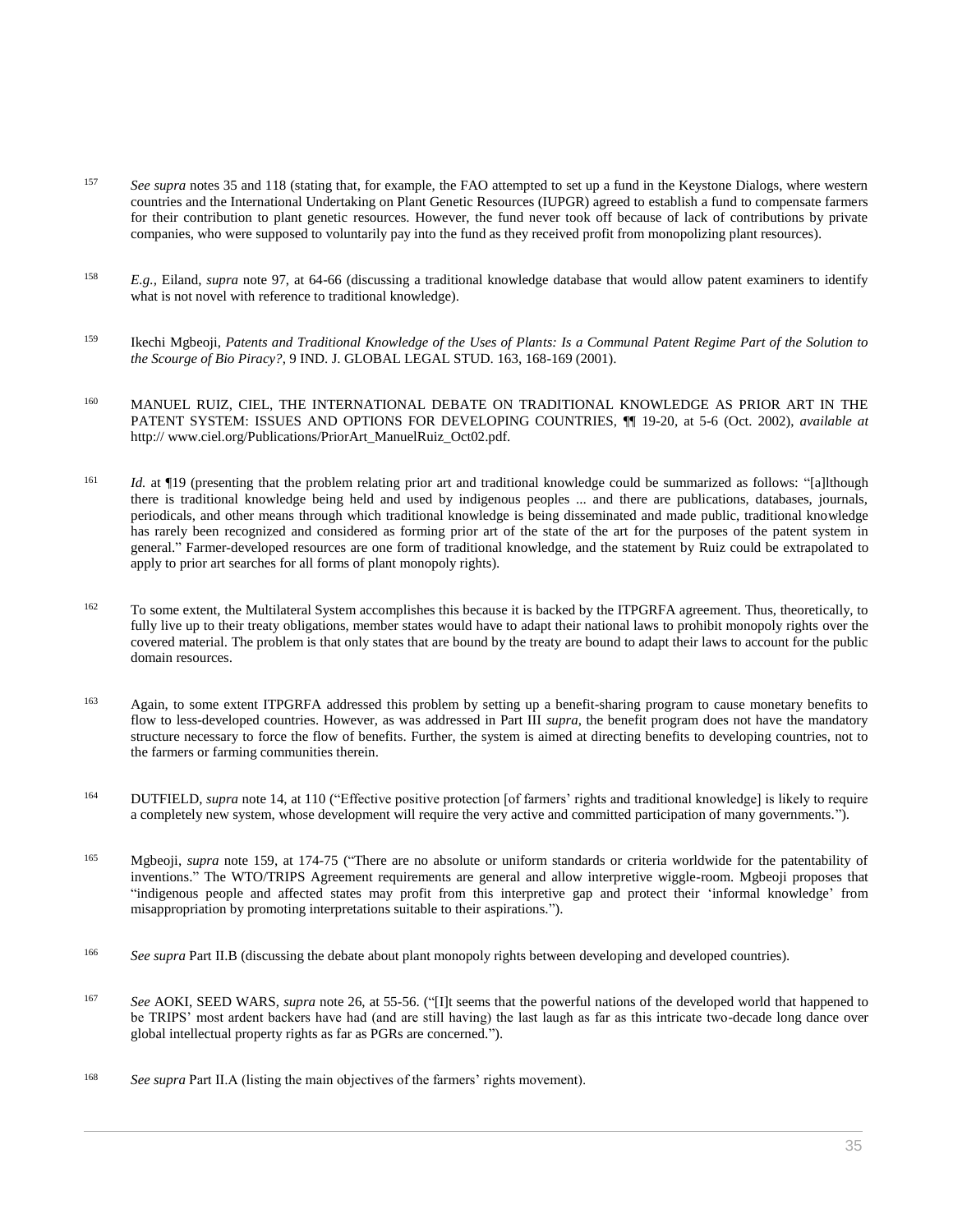- <sup>169</sup> Margaret E.I. Kipp, *Software and Seeds: Open Source Methods*, 10.9 FIRST MONDAY (Sept. 5, 2005), *available at* http:// firstmonday.org/htbin/cgiwrap/bin/ojs/index.php/fm/article/view/1276/1196. ("Both farmers' rights movements and the open source community seek to ensure that the basic information of their profession (seeds and software) remains available. Both tend to use democratic methods to organise their work towards ... a common goal .... Leaders of both movements tend to be self-selected individuals who become dissatisfied with the growing commodification of information and take a stand against it.").
- <sup>170</sup> JANET HOPE, BIOBAZAAR: THE OPEN SOURCE REVOLUTION AND BIOTECHNOLOGY 18-19 (Harvard U. Press 2008) [hereinafter HOPE, BIOBAZAAR].
- <sup>171</sup> Free Software Foundation (FSF) was the first open source community of developers. Established in 1985 by Richard Stallman, FSF favors copyleft licenses only and discourages licenses that allow modified versions to become proprietary. Richard Stallman and FSF developed GNU and Linux, the first open source operating system and kernel. *GNU History*, GNU OPERATING SYSTEM, http:// www.gnu.org/gnu/gnuhistory.html (last visited Jan. 18, 2011).
- <sup>172</sup> Open Source Initiative (OSI) was a movement that developed in response to the opinion of some that FSF licenses were too restrictive. OSI is a larger movement, as it embraces and encompasses both copyleft and non-copyleft license schemes and is open to the idea that some movements allow for the creation of proprietary software. *The Open Source Definition*, OPEN SOURCE INITIATIVE, http://www.opensource.org/docs/osd (last visited Jan. 18, 2011).
- <sup>173</sup> *See id.*
- <sup>174</sup> *Id.*; *Open Standards Requirement for Software*, OPEN SOURCE INITIATIVE, http://www.opensource.org/osr (last visited Jan. 18, 2011).
- <sup>175</sup> Under copyleft licenses, contributors cannot enforce any IP rights against those who properly utilize the OS license. Thus, contributors to OS projects may not sell the modified OS software or attach any licensing or royalty fees to it. Further, they may not restrict downstream use of the software in any reasonably avoidable way, other than to guarantee that others do not obtain IP rights to the contributor's work. *See GNU General Public License version 3 (GPLv3),* OPEN SOURCE INITIATIVE (June 29, 2007), http:// opensource.org/licenses/gpl-3.0 [hereinafter GPLv3]; *Open Standards Requirements for Software- Rationale*, OPEN SOURCE INITIATIVE, http:// opensource.org/osr-rationale (last visited Jan. 18, 2011).
- <sup>176</sup> *See General Public License version 2 (GPLv2)*, OPEN SOURCE INITIATIVE (JUNE 1991), http://www.opensource.org/licenses/gpl-2.0.php [hereinafter GPLv2]. *See also* OPEN SOURCE INITIATIVE, *supra* note 172.
- $177$  [17 U.S.C. § 102\(a\) \(2006\).](http://www.westlaw.com/Link/Document/FullText?findType=L&pubNum=1000546&cite=17USCAS102&originatingDoc=I0ecc82a22df011e18b05fdf15589d8e8&refType=RB&originationContext=document&vr=3.0&rs=cblt1.0&transitionType=DocumentItem&contextData=(sc.Search)#co_pp_8b3b0000958a4)
- <sup>178</sup> *See* HOPE, BIOBAZAAR, *supra* note 170, at 142-49. In her book, Hope discusses the challenges that intellectual property has posed to biotechnological development and how the use of open source licensing can provide a solution and create open innovation.
- <sup>179</sup> *See* CAMBIA, http://www.cambia.org/daisy/cambia/home.html (last visited Jan. 23, 2011); Cambia's 3D Vision, About Cambia, CAMBIA, http:// www.cambia.org/daisy/cambia/about.html (last visited Jan. 23, 2011).
- <sup>180</sup> Patent Lens, CAMBIA, http:// www.patentlens.net/daisy/patentlens/patentlens.html (last visited Jan. 24, 2011). Patent Lens was developed to "to create transparency in the patent system" and to make information available for free about "whose patents are in force over what technology where." Patent Lens aims to prevent people from "unwittingly infring[ing] patents they don't know about, avoid[ing] areas of innovation in which they are entitled to be creative, or mak[ing] poor investments based on incomplete information about which rights are granted and who holds these rights." Further, the Why Are We Doing This? FAQ explains: The Patent Lens informatics tools can assist the user to determine the boundaries of intellectual property constraints on deliverable innovations, and usable building blocks for future innovations.

The key to the Patent Lens is that we are creating an integrated, worldwide, open source and open access resource that will allow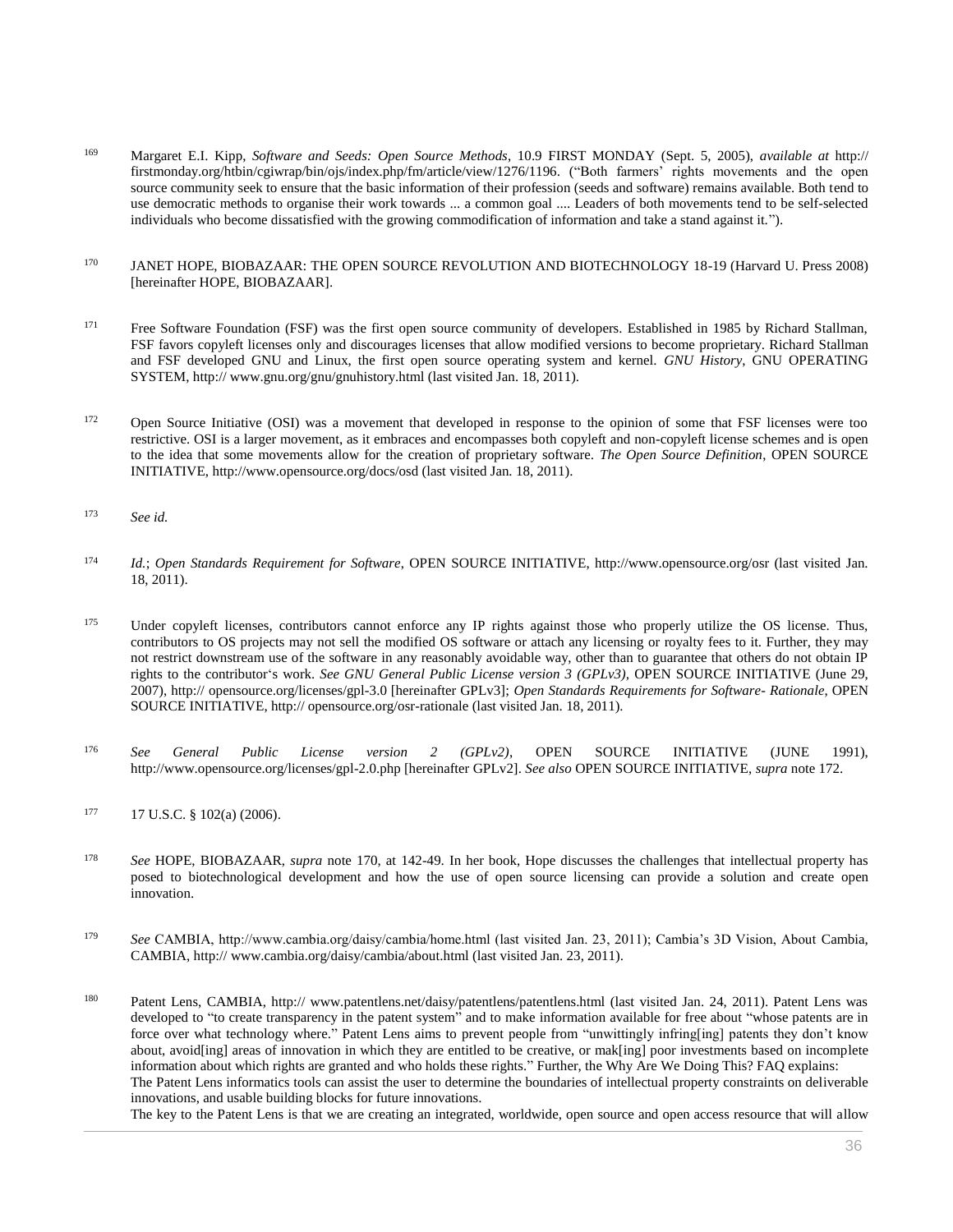community-developed analytical tools, patent landscapes and decision support software to be created and shared. We want innovators worldwide to make better and more informed decisions. *Id.*

- <sup>181</sup> About IOI, Initiative of Open Innovation, CAMBIA, http:// www.openinnovation.org/daisy/ioi/about.html (last visited Jan. 24, 2011). IOI is a new project that has just gotten underway thanks to generous grants from the Bill & Melinda Gates Foundation and the Lamelson Foundation.
- <sup>182</sup> BiOS Homepage, CAMBIA, http://www.bios.net/daisy/bios/home.html. (last visited Feb. 7, 2011). BiOS stands for Biological Innovation for Open Society. It is an initiative created by Cambia as a response to the increased unavailability of biological research and development tools due to enclosure of monopoly rights. Cambia's BiOS project aims to "create and share new biological enabling technologies and platforms that can be used to deliver innovations. We develop new licensing and distributive collaboration mechanisms that have resonance with the open source software movement, but are tailored for biological innovation." *Id.* The project is built around two major plant research tools: TransBacter, a method of transferring genes to plants, and GUSPlus, a way of monitoring where genes are and how they function. The project uses on open source license to transfer these materials to other researchers.
- <sup>183</sup> BiOS License for Plant Enabling Technologies Version 1.5, CAMBIA, http:// www.bios.net/daisy/bios/3530/version/default/part/AttachmentData/data/BiOS%20License%CC20and%CC20Tech%CC20Support %CC20Agreement%CC20version%C%̈1\_5.pdf (last visited Feb. 7, 2011); BiOS Material Transfer Agreement for Seeds/Propagules, Version 1.0, CAMBIA, www.bios.net/daisy/bios/3003.html (last visited Feb. 7, 2011); BiOS Technology Support and Materials Transfer Agreement, CAMBIA, http:// www.cambia.org/daisy/bios/3541/version/default/part/AttachmentData/data/Cambia%20PMET%CC20BiOS%C%̈agreement.pdf (last visited Feb. 7, 2011).
- <sup>184</sup> *See* BiOS Material Transfer Agreement for Seeds/Propagules, *supra* note 183.
- <sup>185</sup> For example, the BiOS agreement regarding "plant enabling technologies" requires that downstream users to dedicate back any "Enabling Technology ... improving or increasing the effectiveness, efficiency, applicability, or value of the IP & Technology from which it is derived." BIOS LICENSE FOR PLANT ENABLING TECHNOLOGIES, *supra* note 183.
- <sup>186</sup> *See* Cambia Draft PMET BiOS 2.0 agreement, art. 1 and art. 5, http:// www.cambia.org/daisy/bios/3541/version/default/part/AttachmentData/data/cambia%20PMET%CC20BiOS%C%̈agreement.pdf (last visited Feb. 7, 2011). However, those provisions should be read while taking into account Cambia's statement answering this question: "If the scientist creates a plant with trait X from the use of licensed Cambia materials and the university wishes to commercialize it, are we are obliged to provide Cambia with these materials and Cambia is free to distribute these materials to all other licensees including affiliates?" The answer was "No." BiOS FAQs - BiOS-Compliant Licenses, CAMBIA, http://www.bios.net/daisy/bios/2241.html (last visited Feb. 7, 2011).
- <sup>187</sup> FAQs BiOS Licenses & MTAs, http:// www.bios.net/daisy/bios/3596.html (last visited Feb. 7, 2011) ("parties to all BiOS agreements explicitly respect proprietary rights but voluntarily set them aside for others who have agreed to share in the same way. We view this equitable sharing as an important safeguard for food and natural resources security and global public health."). Thus, if PlantResearcherX was to use enabling technology or material licensed from Cambia to create a new plant variety, PlantResearcherX would not be required to provide Cambia with information regarding the new plant variety. *See* FAQs - BiOS Licenses & MTAs, http://www.bios.net/daisy/bios/2241.html (last visited Feb. 7, 2011). However, the BiOS license would prevent PlantResearcherX from asserting any IP rights against others who have agreed to the same open source licensing conditions.
- <sup>188</sup> BiOS Technology Support and Materials Transfer Agreement, Annex C, CAMBIA, http:// www.cambia.org/daisy/bios/3541/version/default/part/AttachmentData/data/Cambia%20PMET%CC20BiOS%C%̈agreement.pdf (last visited Feb. 7, 2011).

<sup>189</sup> *Id.*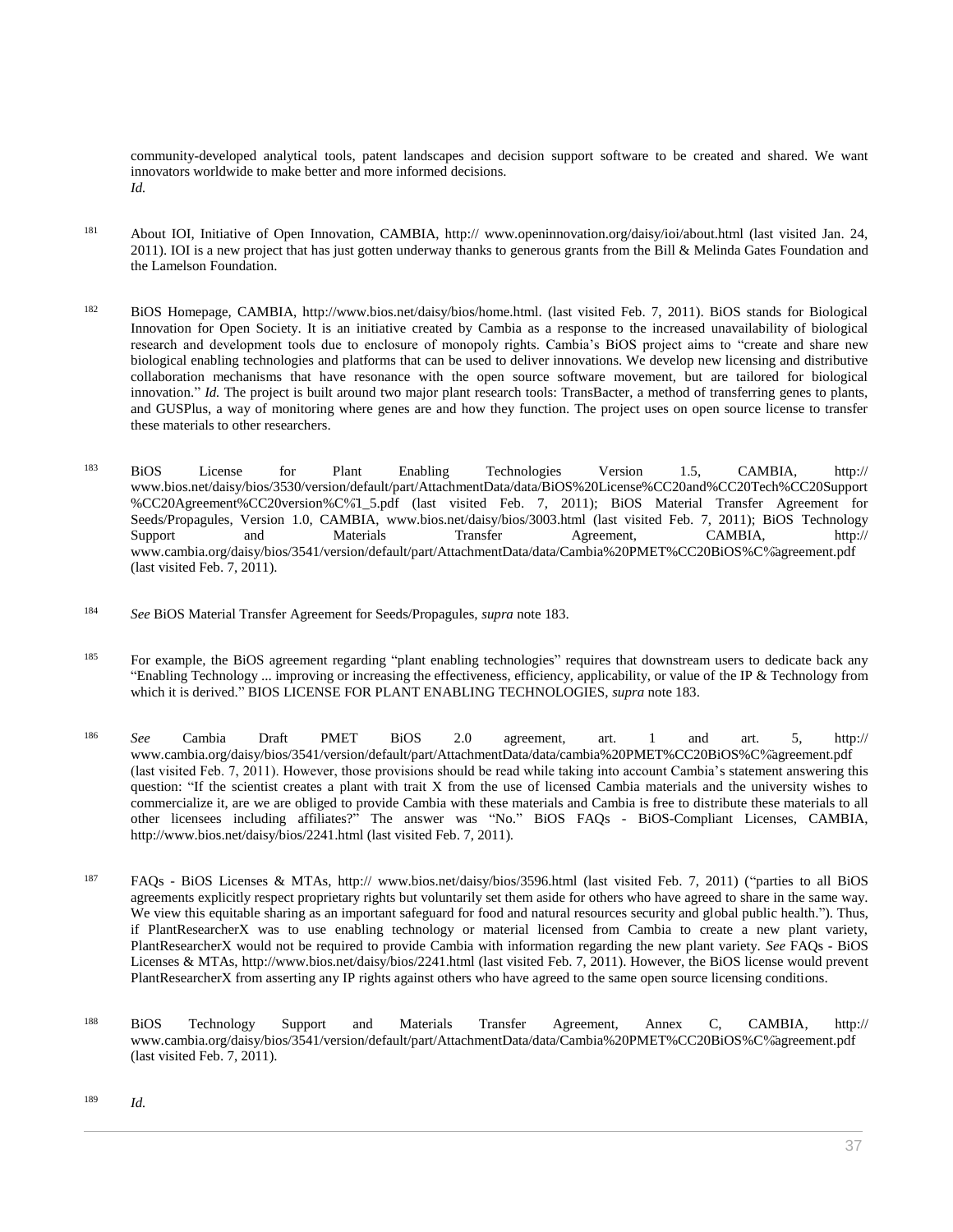<sup>190</sup> Keith Aoki, *["Free Seeds, not Free Beer": Participatory Plant Breeding, Open Source Seeds, and Acknowledging User Innovation](http://www.westlaw.com/Link/Document/FullText?findType=Y&serNum=0344088554&pubNum=0001142&originatingDoc=I0ecc82a22df011e18b05fdf15589d8e8&refType=LR&fi=co_pp_sp_1142_2300&originationContext=document&vr=3.0&rs=cblt1.0&transitionType=DocumentItem&contextData=(sc.Search)#co_pp_sp_1142_2300)  and Agriculture*[, 77 Fordham L. Rev. 2275, 2300 \(2009\)](http://www.westlaw.com/Link/Document/FullText?findType=Y&serNum=0344088554&pubNum=0001142&originatingDoc=I0ecc82a22df011e18b05fdf15589d8e8&refType=LR&fi=co_pp_sp_1142_2300&originationContext=document&vr=3.0&rs=cblt1.0&transitionType=DocumentItem&contextData=(sc.Search)#co_pp_sp_1142_2300) [hereinafter Aoki, *Free Seeds*].

#### <sup>191</sup> *Id.* at 2303; AOKI, SEED WARS, *supra* note 26, at 115.

<sup>192</sup> Aoki has provided the most targeted discussion regarding open source and farmers' rights. *See* Aoki, *Free Seeds*, *supra* note 190, at 2299-2310; AOKI, SEED WARS, *supra* note 26, at 114-22; K. Ravi. Srinavas, *The Case for Biolinuxes and Other Pro-Commons Innovations*, Sarai Reader 2002: The Cities of Everyday Life 321, 325-27, *available at* http:// www.sarai.net/publications/readers/02-the-cities-ofeveryday-life/09biolinux.pdf. Srinavas created an early discussion of "biolinuxes" as applied to plant breeding. His work describes what a biolinux could look like in the following way:

A biolinux model for a new variety developed using participatory plant breeding will be as follows. The variety will be made available with a GPL or a similar document explicitly stating rights and claims. The varieties will be in the public domain or covered under plan breeders' rights without restricting the rights of others to experiment, innovate, share the seeds or exchange seeds.

*See* Kipp, *supra* note 169, at 9-14; and K. Ravi. Srinavas, *Innovations, Commons and Creativity: Open Source, Biolinux, and Seeds*, WORLD ASS'N FOR CHRISTIAN COMM., *available at* http://www.waccglobal.org/en/20031-intellectual-property-rights-and-communication/653-Innovations-commons-and-creativity-- Open-Source-Bio-Linux-and-Seeds.html; Janet Elizabeth Hope, Open Source Biotechnology, 60-62 (Dec. 2004) (unpublished Ph.D. dissertation, Australian National University) [hereinafter Hope, dissertation], *available at* htt Phereinafter Hope, dissertation], *available at* http:// cgkd.anu.edu.au/menus/PDFs/OpenSourceBiotechnology27July2005.pdf. Janet Hope's significant contributions to the area of agricultural open source regimes have primarily focused on the development of open source research tools. However, Hope has discussed proposals for "participatory plant breeding (PPB)"--the idea of developing a system to include farmers in the development process. According to Hope, "[t]he principal objective of PPB is to create more relevant technology and more equitable access to technology in order to improve the service and delivery of crop improvement research to the poorest and most marginalized people and areas." Hope, Open Source Biotechnology, 60-62. Hope further explains that farmers could be incorporated into the plant development process such that most research is conducted in farmers' own fields with farmers and researchers working side by side. *Id.* The point is to introduce a user perspective into adaptive research, bringing users into the early stages of technology development as both researchers and decision makers who help set priorities, define criteria for success, and determine when an innovation is ready for release.

- <sup>193</sup> *See supra* text accompanying notes 1-15 (discussing the enola bean story).
- <sup>194</sup> *See supra* Part IV.B.ii and accompanying notes 179-80 (providing an explanation of Cambia's programs).
- <sup>195</sup> *See supra* Part IV.B.ii (defining and explaining copyleft).
- <sup>196</sup> For an explanation of how MTAs are used in furtherance of private monopoly rights, see *supra* note 41.

<sup>197</sup> A typical seed wrap license appears on the packaging of the seed and has operative provisions to the effect: This product or the parental lines used in producing this product are protected under one or more patents. Purchaser agrees that it is granted a limited license thereunder only to produce forage, or grain for feeding or processing. Resale of this seed or supply of same seed to anyone, including Purchaser, for planting is strictly prohibited under this license. The open source seed wrap license would copy the form and binding function of the seed wrap license, but it would differ greatly in content. *Supra* note 42 (provides an explanation of seed wrap licenses).

- <sup>198</sup> The copyleft terms mandate that verbatim copies and modified versions all be maintained and distributed with the same open source license. *See supra* Part IV.B.ii (describes copyleft licenses).
- <sup>199</sup> GPLv3, *supra* note 175. GPLv3 is one of the strongest OSI-approved copyleft licenses. The copyleft terms mandate that verbatim copies and all modified versions be maintained and distributed with the same GPLv3 license. It is the most recently developed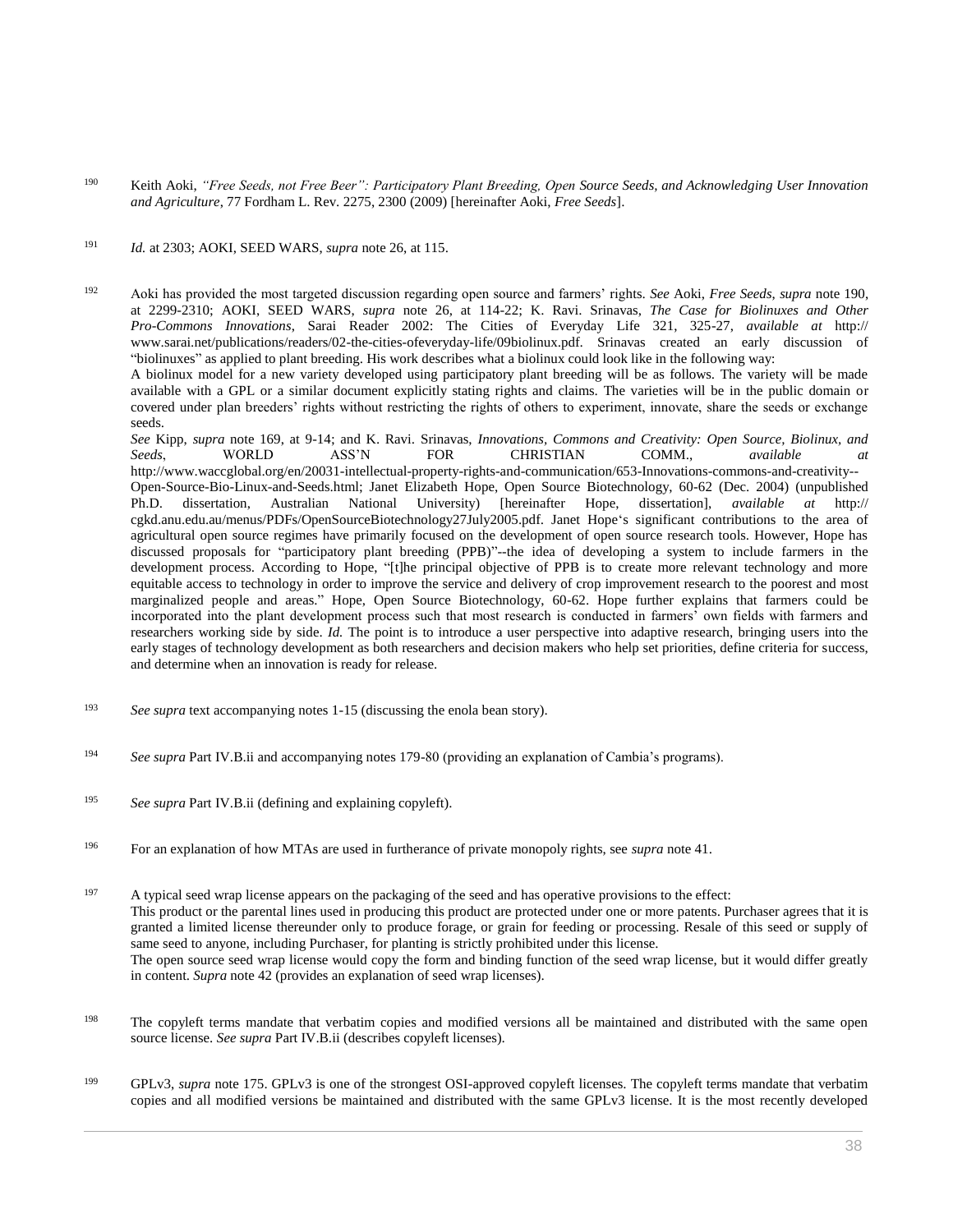GPL license and it is one of few open source software licenses that includes provisions preventing downstream contributors from exercising patent rights on their contributions against other contributors. The GPLv3 contains traditional software copyleft licensing provisions, as well as provisions that guard against assertions of patent rights that interfere with the "freedom" of the open source software.

- <sup>200</sup> The GPLv3 was released in response to the increasing number of software patents and issues that have arisen regarding open source software in patented inventions. Colin McGregor, *Interview with Richard M. Stallman*, FREE SOFTWARE MAG. (Jan. 23, 2008), http:// www.freesoftwaremagazine.com/articles/interview\_with\_richard\_stallman. The preamble states, "[W]e wish to avoid the special danger that patents applied to a free program could make it effectively proprietary. To prevent this, the GPL assures that patents cannot be used to render the program non-free." *Id.* at Preamble and Provisions 10 and 11.
- <sup>201</sup> *See* GPLv3, *supra* note 175 at Provision 4. That section, entitled "Conveying Verbatim Copies" instructs the licensee (i.e. the user/contributor) that he "may convey verbatim copies of the Program's source code ... provided that [he] conspicuously and appropriately publish[es] on each copy an appropriate copyright notice ... and give[s] all recipients a copy of this License along with the Program." Provision 5, addressing "Conveying Modified Source Versions," refers to the language in Provision 4, adding that modifications of the Program must be distributed with the same downstream license attachments. *See* GPLv3, *supra* note 175 at Provision 5. Furthermore, Provision 5 adds that modified versions must be conveyed with notice of modification and the date of modification. *Id.* Finally, Provision 5 reestablishes the scope of the copyleft license by stating, "You must license the entire work, as a whole, under this License to anyone who comes into possession of a copy. This license will therefore apply ... to the whole of the work, and all its parts, regardless of how they are packaged." *Id.*
- <sup>202</sup> Such a provision could closely mirror Provision 10 of the GPLv3. *See id.* Provision 10, which is titled "Automatic Licensing of Downstream Recipients," specifies that "you may not initiate litigation (including a cross-claim or counterclaim in a lawsuit) alleging that any patent claim is infringed by making, using, selling, offering for sale, or importing the Program or any portion of it." *Id.* at Provision 10.
- <sup>203</sup> *Id.* at Provision 11. Provision 11, titled "Patents," addresses the instance where someone knowingly contributes work that is patented, whether the patent is held by the contributor or someone else. That provision states, in relevant part, "If you convey a covered work, knowingly relying on a patent license, and the Corresponding Source of the work is not available for anyone to copy, free of charge and under the terms of this License, through a publicly available network server or other readily accessible means, then you must either (1) cause the Corresponding Source to be so available, or (2) arrange to deprive yourself of the benefit of the patent license for this particular work, or (3) arrange, in a manner consistent with the requirements of this License, to extend the patent license to downstream recipients." *Id.*
- <sup>204</sup> Such a provision could closely mirror the language of Provisions 10 and 11 of the GPLv3.
- <sup>205</sup> Natural cross-pollination from windblown pollen poses a risk of unintentionally mixing proprietary varieties into other resources. Paul J. Heald & James Charles Smith, *Pollen Drift and the Bystanding Farmer: Harmonizing Patent Law and Common Law on the Technological Frontier*, 40 ADVOCATE, no. 1, Fall 2005/Winter 2006, at 2, 3, *available at* http:// digitalcommons.law.uga.edu/cgi/viewcontent.cgi?article=1001&context=lectures\_ pre\_arch\_archives\_advocate ("For example, a genetically modified corn variety named 'StarLink' was planted in approximately one percent of cornfields in Iowa in 1998. By the year 2000, more than half of the fields in that state showed some signs of genetic contamination"). In *Monsanto Canada Inc. v. Schmeiser,* the Canadian Supreme Court determined that a farmer could be liable for patent infringement stemming from windblown pollen of a patent-protected variety. [2004] 1 S.C.R. 902 (Can.).
- <sup>206</sup> *About Us*, CIAT, http:// www.ciat.cgiar.org/AboutUs/Paginas/aboutus.aspx (last visited Jan. 29, 2011).
- <sup>207</sup> CIAT is one of the original centers in the Consultative Group of International Agricultural Research (CGIAR) for the ITPGRFA Annex I materials. *See supra* note 136 (provides more detail about CGIAR).
- <sup>208</sup> Democratically elected boards carry the risk of allowing an insurgent minority to oust a nonprofit board and destabilize an entire organization. Dana Brakman Reiser, *[Nonprofit Takeovers: Regulating the Market for Mission Control](http://www.westlaw.com/Link/Document/FullText?findType=Y&serNum=0329451813&pubNum=0001100&originatingDoc=I0ecc82a22df011e18b05fdf15589d8e8&refType=LR&fi=co_pp_sp_1100_1194&originationContext=document&vr=3.0&rs=cblt1.0&transitionType=DocumentItem&contextData=(sc.Search)#co_pp_sp_1100_1194)*, 2006 BYU L. REV. 1181,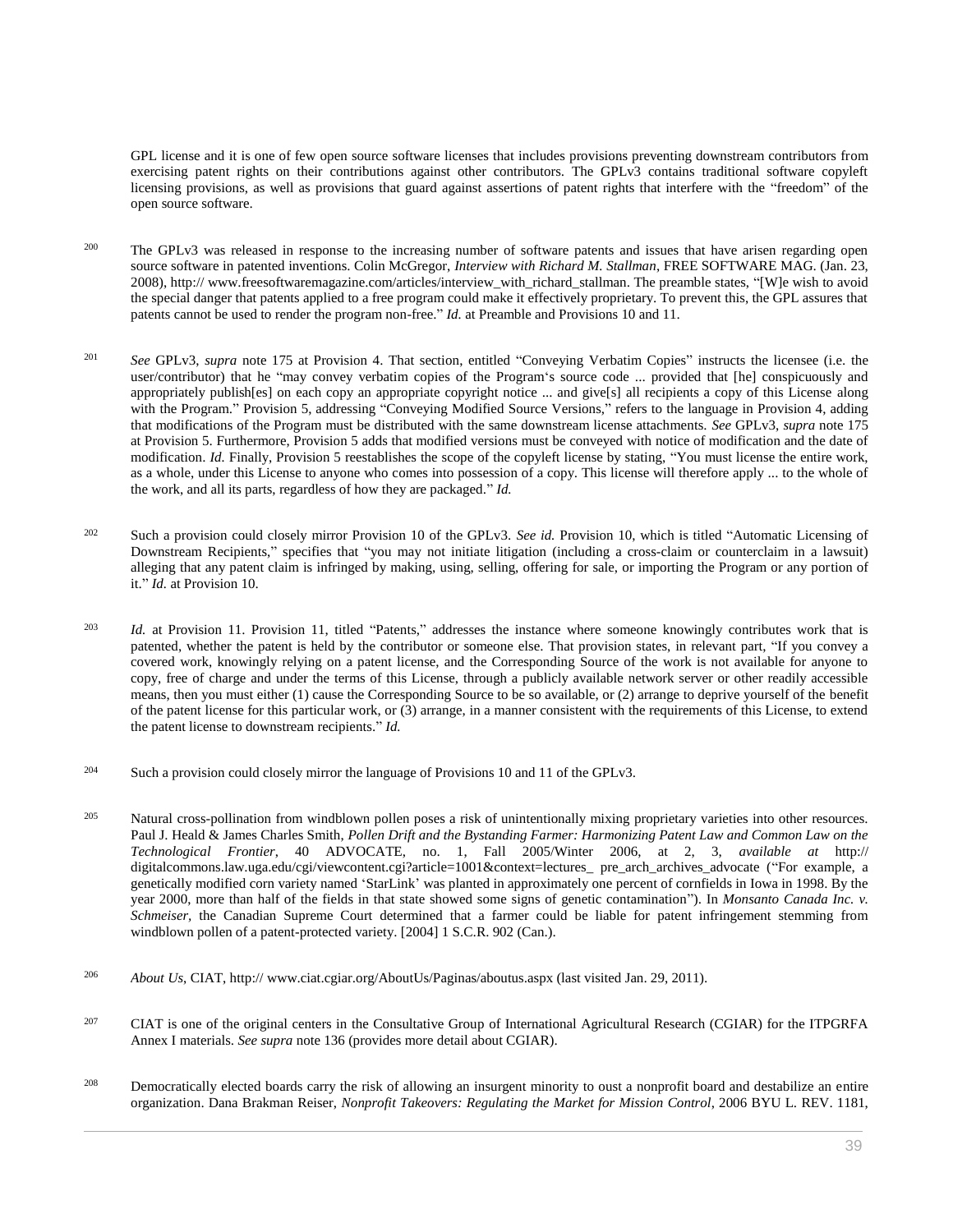[1194-96.](http://www.westlaw.com/Link/Document/FullText?findType=Y&serNum=0329451813&pubNum=0001100&originatingDoc=I0ecc82a22df011e18b05fdf15589d8e8&refType=LR&fi=co_pp_sp_1100_1194&originationContext=document&vr=3.0&rs=cblt1.0&transitionType=DocumentItem&contextData=(sc.Search)#co_pp_sp_1100_1194) For example, in 2004 the Sierra Club, which has a member-elected board, faced a near-take over when an insurgent group of "animal rights and anti-immigrant activists" mobilized and almost garnered enough seats to control the Club's national board. Brad Knickerbocker, *A 'Hostile' Takeover Bid at the Sierra Club*, CHRISTIAN SCI. MONITOR, Feb. 20, 2004, *available at* http:// www.csmonitor.com/2004/0220/p01s04-ussc.html. Most nonprofits, at least in the United States, have self-perpetuating boards, meaning that they do not have members that vote to elect the board, because the self-perpetuating structure is more practical than internal democracy. Evelyn Brody, *[Entrance, Voice, and Exit: The Constitutional Bounds of the Right of Association](http://www.westlaw.com/Link/Document/FullText?findType=Y&serNum=0289011048&pubNum=0002779&originatingDoc=I0ecc82a22df011e18b05fdf15589d8e8&refType=LR&fi=co_pp_sp_2779_860&originationContext=document&vr=3.0&rs=cblt1.0&transitionType=DocumentItem&contextData=(sc.Search)#co_pp_sp_2779_860)*, [35 U.C. DAVIS L. REV. 821, 860 \(2002\)](http://www.westlaw.com/Link/Document/FullText?findType=Y&serNum=0289011048&pubNum=0002779&originatingDoc=I0ecc82a22df011e18b05fdf15589d8e8&refType=LR&fi=co_pp_sp_2779_860&originationContext=document&vr=3.0&rs=cblt1.0&transitionType=DocumentItem&contextData=(sc.Search)#co_pp_sp_2779_860) (noting that "the typical nonprofit organization is a corporation that lacks members with power to vote for the board or on policy issues ...."). Not only do members fail to prevent board malfunction, Dana Brakman Reiser, *[Dismembering Civil Society: The Social Cost of Internally Undemocratic Nonprofits](http://www.westlaw.com/Link/Document/FullText?findType=Y&serNum=0299518184&pubNum=0001219&originatingDoc=I0ecc82a22df011e18b05fdf15589d8e8&refType=LR&fi=co_pp_sp_1219_853&originationContext=document&vr=3.0&rs=cblt1.0&transitionType=DocumentItem&contextData=(sc.Search)#co_pp_sp_1219_853)*, 82 OR. L. REV. 829, 853 (2003), they are also costly, *id.* [at 864,](http://www.westlaw.com/Link/Document/FullText?findType=Y&serNum=0299518184&originatingDoc=I0ecc82a22df011e18b05fdf15589d8e8&refType=LR&originationContext=document&vr=3.0&rs=cblt1.0&transitionType=DocumentItem&contextData=(sc.Search)) difficult to organize, *id.* [at 859,](http://www.westlaw.com/Link/Document/FullText?findType=Y&serNum=0299518184&originatingDoc=I0ecc82a22df011e18b05fdf15589d8e8&refType=LR&originationContext=document&vr=3.0&rs=cblt1.0&transitionType=DocumentItem&contextData=(sc.Search)) and inhibit the flexibility and autonomy of nonprofits, *id.* [at 846-47.](http://www.westlaw.com/Link/Document/FullText?findType=Y&serNum=0299518184&originatingDoc=I0ecc82a22df011e18b05fdf15589d8e8&refType=LR&originationContext=document&vr=3.0&rs=cblt1.0&transitionType=DocumentItem&contextData=(sc.Search))

- <sup>209</sup> *See supra* Part IV.B.ii (discussing Cambia's fee structure).
- <sup>210</sup> IOI Homepage, Initiative for Open Innovation, CAMBIA, http:// www.openinnovation.org/daisy/ioi/home.html (last visited Jan. 24, 2011). *See supra* Part IV.B.ii (describing Cambia and its programs).
- <sup>211</sup> *See* [35 U.S.C. §§ 311-](http://www.westlaw.com/Link/Document/FullText?findType=L&pubNum=1000546&cite=35USCAS311&originatingDoc=I0ecc82a22df011e18b05fdf15589d8e8&refType=LQ&originationContext=document&vr=3.0&rs=cblt1.0&transitionType=DocumentItem&contextData=(sc.Search))[18 \(2006\)](http://www.westlaw.com/Link/Document/FullText?findType=L&pubNum=1000546&cite=35USCAS318&originatingDoc=I0ecc82a22df011e18b05fdf15589d8e8&refType=LQ&originationContext=document&vr=3.0&rs=cblt1.0&transitionType=DocumentItem&contextData=(sc.Search)) (U.S. *inter partes* patent reexamination procedures).
- <sup>212</sup> *See supra* Part II.B (discussing the problems that breeders' rights have created for farmers).
- <sup>213</sup> *See supra* Part II.A. (listing the goals of the farmers' rights).
- <sup>214</sup> *Id.*
- <sup>215</sup> *Id.* (the second goal of farmers' rights).
- <sup>216</sup> *Id.* (the third goal of farmers' rights).
- <sup>217</sup> See infra Part IV.C.iii (providing a brief discussion of the potential for monetary benefit-sharing through open source regimes).
- <sup>218</sup> The monopoly rights to the commercial product derived from farmers' resources would be part of the open source pool. *See supra* Part IV.B.
- <sup>219</sup> *See supra* Part II.A (the fourth goal of farmers' rights).
- <sup>220</sup> *See supra* Part V.A.iv (discussing steward governance structure and contributing farmer involvement).
- <sup>221</sup> *See supra* Part II.A and II.B.
- <sup>222</sup> TRIPS, *supra* note 101; s*upra* Part II.B.
- <sup>223</sup> *See supra* Part II.B; CBD, *supra* note 35; ITPGRFA, *supra* note 35.
- <sup>224</sup> CBD, *supra* note 35, at art. 8(j).